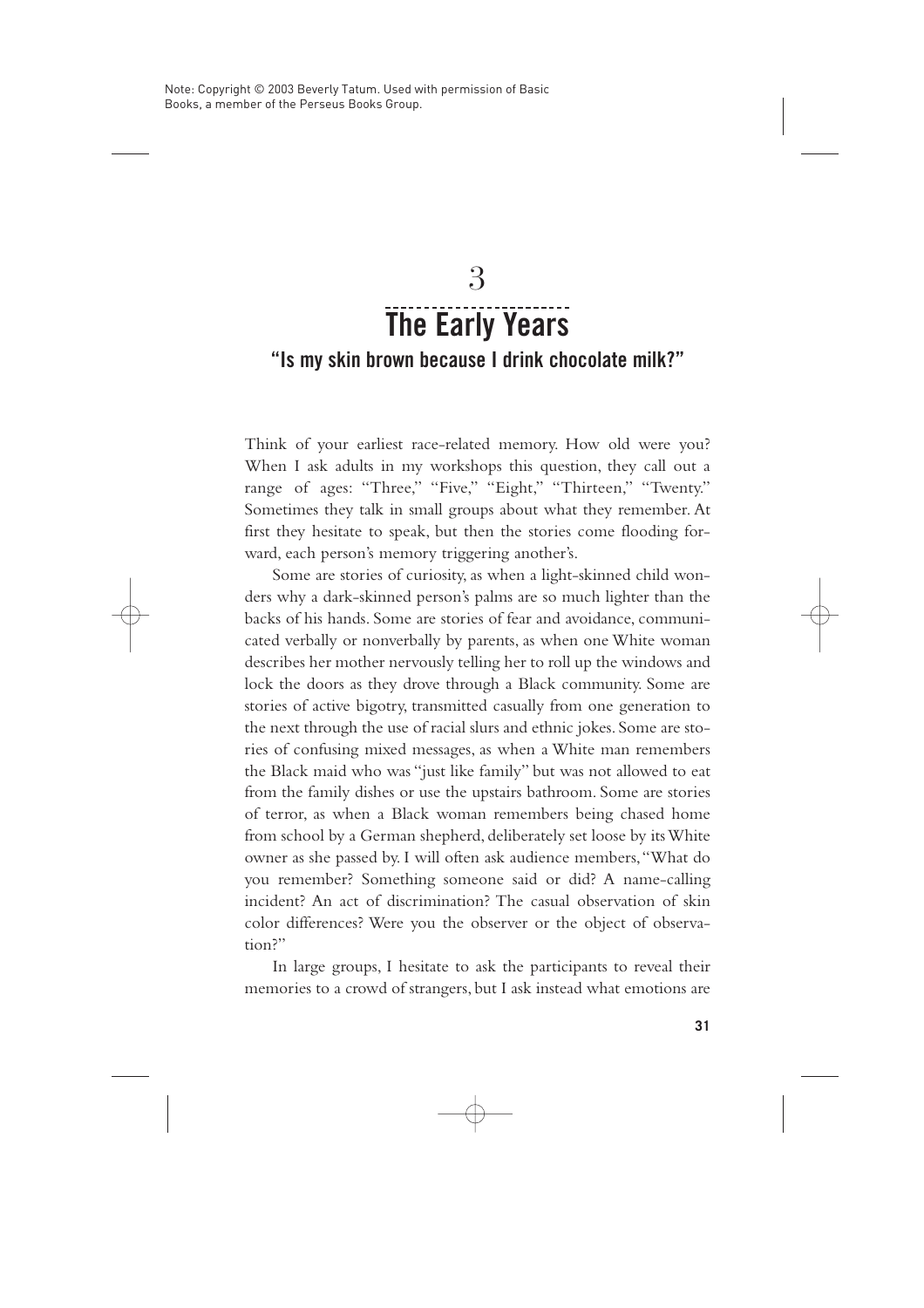attached to the memories. The participants use such words as *anger, confusion, surprise, sadness, embarassment.* Notice that this list does not include such words as *joy, excitement, delight*.Too often the stories are painful ones. Then I ask, "Did you talk to anyone about what happened? Did you tell anyone how you felt?" It is always surprising to me to see how many people will say that they never discussed these clearly emotional experiences with anyone. Why not? Had they already learned that race was not a topic to be discussed?

If they didn't talk to anyone else about it, how did these three- or five- or eight- or thirteen-year-old children make sense of their experience? Has the confusion continued into adulthood? Are we as adults prepared to help the children we care about make sense of their own race-related observations?

### **Preschool Conversations**

Like many African Americans, I have many race-related memories, beginning when I was quite small. I remember being about three years old when I had an argument with an African American playmate. He said I was "black.""No I'm not," I said,"I'm tan." I now see that we were both right. I am Black, a person of African descent, but tan is surely a more accurate description of my light brown skin than black is. As a three-year-old child who knew her colors, I was prepared to stand my ground.As an adult looking back on this incident, I wonder if I had also begun to recognize, even at three, that in some circles it was better to be tan than to be black. Had I already started internalizing racist messages?

Questions and confusion about racial issues begin early.Though adults often talk about the "colorblindness" of children, the fact is that children as young as three do notice physical differences such as skin color, hair texture, and the shape of one's facial features.<sup>1</sup> Certainly preschoolers talk about what they see, and often they do it in ways that make parents uncomfortable. How should we respond when they do?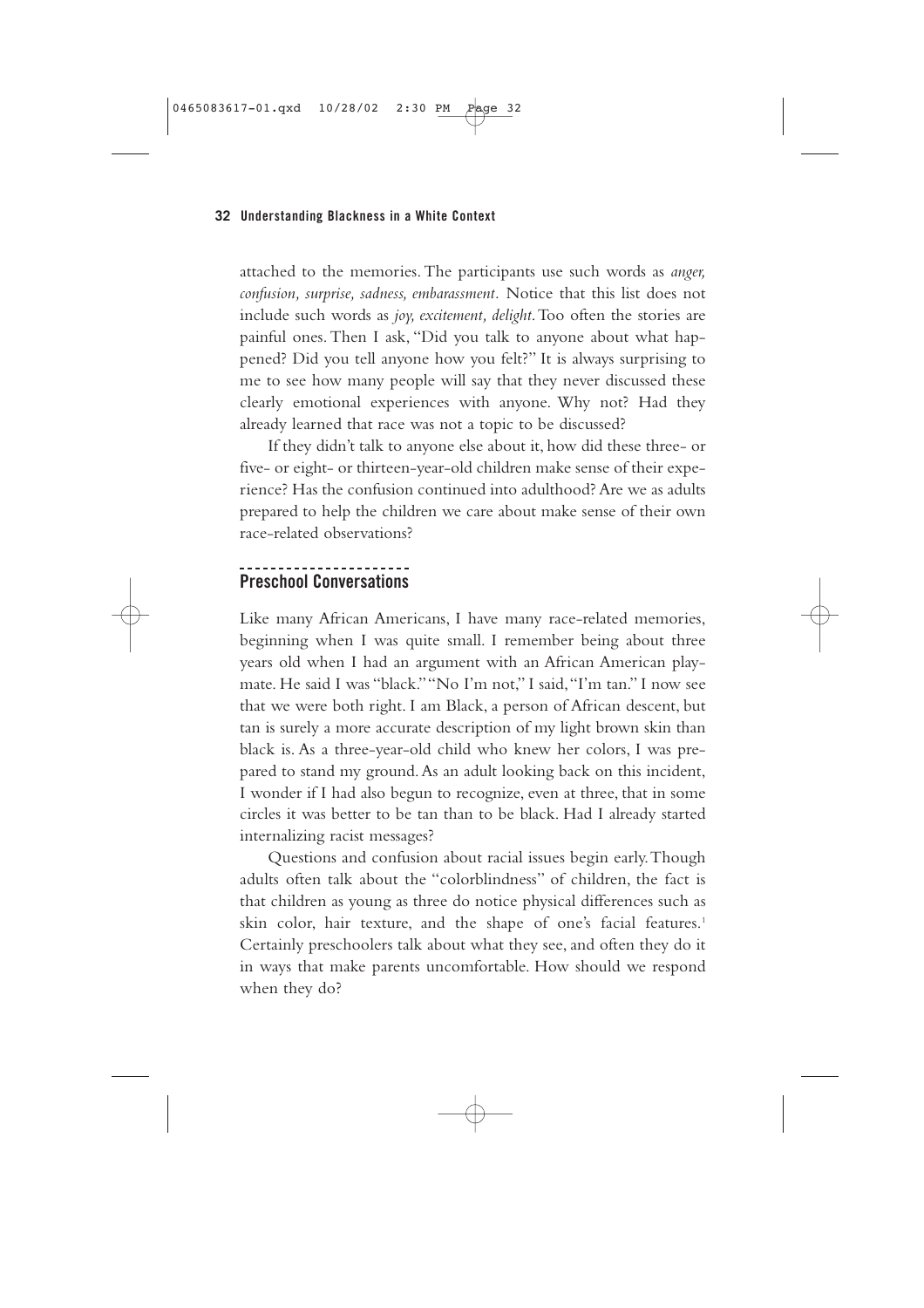$0465083617 - 01.$ qxd  $10/28/02$  2:30

#### **The Early Years 33**

My own children have given me many opportunities to think about this question. For example, one winter day, my youngest son, David, observed a White mother helping her brown-skinned biracial daughter put on her boots in the hallway of his preschool."Why don't they match, Mommy?" he asked loudly. Absentmindedly collecting his things, I didn't quite understand what he was talking about—mismatched socks, perhaps? When I asked, he explained indignantly,"You and I match.They don't match. Mommies and kids are supposed to match."

David, like many three-year-olds (and perhaps some adults), had overgeneralized from his routine observations of White parents with White children, and Black parents, like his own, with Black children. As a psychologist, I recognized this preschool tendency to overgeneralize as a part of his cognitive development, but as a mother standing with her child in the hallway, I was embarrassed, afraid that his comment might have somehow injured the mother-daughter pair standing in the hallway with us. I responded matter-of-factly,"David, they don't have to match. Sometimes parents and kids match, and sometimes they don't."

More often, my children and I have been on the receiving end of a preschooler's questions.The first conversation of this type I remember occurred when my oldest son, Jonathan, was enrolled in a day care center where he was one of few children of color, and the only Black child in his class. One day, as we drove home from the day care center, Jonathan said, "Eddie says my skin is brown because I drink too much chocolate milk. Is that true?"\* Eddie was a White three-yearold in Jonathan's class who, like David, had observed a physical difference and was now searching for an explanation.

"No," I replied,"your skin is brown because you have something in your skin called melanin. Melanin is very important because it helps protect your skin from the sun. Eddie has melanin in his skin,

<sup>\*</sup> With the exception of my own children's names, all names used in these examples are pseudonyms.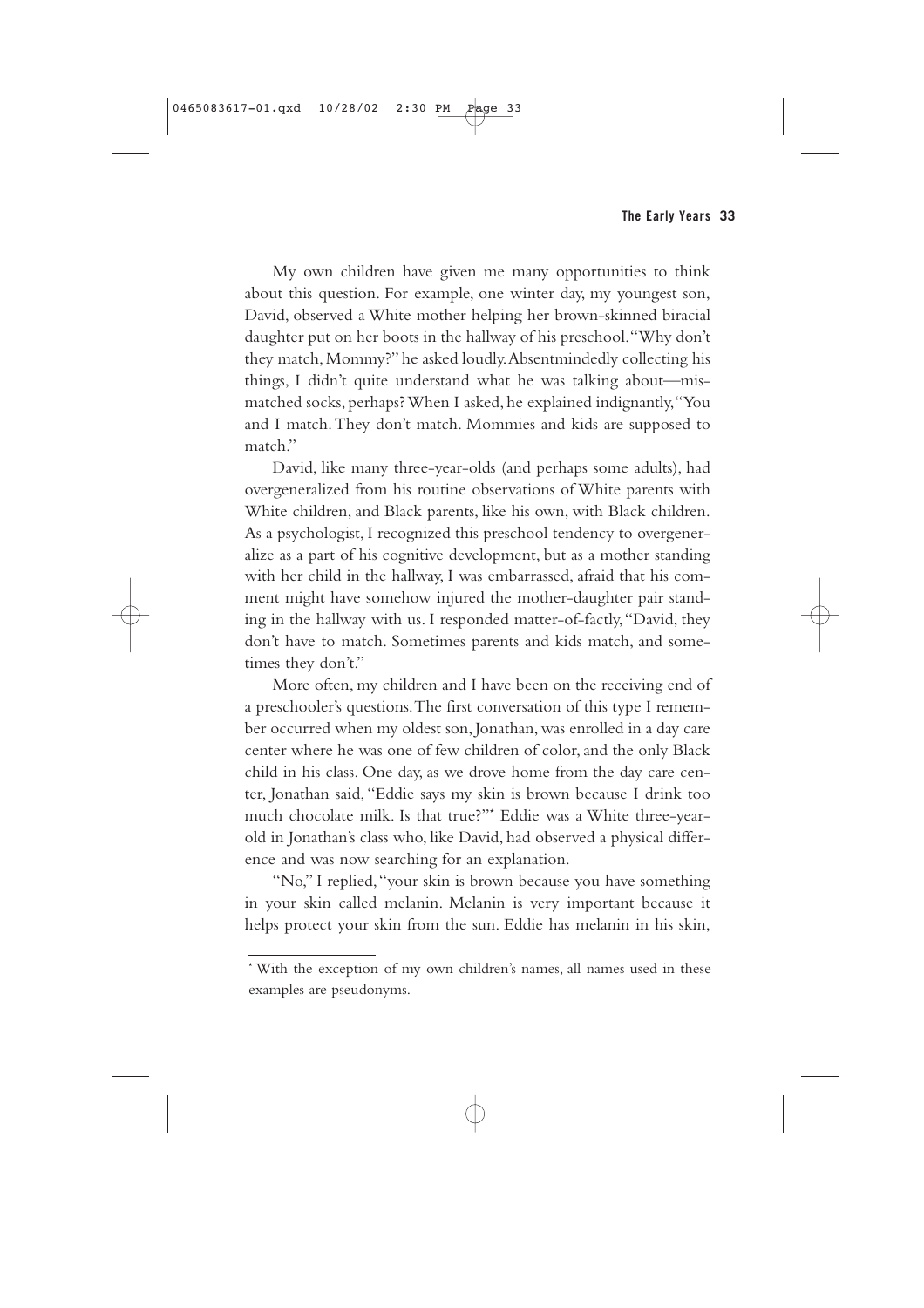too. Remember when Eddie went to Florida on vacation and came back showing everybody his tan? It was the melanin in his skin that made it get darker. Everybody has melanin, you know. But some people have more than others. At your school, you are the kid with the most!"

Jonathan seemed to understand the idea and smiled at the thought that he was the child with the most of something. I talked more about how much I liked the color of his pecan-colored skin, how it was a perfect blend of my light-brown skin and his father's dark-brown complexion. I wanted to affirm who Jonathan was, a handsome brown-skinned child. I wanted to counter the implication of Eddie's question—that there was perhaps something wrong with brown skin, the result of "too much" chocolate milk.

This process of affirmation was not new. Since infancy I had talked about how much I liked his smooth brown skin and those little curls whenever I bathed him or brushed his hair. I searched for children's books depicting brown-skinned children. When Jonathan was one year old, we gave him a large brown rag doll, complete with curly black hair made of yarn, a Marcus Garvey T-shirt, and an African name. Olayinka, or Olay for short, was his constant companion at home and at the day care center during nap time. Especially because we have lived in predominantly White communities since his birth, I felt it was important to make sure he saw himself reflected positively in as many ways as possible. As many Black families do, I think we provided an important buffer against the negative messages about Blackness offered by the larger society.<sup>2</sup>

But Jonathan continued to think about the color of his skin, and sometimes he would bring it up. One Saturday morning I was cooking pancakes for breakfast, and Jonathan was at my side, eagerly watching the pancakes cook on the griddle.When I flipped the pancakes over, he was excited to see that the cream-colored batter had been transformed into a golden brown. Jonathan remarked, "I love pancakes.They are brown, just like me." On another occasion when we were cooking together, he noticed that I had set some eggs out on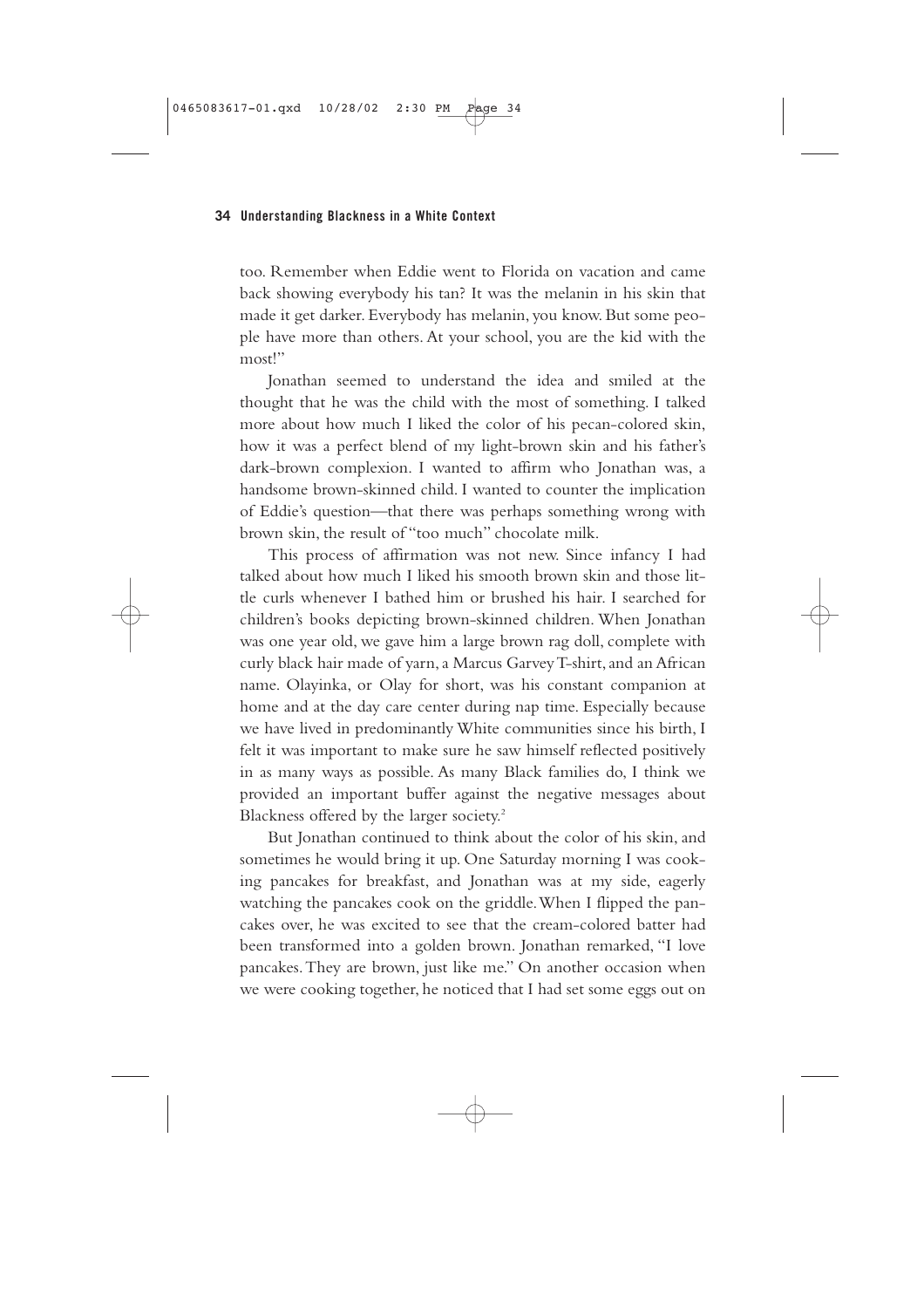#### **The Early Years 35**

the kitchen counter. Some of the eggs were brown, and some of them were white. He commented on the fact that the eggs were not all the same color. "Yes," I said, "they do have different shells. But look at this!" I cracked open a brown egg and emptied its contents into a bowl.Then I cracked open a white egg."See, they are different on the outside, but the same on the inside. People are the same way. They look different on the outside, but they are the same on the inside."

Jonathan's questions and comments, like David's and Eddie's, were not unusual for a child of his age. Preschool children are very focused on outward appearances, and skin color is the racial feature they are most likely to comment on.<sup>3</sup> I felt good about my ability as a parent to respond to Jonathan's questions. (I was, after all, teaching courses on the psychology of racism and child development. I was not caught completely off guard!) But I wondered about Jonathan's classmates. What about Eddie, the boy with the chocolate milk theory? Had anyone set him straight?

In fact, Eddie's question,"Is your skin brown because you drink too much chocolate milk?" represented a good attempt to make sense of a curious phenomenon that he was observing. All the kids in the class had light skin except for Jonathan.Why was Jonathan's skin different? It didn't seem to be dirt—Jonathan washed his hands before lunch like all the other children did, and there was no change. He did often have chocolate milk in his lunch box—maybe that was it. Eddie's reasoning was first-rate for a three-year-old.The fact that he was asking about Jonathan's skin, rather than speculating about his own, reflected that he had already internalized "Whiteness" as the norm, which it was in that school. His question did not reflect prejudice in an adult sense, but it did reveal confusion. His theory was flawed, and he needed some help.

I decided to ask a staff member how she and the other preschool teachers were handling children's questions about racial differences. She smiled and said,"It really hasn't come up." I was amazed. I knew it had come up; after all, Jonathan had reported the conversations to me. How was it that she had not noticed?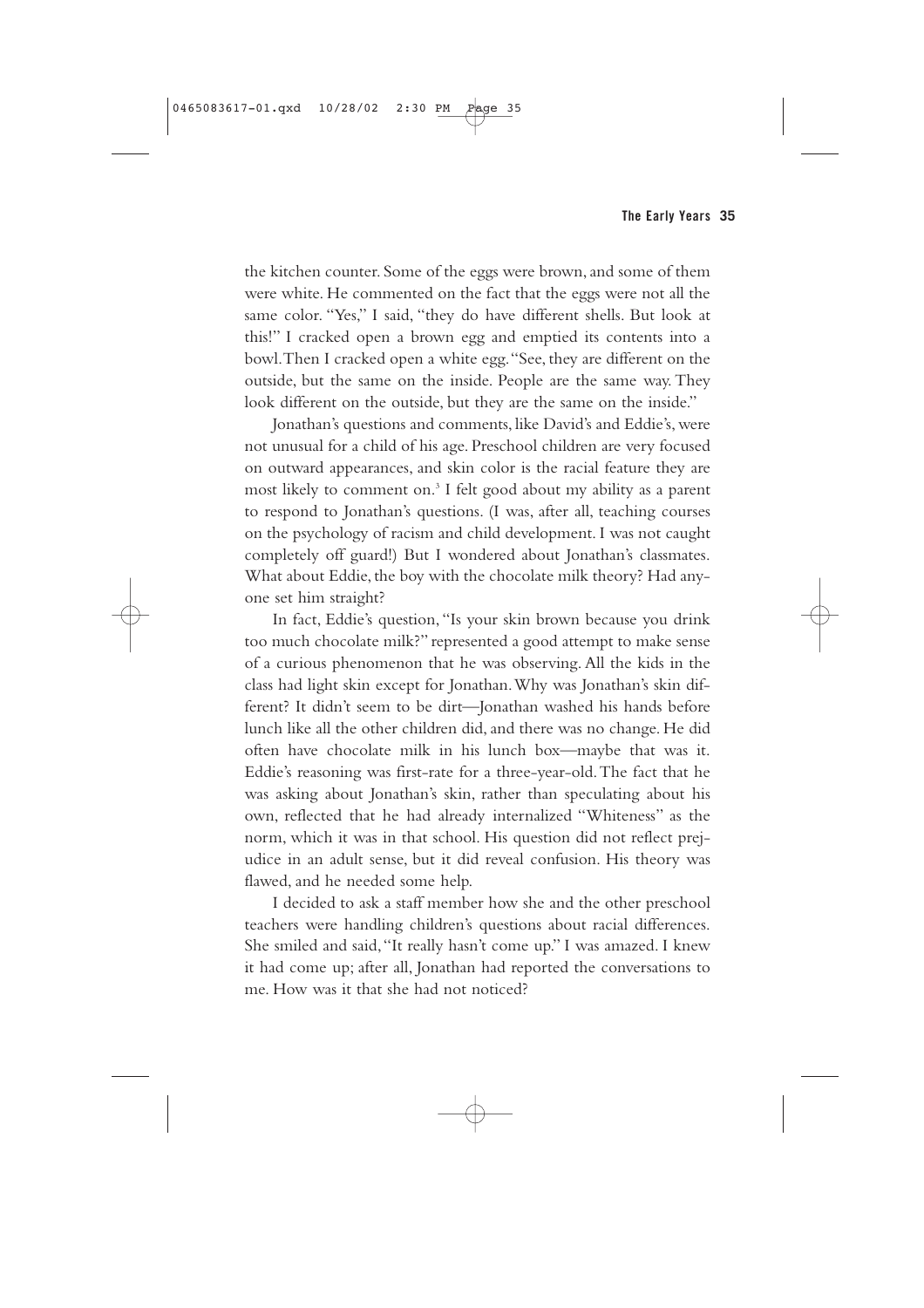Maybe it was easy not to notice. Maybe these conversations among three-year-olds had taken place at the lunch table or in the sand box, away from the hearing of adults. I suspect, too, that there may have been some selective inattention on the part of the staff. When children make comments to which we don't know how to respond, it may be easier simply not to hear what has just been said or to let it slip from our consciousness and memory.Then we don't have to respond, because it "hasn't come up."

Many adults do not know how to respond when children make race-related observations. Imagine this scenario.A White mother and preschool child are shopping in the grocery store.They pass a Black woman and child, and the White child says loudly,"Mommy, look at that girl! Why is she so dirty?" (Confusing dark skin with dirt is a common misconception among White preschool children.) The White mother, embarassed by her child's comment, responds quickly with a "Ssh!"

An appropriate response might have been:"Honey, that little girl is not dirty. Her skin is as clean as yours. It's just a different color. Just like we have different hair color, people have different skin colors." If the child still seemed interested, the explanation of melanin could be added.<sup>4</sup> Perhaps afraid of saying the wrong thing, however, many parents don't offer an explanation.They stop at "Ssh," silencing the child but not responding to the question or the reasoning underlying it. Children who have been silenced often enough learn not to talk about race publicly. Their questions don't go away, they just go unasked.

I see the legacy of this silencing in my psychology of racism classes. My students have learned that there is a taboo against talking about race, especially in racially mixed settings, and creating enough safety in the class to overcome that taboo is the first challenge for me as an instructor. But the evidence of the internalized taboo is apparent long before children reach college.

When addressing parent groups, I often hear from White parents who tell me with pride that their children are "colorblind." Usually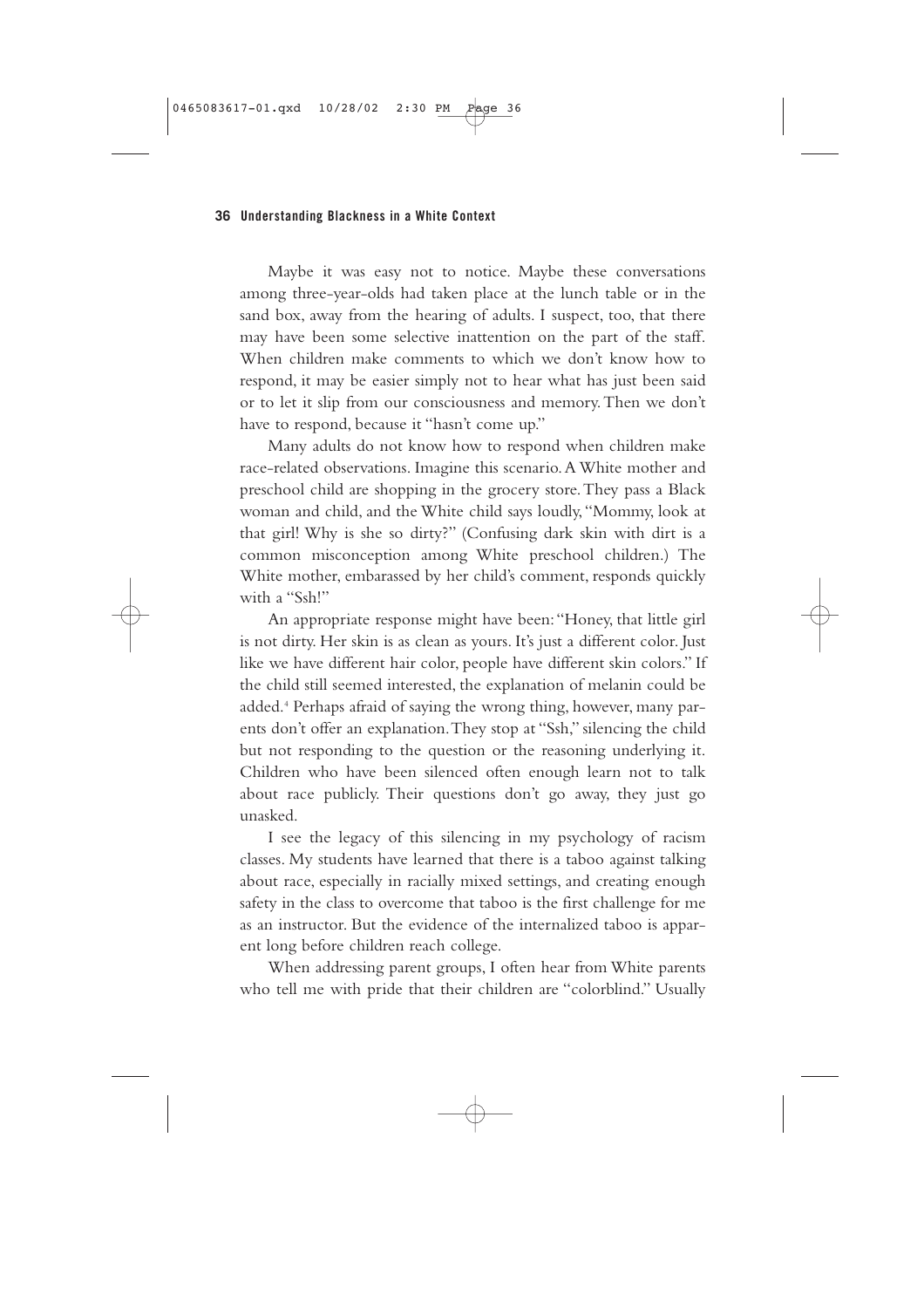0465083617-01.qxd 10/28/02 2:30

#### **The Early Years 37**

the parent offers as evidence a story of a friendship with a child of color whose race or ethnicity has never been mentioned to the parent. For example, a father reported that his eight-year-old daughter had been talking very enthusiastically about a friend she had made at school. One day when he picked his daughter up from school, he asked her to point out her new friend.Trying to point her out of a large group of children on the playground, his daughter elaborately described what the child was wearing. She never said she was the only Black girl in the group. Her father was pleased that she had not, a sign of her colorblindness. I wondered if, rather than a sign of colorblindness, it was a sign that she had learned not to be so impolite as to mention someone's race.

My White college students sometimes refer to someone as Black in hushed tones, sometimes whispering the word as though it were a secret or a potentially scandalous identification. When I detect this behavior, I like to point it out, saying it is not an insult to identify a Black person as Black. Of course, sometimes one's racial group membership is irrelevant to the conversation, and then there is no need to mention it. But when it is relevant, as when pointing out the only Black girl in a crowd, we should not be afraid to say so.

## **Blackness, Whiteness, and Painful History**

Of course, when we talk to children about racial issues, or anything else, we have to keep in mind each child's developmental stage and cognitive ability to make sense of what we are saying. Preschool children are quite literal in their use of language and concrete in their thinking. They talk about physical differences and other commonly observed cultural differences such as language and style of dress because they are tangible and easy to recognize. They may be confused by the symbolic constructs that adults use.<sup>5</sup>

This point was brought home to me in another conversation with my son Jonathan.As a working mother, I often found trips to the grocery store to be a good opportunity for "quality" time with my then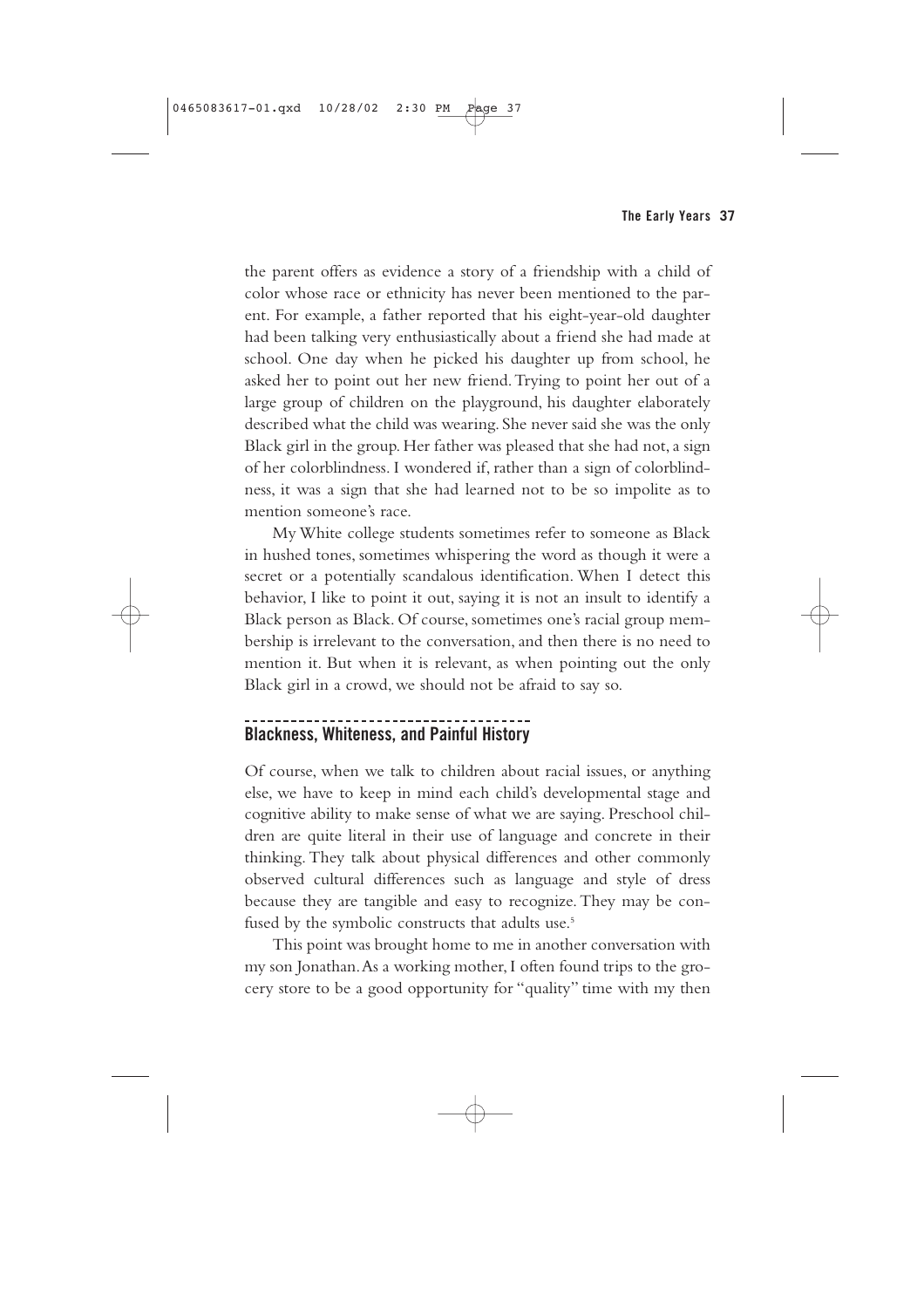four-year-old.We would stroll the grocery aisles chatting, as he sat in the top part of the grocery cart and I filled the bottom. On such an outing, Jonathan told me that someone at school had said he was Black."Am I Black?" he asked me."Yes, you are," I replied."But my skin is brown," he said. I was instantly reminded of my own preschool "I'm not black, I'm tan" argument on this point. "Yes," I said, "your skin is brown, but *Black* is a term that people use to describe African Americans, just like *White* is used to describe people who came from Europe. It is a little confusing," I conceded, "because Black people aren't really the color black, but different shades of brown." I mentioned different members of our family and the different shades we represented, but I said that we were all African Americans and in that sense could all be called Black.

Then I said, "It's the same with White people. They come in lots of different shades—pink, beige, even light brown. None of them are white like this piece of paper." I held up the white note paper on which my grocery list was written as proof. Jonathan nodded his agreement with my description of Black people as really being varying shades of brown, but hesitated when I said that White people were not really white in color."Yes they are," he said. I held up the paper again and said, "White people don't really look like this." "Yes, they do," he insisted."Okay," I said, remembering that children learn from actual experiences."Let's go find one and see."We were alone in the grocery aisle, but sure enough, when we turned the corner, there was a White woman pushing her cart down the aisle. I leaned over and whispered in Jonathan's ear, "Now, see, she doesn't look like this paper." Satisfied with this evidence, he conceded the point, and we moved on in our conversation. As I discovered, we were just getting started.

Jonathan's confusion about society's "color" language was not surprising or unusual.At the same time that preschoolers are identifying the colors in the crayon box, they are also beginning to figure out racial categorizations.The color-coded language of social categories obviously does not match the colors we use to label objects. People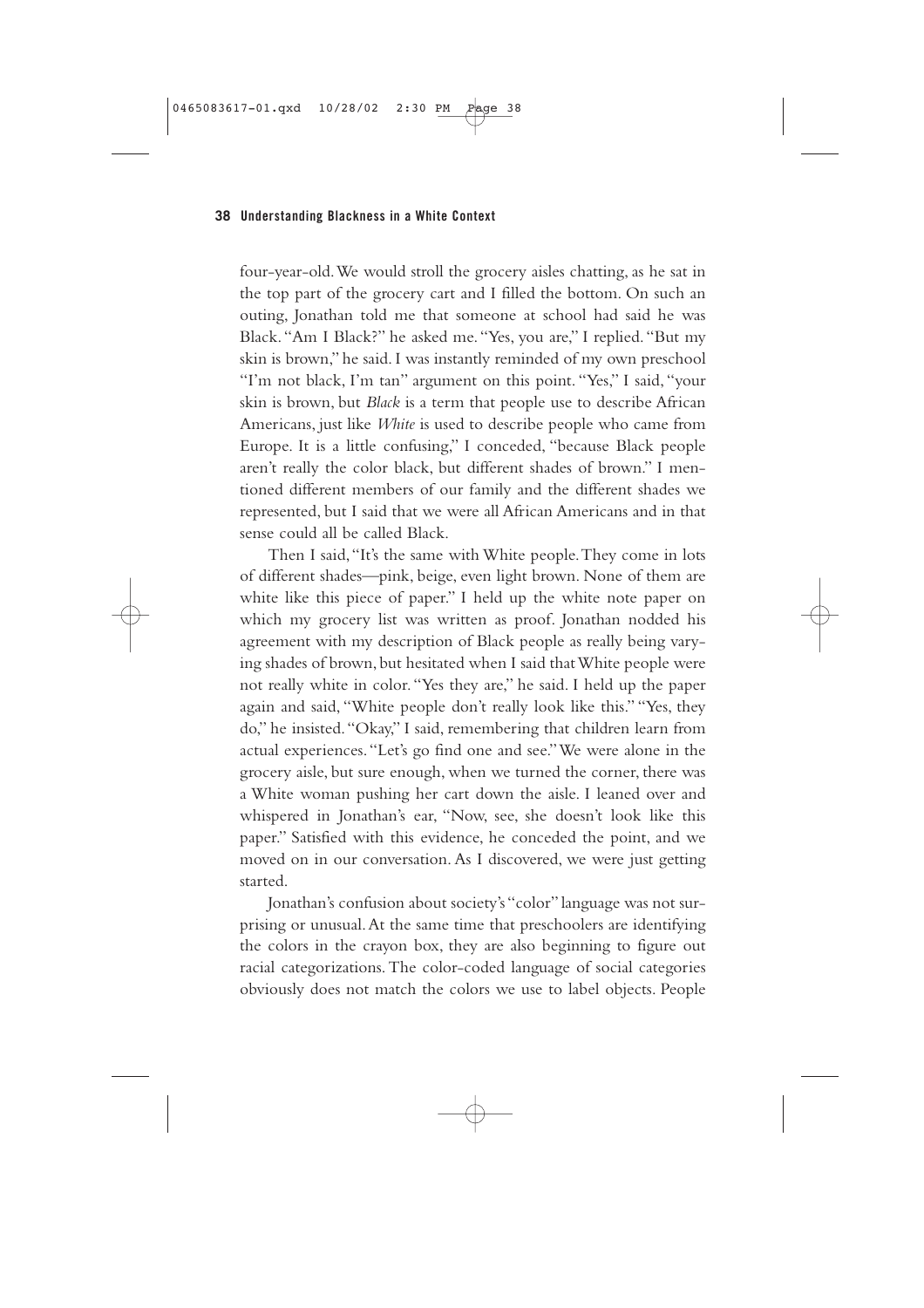**The Early Years 39**

of Asian descent are not really "yellow" like lemons, Native Americans don't really look "red" like apples. I understood the problem and was prepared for this kind of confusion.

What was of most concern to me at that moment was the tone of my son's question. In his tone of voice was the hint that maybe he was not comfortable being identified as Black, and I wondered what messages he was taking in about being African American. I said that if he wanted to, he could tell his classmate that he was African American. I said that he should feel very proud to have ancestors who were from Africa. I was just beginning to talk about ancient African civilizations when he interrupted me. "If Africa is so great, what are we doing here?" he asked.

I had not planned to have a conversation about slavery with my four-year-old in the grocery store that day. But I didn't see how I could answer his question otherwise. Slavery is a topic that makes many of us uncomfortable.Yet the nature of Black-White race relations in the United States have been forever shaped by slavery and its social, psychological, and economic legacies. It requires discussion. But how does one talk to a four-year-old about this legacy of cruelty and injustice?

I began at the beginning. I knew his preschool had discussed the colonial days when Europeans first came to these shores. I reminded him of this and said:

A long, long time ago, before there were grocery stores and roads and houses here, the Europeans came. And they wanted to build roads and houses and grocery stores here, but it was going to be a lot of work.They needed a lot of really good, strong, smart workers to cut down trees, and build roads, and work on farms, and they didn't have enough. So they went to Africa to get the strongest, smartest workers they could find. Unfortunately they didn't want to pay them. So they kidnapped them and brought them here as slaves.They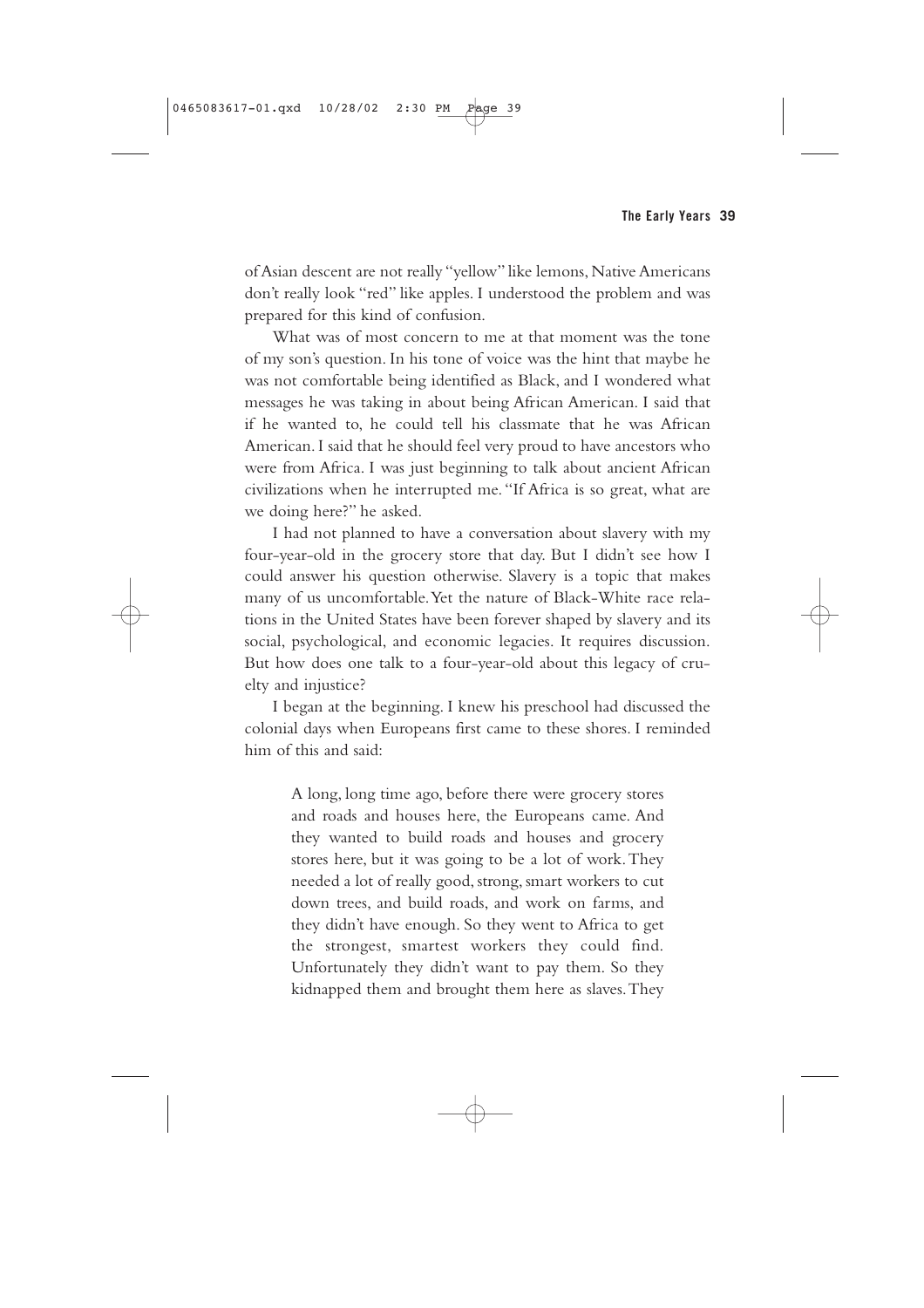made them work and didn't pay them. And that was really unfair.

Even as I told this story I was aware of three things. (1) I didn't want to frighten this four-year-old who might worry that these things would happen to him (another characteristic of four-year old thinking). (2) I wanted him to know that his African ancestors were not just passive victims, but had found ways to resist their victimization. (3) I did not want him to think that all White people were bad. It *is* possible to have White allies.

So I continued:

Now, this was a long, long time ago.You were never a slave. I was never a slave. Grandmommy and Granddaddy were never slaves. This was a really long time ago, and the Africans who were kidnapped did whatever they could to escape. But sometimes the Europeans had guns and the Africans didn't, so it was hard to get away. But some even jumped off the boats into the ocean to try to escape.There were slave rebellions, and many of the Africans were able to escape to freedom after they got here, and worked to help other slaves get free. Now, even though some White people were kidnapping Africans and making them work without pay, other White people thought that this was very unfair, which it was. And those White people worked along with the Black people to bring an end to slavery. So now it is against the law to have slaves.

Jonathan was paying very close attention to my story, and when I declared that slavery had ended a long time ago, he asked,"Well, when they weren't slaves anymore, why didn't they go back to Africa?" Thanks to the African American history classes I took in college, I knew enough to say,"Well, some did. But others might not have been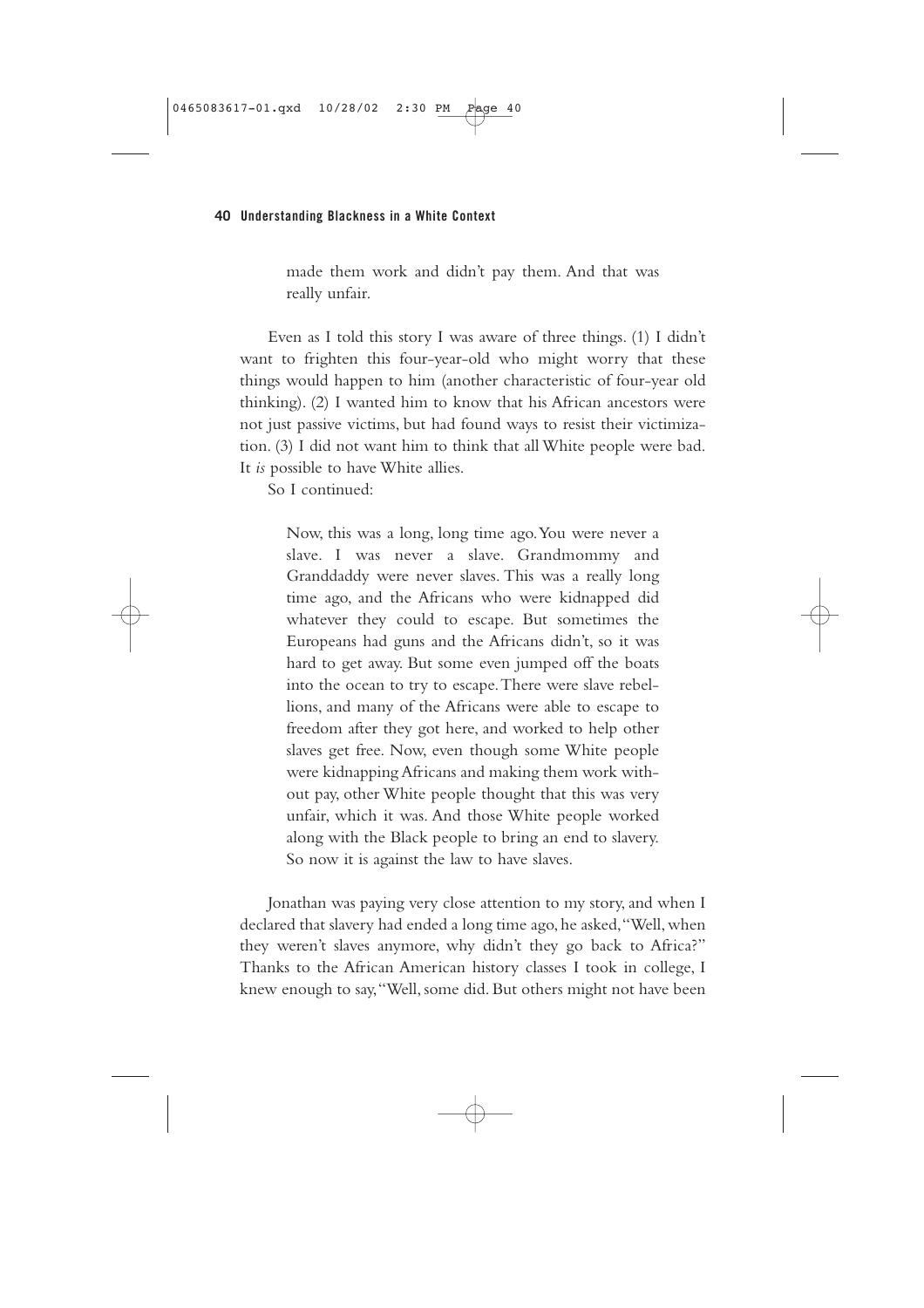**The Early Years 41**

able to because they didn't have enough money, and besides that, by then they had families and friends who were living here and they might have wanted to stay."

"And this is a nice place, too," he declared.

"Yes it is."

Over the next few weeks, an occasional question would come up about my story, and I knew that Jonathan was still digesting what I had said.Though I did not anticipate talking about slavery with my four-year-old, I was glad in retrospect that it was I who had introduced him to the subject, because I was able to put my own spin on this historical legacy, emphasizing both Black resistance to victimization and White resistance to the role of victimizer.

Too often I hear from young African American students the embarrassment they have felt in school when the topic of slavery is discussed, ironically one of the few ways that the Black experience is included in their school curriculum. Uncomfortable with the portrayal of their group as helpless victims—the rebellions and resistance offered by the enslaved Africans are rarely discussed—they squirm uncomfortably as they feel the eyes of White children looking to see their reaction to this subject.

In my professional development work with White teachers they sometimes remark how uncomfortable they, too, are with this and other examples of the painful history of race relations in the United States.As one elementary school teacher said,

It is hard to tell small children about slavery, hard to explain that Black young men were lynched, and that police turned firehoses on children while other men bombed churches, killing Black children at their prayers. This history is a terrible legacy for all of us.The other day a teacher told me that she could not look into the faces of her students when she taught about these things. It was too painful, and too embarrassing. . . . If we are all uncomfortable, something is wrong in our approach.<sup>6</sup>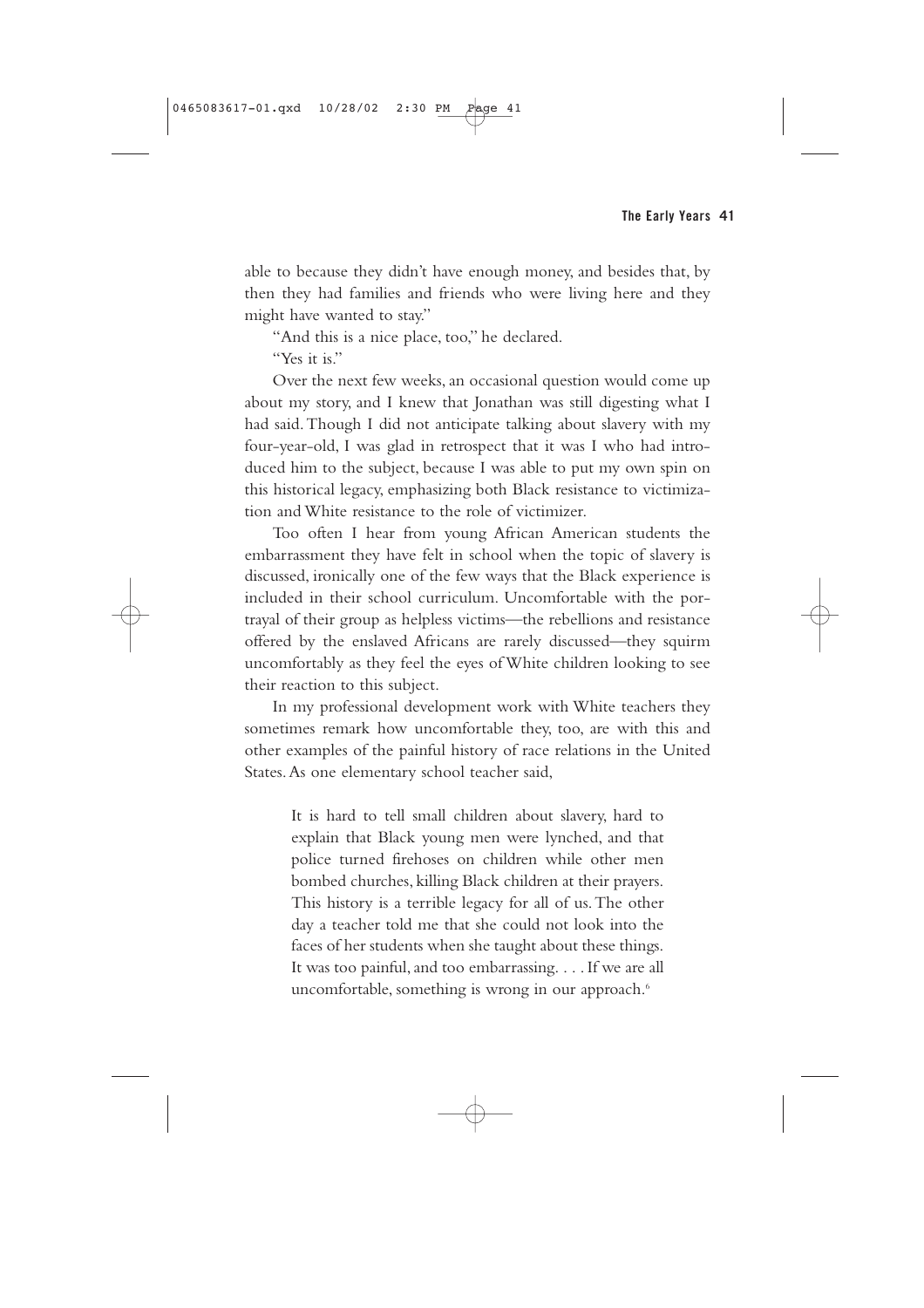Something *is* wrong. While I think it is necessary to be honest about the racism of our past and present, it is also necessary to empower children (and adults) with the vision that change is possible. Concrete examples are critical. For young children these examples can sometimes be found in children's picture books. One of my favorites is Faith Ringgold's *Aunt Harriet's Underground Railroad in the Sky.*<sup>7</sup> Drawing on historical accounts of the Underground Railroad and the facts of Harriet Tubman's life, this story is told from the point of view of a young Black girl who travels back in time and experiences both the chilling realities of slavery and the power of her own resistance and eventual escape.

White people are present in the story both as enemies (slaveowners) and as allies (abolitionists).This dual representation is important for children of color, as well as for White children. I remember a conversation I had a few years ago with a White friend who often talked to her then preschool son about issues of social justice. He had been told over and over the story of Rosa Parks and the Montgomery bus boycott, and it was one of his favorites as a four-year-old. But as he got a little older she began to notice a certain discomfort in him when she talked about these issues. "Are all White people bad?" he asked her. At the age of five, he seemed to be feeling badly about being White. She asked me for some advice. I recommended she begin talking more about what White people had done to oppose injustice. Finding examples of this in children's literature can be a challenge, but one example is Jeanette Winter's book, *Follow the Drinking Gourd.*8This too is a story about the Underground Railroad, but it highlights the role of a White man named Peg Leg Joe and other White allies who offer assistance along the escape route, again providing a tangible example of White resistance to injustice.

## **A Question of Color**

All of these preschool questions reflect the beginnings of a developing racial identity.The particular questions my child asked me reflect-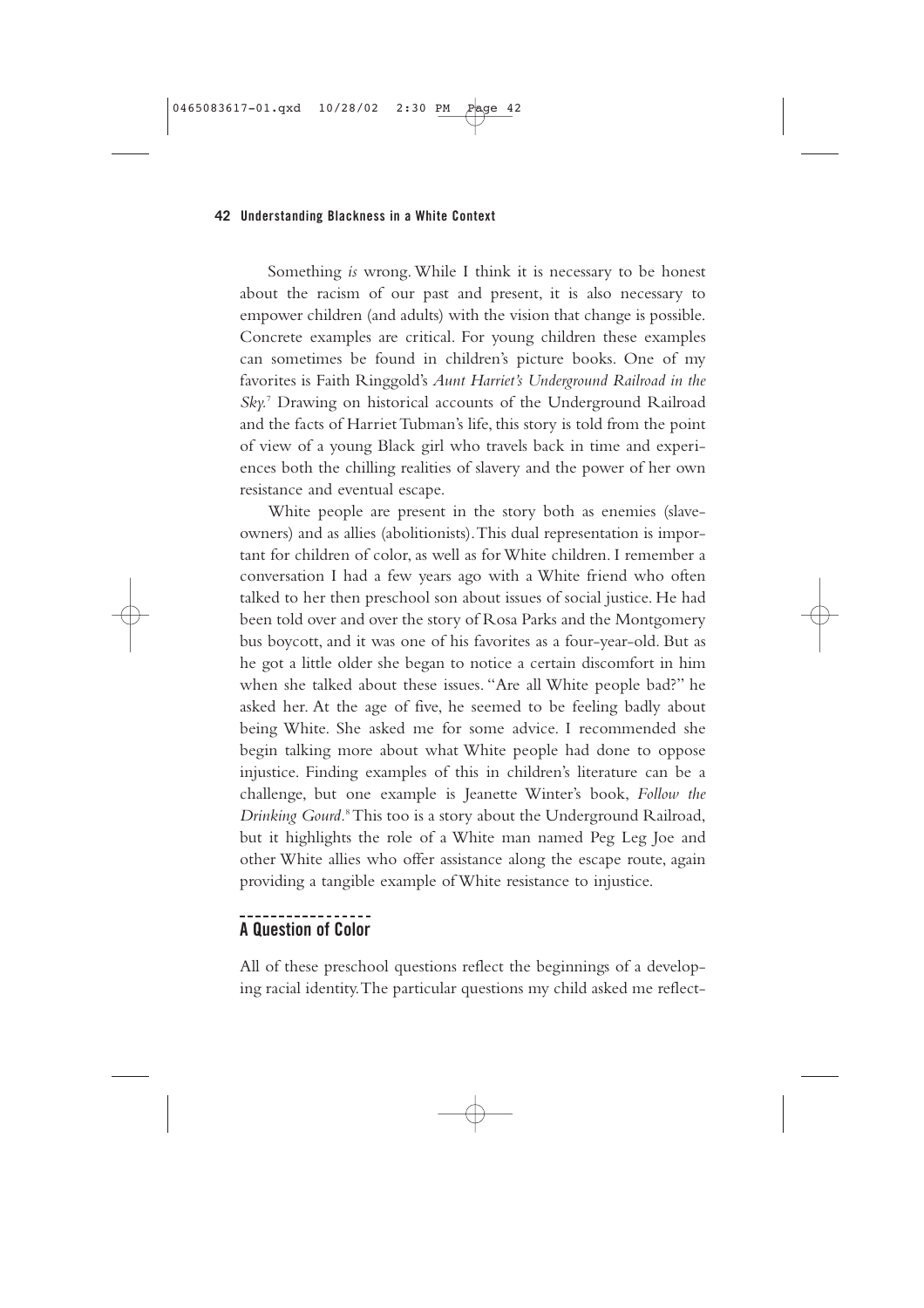#### **The Early Years 43**

ed his early experience as one of few Black children in a predominantly White community. Even in the context of all-Black communities, the color variations in the community, even within families, can lead to a series of skin-color related conversations. For example, it is common to hear a preschool child describe a light-skinned Black person as White, often to the chagrin of the individual so identified. The child's misclassification does not represent a denial of Blackness, only the child's incomplete understanding of the adult world's racial classifications. As preschoolers, my own children have asked me if I was White.When I am misidentified by children as White, I usually reply matter-of-factly,"I am an African American person.We come in all shades of brown, dark brown, medium brown, and sometimes light brown—like me."

The concept of *race constancy,* that one's racial group membership is fixed and will not change, is not achieved until children are six or seven years old. (The same is true of gender constancy.)<sup>9</sup> Just as preschool boys sometimes express a desire to have a baby like Mom when they grow up (and are dismayed when they learn they cannot), young Black children may express a desire to be White.Though such statements are certainly distressing to parents, they do not necessarily mean that the child has internalized a negative self-image.It may,however, reflect a child's growing awareness of White privilege, conveyed through the media. For example, in a study of children's race-related conversations, one five-year-old Black boy reportedly asked, "Do I have to be Black?"To the question of why he asked, he responded,"I want to be chief of paramedics." His favorite TV show at the time featured paramedics and firefighters, all of whom were White.<sup>10</sup>

Though such comments by young children are not necessarily rooted in self-rejection, it is important to consider what messages children are receiving about the relative worth of light or dark skin. The societal preference for light skin and the relative advantage historically bestowed on light-skinned Blacks, often referred to as colorism, manifests itself not only in the marketplace but even within Black families.<sup>11</sup>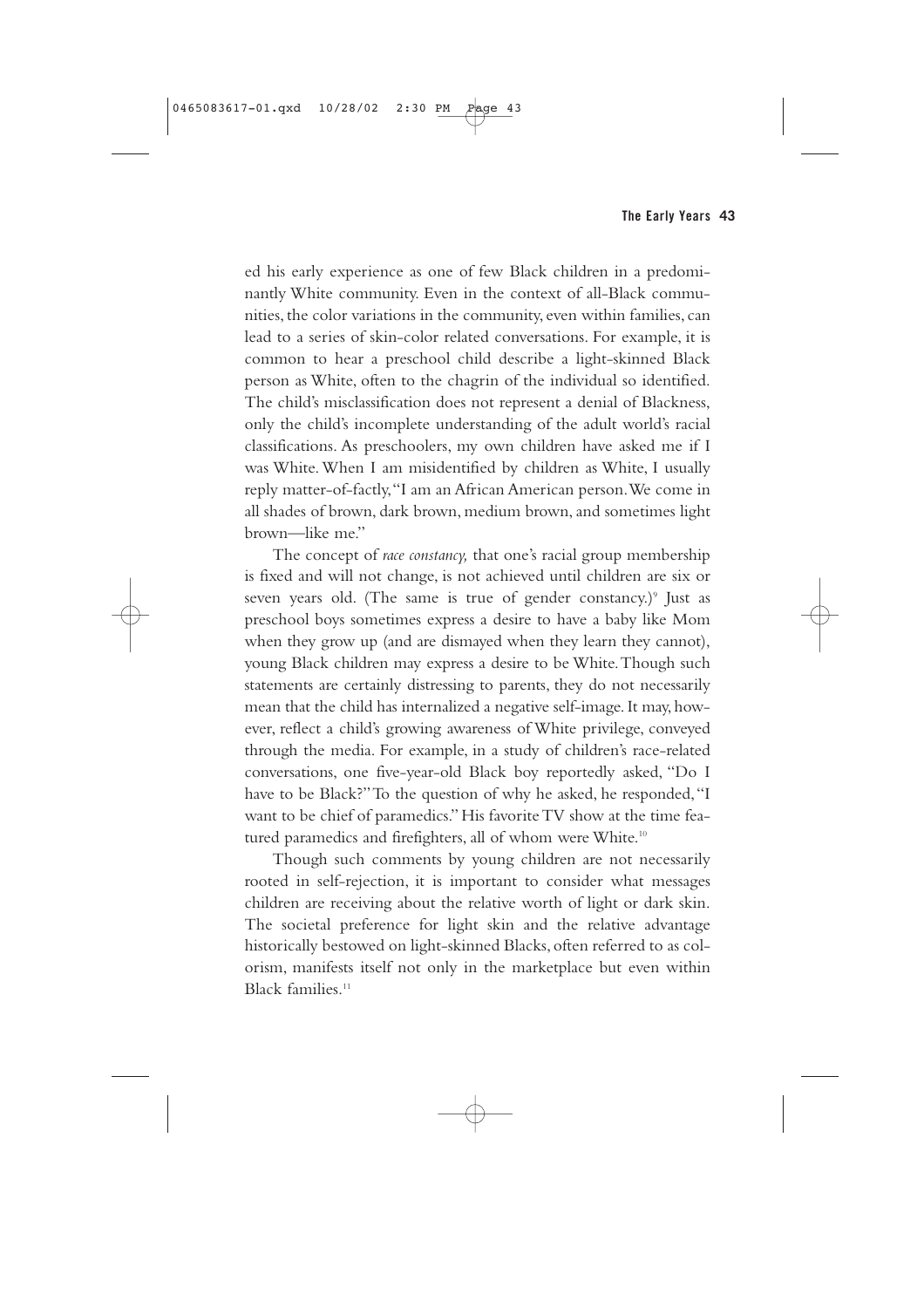A particular form of internalized oppression, the skin-color prejudice found within Black communities is toxic to children and adults. A by-product of the plantation hierarchy, which privileged the lightskinned children of enslaved African women and White slaveowners, a post-slavery class system was created based on color. Historically the Black middle class has been a light-skinned group. But the racially mixed ancestry of many Black people can lead to a great deal of color variation among siblings and extended family members.The internalization of White-supremacist standards of beauty and the desire to maintain what little advantage can be gained in a racist system leads some families to reject darker-skinned members. Conversely, in some families, anger at White oppression and the pain of colorism can lead to resentment toward and rejection of lighter-skinned members. According to family therapist Nancy Boyd-Franklin, family attitudes about skin color are rarely discussed openly, but the messages are often clearly conveyed when some children are favored over others, or when a relative teasingly says, "Whose child are you?" to the child whose skin color varies from other family members. Boyd-Franklin writes,

All Black people, irrespective of their color, shade, darkness, or lightness, are aware from a very early age that their blackness makes them different from mainstream White America. It sets them apart from White immigrant groups who were not brought here as slaves and who have thus had a different experience in becoming assimilated into mainstream American culture. The struggle for a strong positive racial identity for young Black Afro-American children is clearly made more difficult by the realities of color prejudice.<sup>12</sup>

We need to examine not only our behavior toward our children, but also the language we use around them. Is *black* ever used as a derogatory term to describe others, as in "that black so-and-so?" Is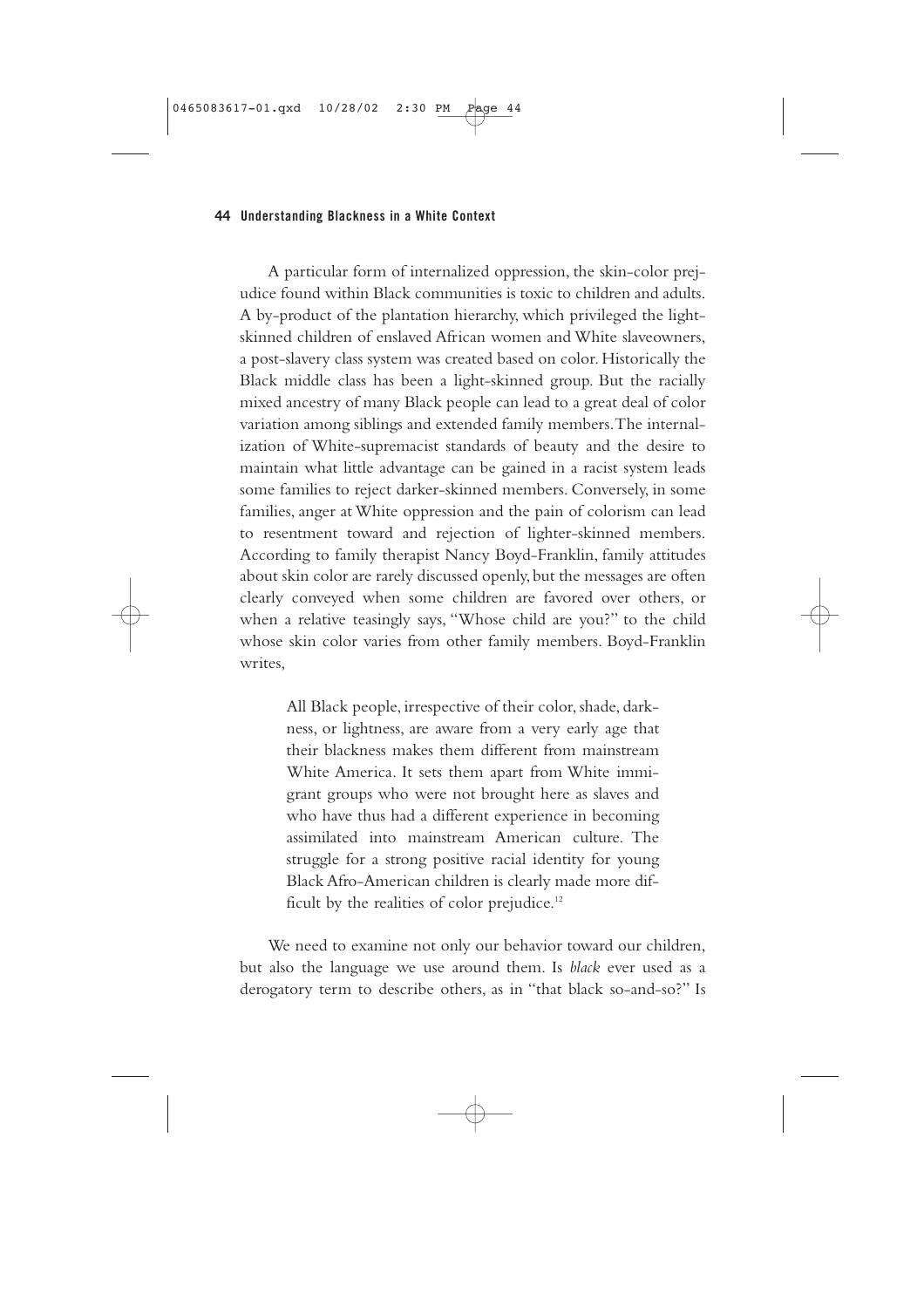#### **The Early Years 45**

darkness seen as an obstacle to be overcome, as in "She's dark, but she's still pretty," or avoided, as in "Stay out of the sun, you're dark enough already?" Is lightness described as defective, as in "You need some sun, girl?" Do we sing hymns in church on Sunday proclaiming our wish to be washed "white as snow"? Even when our clear desire is to reflect positive images of Blackness to young Black children, our habits of speech may undermine our efforts unless we are intentional about examining the color-coded nature of our language.

Related to questions of color are issues of hair texture, an especially sensitive issue for Black women, young and old. I grew up with the expression "good hair." Though no one in my household used that phrase often, I knew what it meant when I heard it."Good hair" was straight hair, the straighter the better. I still remember the oohs and ahs of my White elementary school classmates when I arrived at school for "picture day" with my long mane of dark hair resting on my shoulders.With the miracle of a hot comb, my mother had transformed my ordinary braids into what I thought was a glamorous cascade of curls. I received many compliments that day."How pretty you look," the White teacher said.The truth is I looked pretty every day, but a clear message was being sent both at home and at school about what real beauty was.

I now wear my hair in its natural state of tiny curls. It has been that way for more than twenty-five years. My sons are unfamiliar with Saturday afternoon trips to the beauty parlor, the smell of hot combs and chemical straighteners. Instead they go with me or their father to the Black-owned barber shop where Black men and some women wait their turn for a seat in the barber's chair. I admire their neatly trimmed heads, and they admire mine. I genuinely like the way my short hair looks and feels, and that sends an important message to my sons about how I feel about myself as a Black woman and, by extension, how I feel about them.

Though a woman's choice to straighten her hair is not necessarily a sign of internalized oppression, it does reinforce the notion to an observant child that straight is better. In her book *Sisters of the Yam:*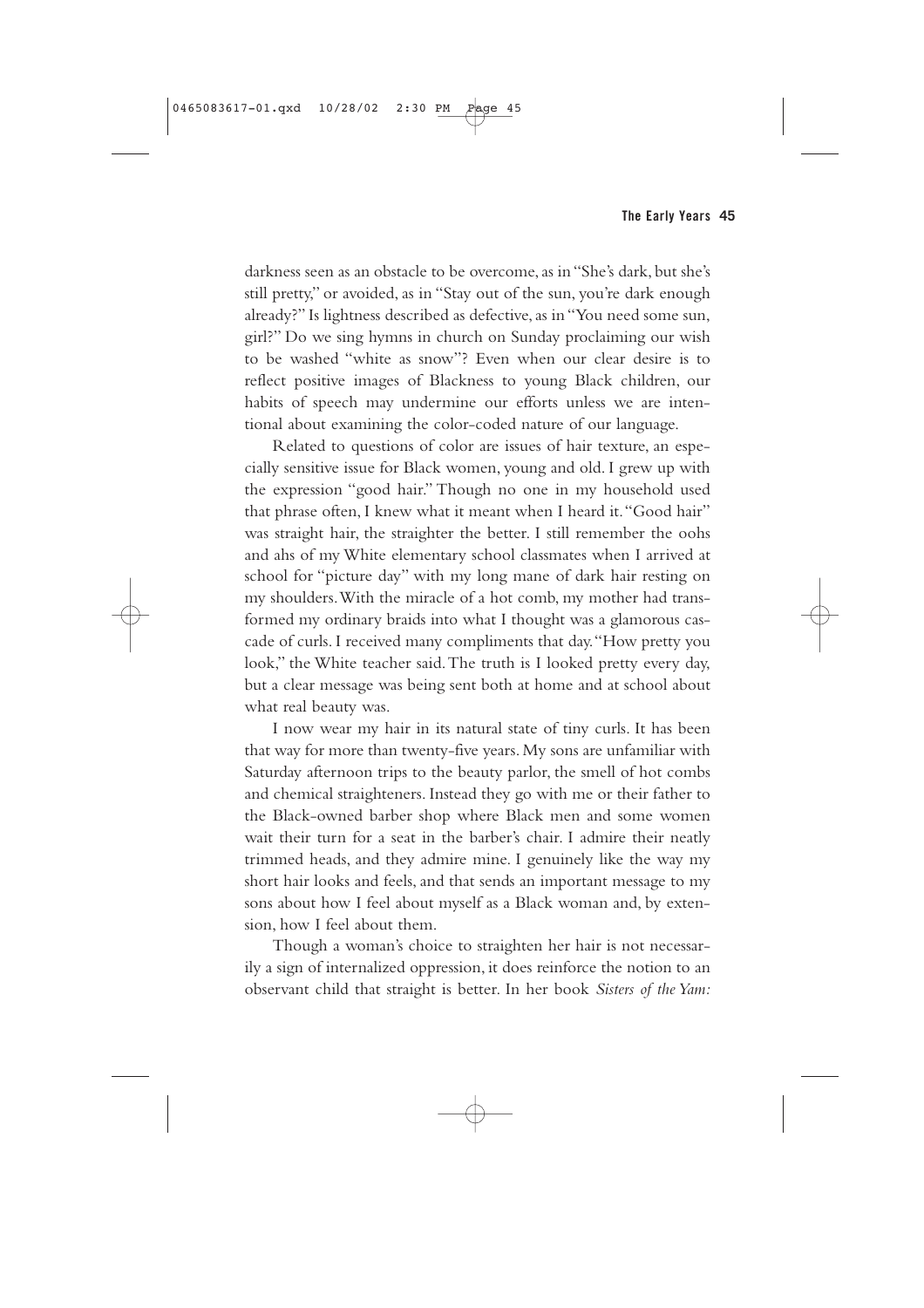*Black Women and Self Recovery*, bell hooks relates a conversation she had with a Black woman frustrated by her daughter's desire for long blond hair, despite the family's effort to affirm their Blackness. Observing the woman's dark skin and straightened hair, she encouraged the mother to examine her own attitudes about skin color and hair texture to see what messages she might be communicating to her child by the way she constructed her own body image. 13

Countering the images of the dominant culture is a challenge, but it can be done. Finding images that reflect the range of skin tones and hair textures in Black families is an important way to affirm a positive sense of Black identity. A wonderfully illustrated book for children that opposes the prevailing Eurocentric images of beauty is John Steptoe's *Mufaro's Beautiful Daughters: An African Tale*. <sup>14</sup> As the story states on the opening page, "everyone agreed that Manyara and Nyasha are beautiful."These lovely brown-skinned sisters have broad noses and full lips, with hair braided in short cornrows.

Though it is easier than it used to be to find children's picture books depicting Black children authentically rather than as White children painted a darker shade, it may still be hard to find children's books depicting Black children with very dark or very light skin. A medium brown seems to be the color of choice. Decorating one's home with photographs of family and friends who represent a range of skin tones and hair textures is one way to begin to fill this representational gap.

## **"It's That Stuff Again": Developing a Critical Consciousness**

From the time my children were infants, reading has been a shared activity in our family. I have always loved to read, and that love of books has been imparted to my children, who rarely leave home without a book to read on the way. I have worked hard to find good children's literature featuring African Americans and other children of color, but I have also introduced my children to some of the books I liked when I was a child, most of which only included White children.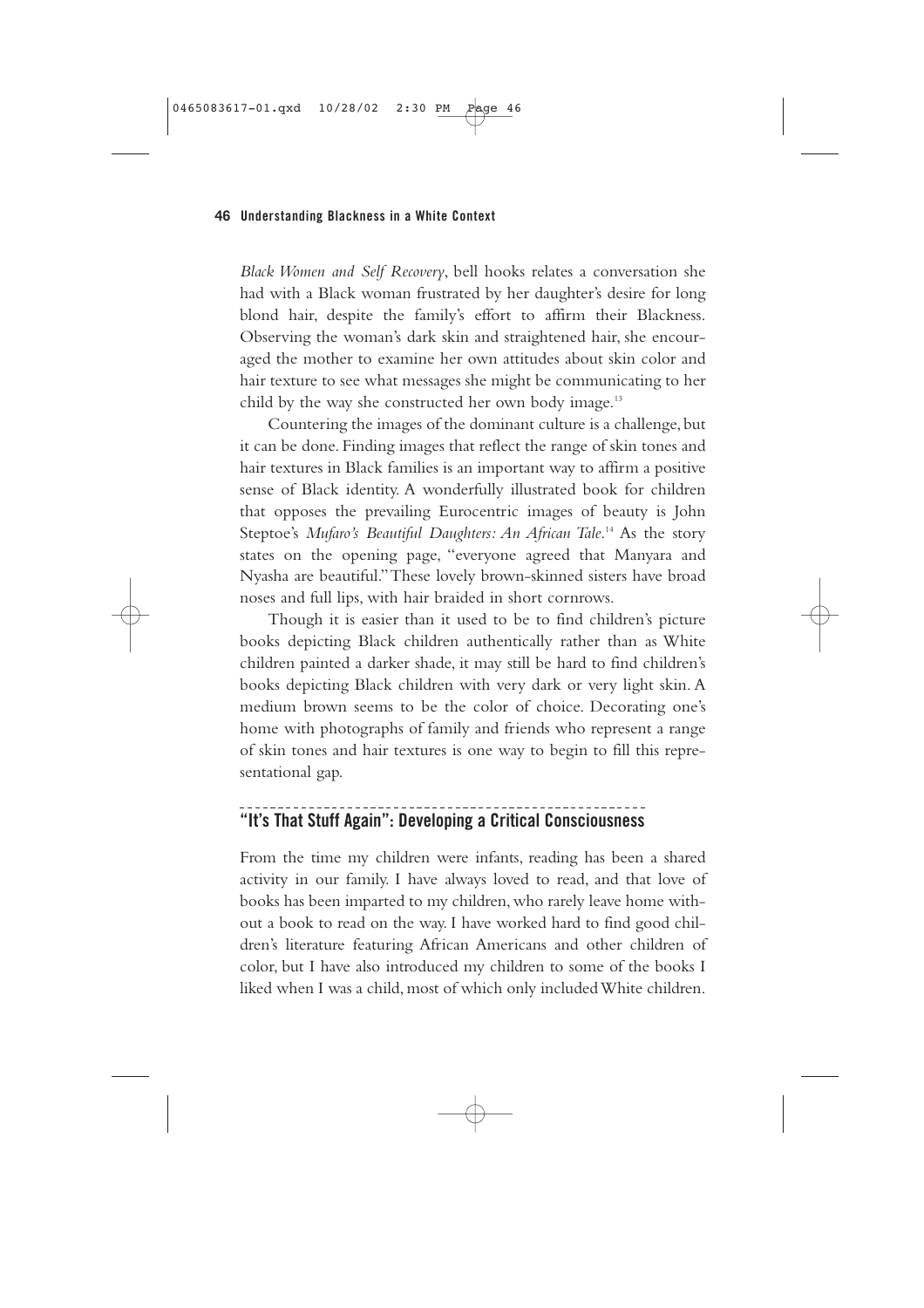0465083617-01.qxd 10/28/02 2:30

#### **The Early Years 47**

When Jonathan was just learning to read on his own and had advanced to "chapter books," I introduced him to *The Boxcar Children* series of easy-reading mysteries that I loved as a child.<sup>15</sup> Originally written in the 1940s, these books feature four White children, two boys and two girls, orphaned and homeless, who lived in an abandoned railway car until they were found by their wealthy grandfather. From then on, they traveled with Grandfather and solved mysteries wherever they went.

Reading these volumes again with Jonathan, I had a new perception of them: how sexist they seemed to be.The two girls seemed to spend most of their time on these adventures cooking and cleaning and setting up house while the boys fished, paddled the canoe, and made the important discoveries. After reading several pages of this together, I decided to say something about it to my then seven-yearold son. I asked if he knew what sexism was. He did not, so I explained that it was when girls were treated differently than boys just because they were girls. I said that the girls in this story were being treated differently than the boys, and I pointed out some examples and discussed the unfairness of it. Jonathan wanted to continue the story, and I agreed that we could finish it, despite my new perception. What pleased and surprised me as we continued to read was that Jonathan began to spot the gender bias himself."Hey Mom," he interrupted me as I read on,"there's that stuff again!"

Learning to spot "that stuff"—whether it is racist, or sexist, or classist—is an important skill for children to develop. It is as important for my Black male children to recognize sexism and other forms of oppression as it is for them to spot racism. We are better able to resist the negative impact of oppressive messages when we see them coming than when they are invisible to us.While some may think it is a burden to children to encourage this critical consciousness, I consider it a gift. Educator Janie Ward calls this child-rearing process "raising resisters."<sup>16</sup> And there are infinite opportunities to do so.

One such opportunity came in the form of a children's book of Bible stories, a gift from a friend. My son and I sat down to read the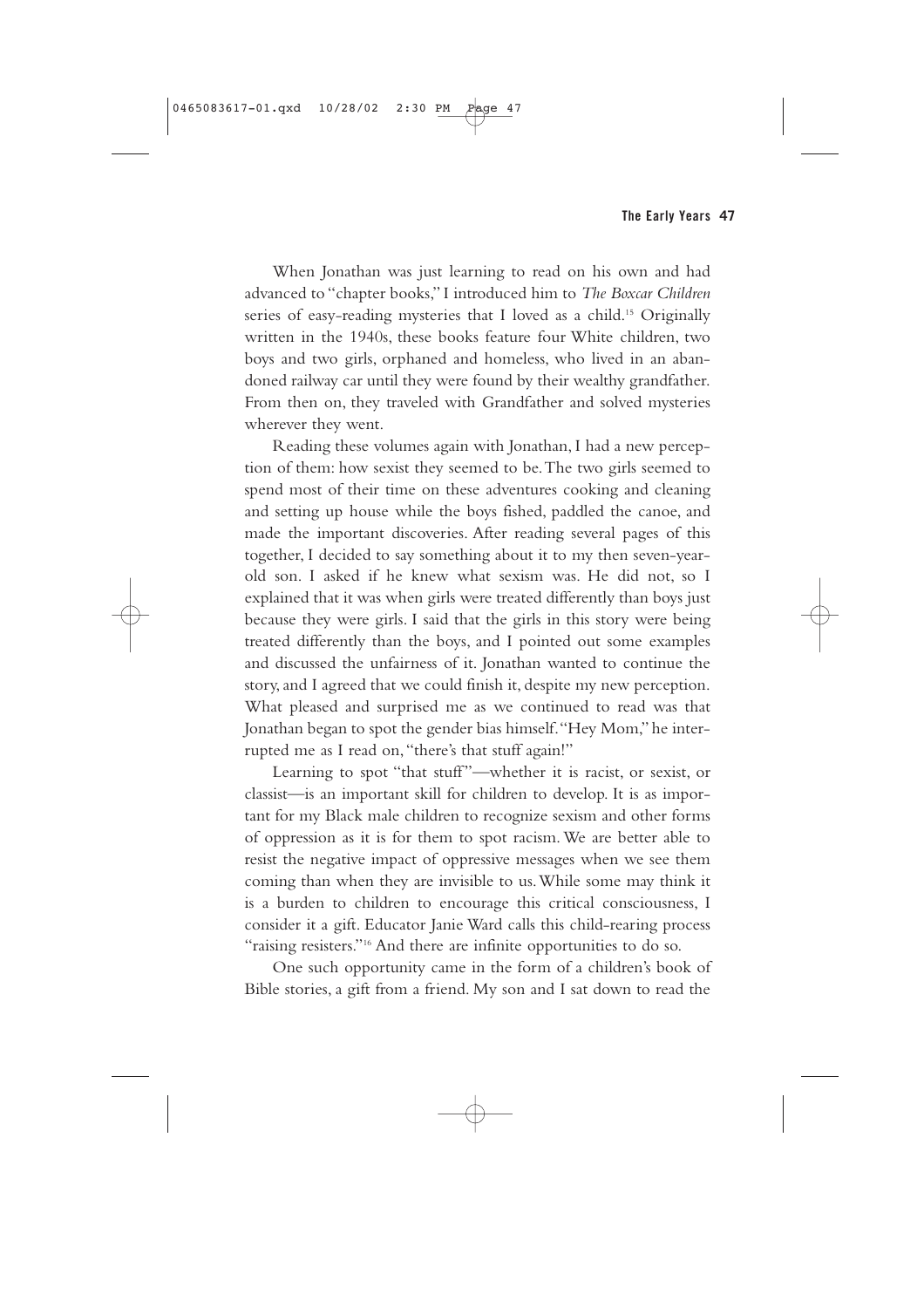story of Moses together.We hadn't gotten very far when I said,"You know, something is bothering me about this book.""What is it?" he replied."You know, this story took place in Egypt, and the people in these pictures do not look much like Egyptians." "Well, what do Egyptians look like?" he asked.We turned to a children's world atlas and found that the photographs of the Egyptians in the atlas had noticeably darker skin and hair than the drawings in the book. Though we did not discard the book, we did discuss the discrepancy.

I do not point out every omission or distortion I notice (and I am sure that a lot go by me unnoticed), and sometimes my children don't agree with my observations. For example, when discussing with them my plans to talk about media stereotyping in this book, I offered the example of the Disney film *The Lion King.*A very popular family film, I was dismayed at the use of ethnically identifiable voices to characterize the hyenas, clearly the undesirables in the film. The Spanishaccented voice of Cheech Marin and the Black slang of Whoopi Goldberg clearly marked the hyenas racially. The little Lion King is warned never to go to the place where the hyenas live.When the evil lion (darker in shade than the good lions) takes over, and the hyenas have access to power, it is not long before they have ruined the kingdom."There goes the neighborhood!"

My sons, now ten and fourteen, countered that the distinguished Black actor James Earl Jones as the voice of the good lion offset the racial characterizations of the hyenas. I argued that to the target audience of young children, the voice of James Earl Jones would not be identified as a voice of color, while the voices of the hyenas surely would.The racial subtext of the film would be absorbed uncritically by many young children, and perhaps their parents.Whether we agree or not, the process of engaging my children in a critical examination of the books they read, the television they watch, the films they see, and the video games they play is essential.

And despite my best efforts, the stereotypes still creep in. One Saturday afternoon a few years ago, after attending choir rehearsal at a church located in a Black section of a nearby city, my oldest son and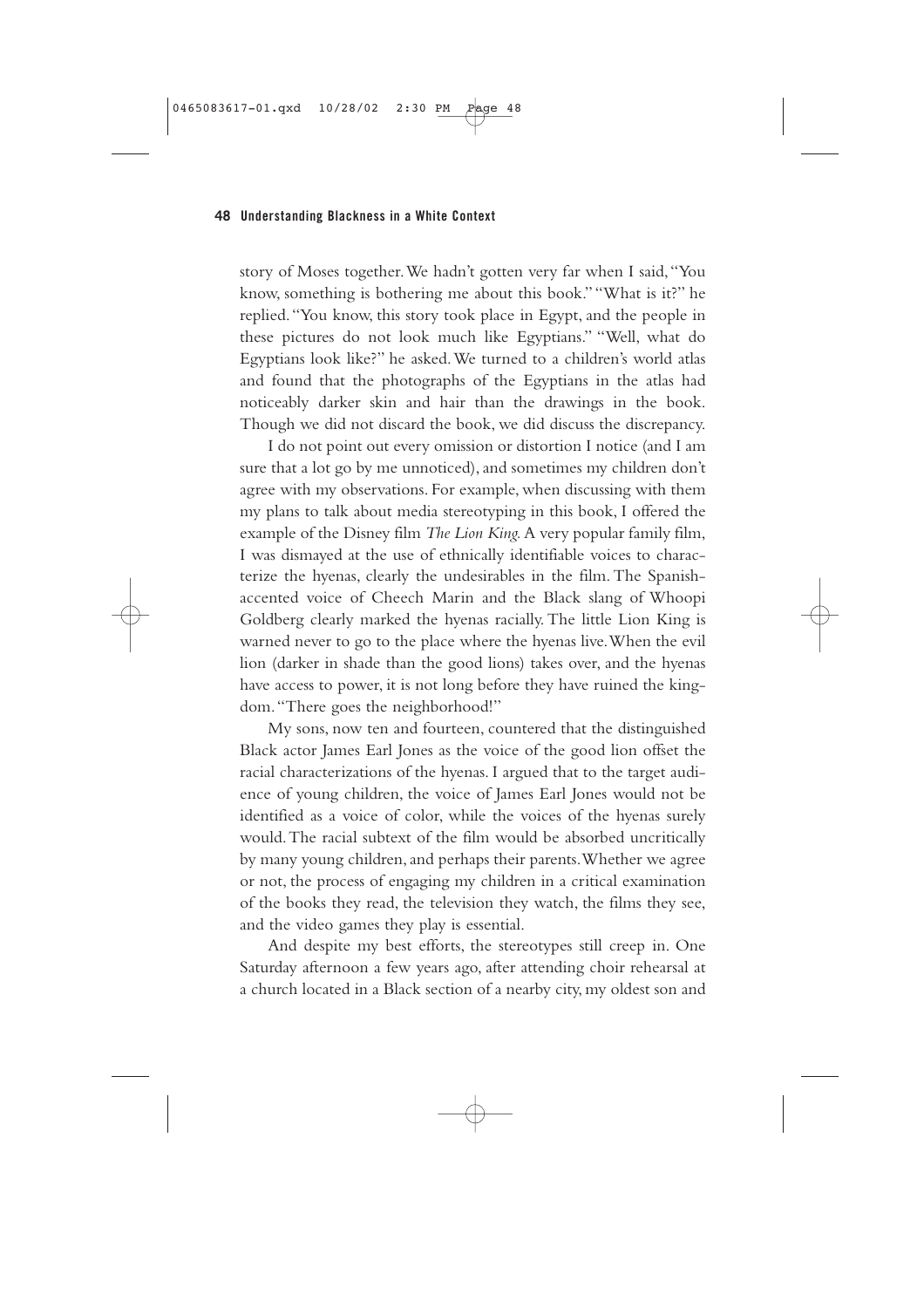**The Early Years 49**

I drove past a Black teenager running down the street. "Why is that boy running?" my son asked. "I don't know," I said absentmindedly. "Maybe he stole something." I nearly slammed on the brakes."Why would you say something like that?" I said. "Well, you know, in the city, there's a lot of crime, and people steal things," he said. He did not say "Black people," but I knew the cultural images to which he was responding. Now, this neighborhood was very familiar to us.We had spent many Saturdays at choir rehearsal and sat in church next to Black kids who looked a lot like that boy on the street.We had never personally experienced any crime in that location. In fact the one time my car stereo was stolen was when it was parked in a "good neighborhood" in our own small town. I pointed out this contradiction and asked my son to imagine why he, also a Black boy, might be running down the street—in a hurry to get home, late for a bus, on his way to a job at the McDonald's up the street? Then we talked about stereotyping and the images of urban Black boys we see on television and elsewhere. Too often they are portrayed as muggers, drug dealers, or other criminals. My sons know that such images are not an accurate representation of themselves, and I have to help them see that they are also a distorted image of their urban peers.

Children can learn to question whether demeaning or derogatory depictions of other people are stereotypes.When reading books or watching television, they can learn to ask who is doing what in the story line and why, who is in the role of leader and who is taking the orders, who or what is the problem and who is solving it, and who has been left out of the story altogether.<sup>17</sup>

But not only do children need to be able to recognize distorted representations, they also need to know what can be done about them. Learning to recognize cultural and institutional racism and other forms of inequity without also learning strategies to respond to them is a prescription for despair.Yet even preschool children are not too young to begin to think about what can be done about unfairness. The resource book *Anti-Bias Curriculum: Tools for Empowering Young Children,* includes many examples of young children learning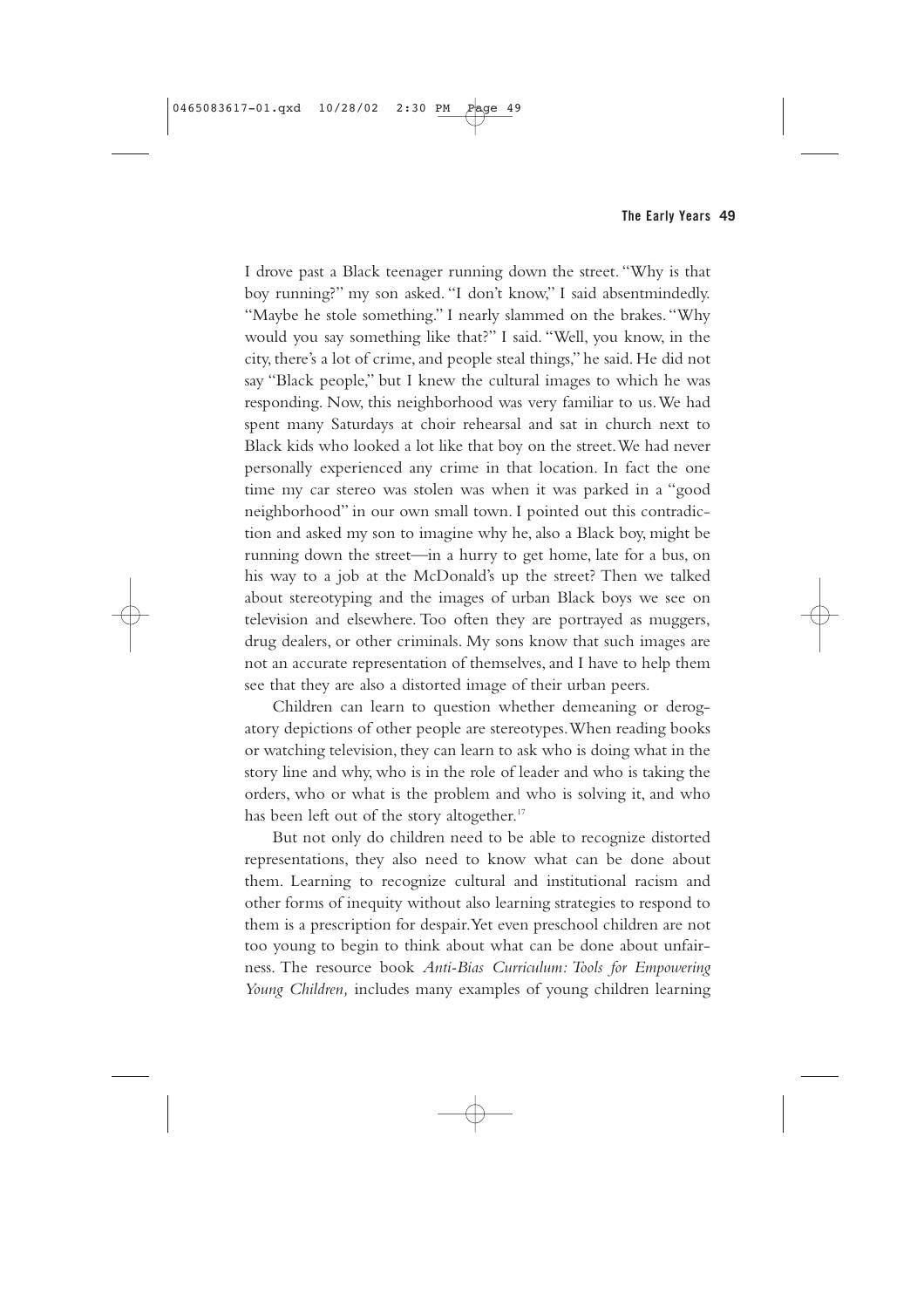to recognize and speak up against unfairness.<sup>18</sup> The book suggests increasing levels of activism for developing children.Two- and threeyear-olds are encouraged to use words to express their feelings and to empathize with one another. With adult guidance, four- and fiveyear-olds are capable of group activism.

Several years ago a group of seven-year-olds in a second-grade class in Amherst, Massachusetts, wrote letters to the state Department of Transportation protesting the signs on the Massachusetts Turnpike depicting a Pilgrim hat with an arrow through it.This sign was certainly a misrepresentation of history, and offensive to American Indians. The children received national recognition for their efforts, and more important, the signs were changed. I am sure the lesson that collective effort can make a difference will be remembered by those children for a long time.

As early childhood educator Louise Derman-Sparks and her colleagues write in *Anti-Bias Curriculum*,

For children to feel good and confident about themselves, they need to be able to say,"That's not fair," or "I don't like that," if they are the target of prejudice or discrimination. For children to develop empathy and respect for diversity, they need to be able to say,"I don't like what you are doing" to a child who is abusing another child. If we teach children to recognize injustice, then we must also teach them that people can create positive change by working together. . . . Through activism activities children build the confidence and skills for becoming adults who assert, in the face of injustice, "I have the responsibility to deal with it, I know how to deal with it, I will deal with it."<sup>19</sup>

When we adults reflect on our own race-related memories, we may recall times when we did not get the help we needed to sift through the confusing messages we received. The task of talking to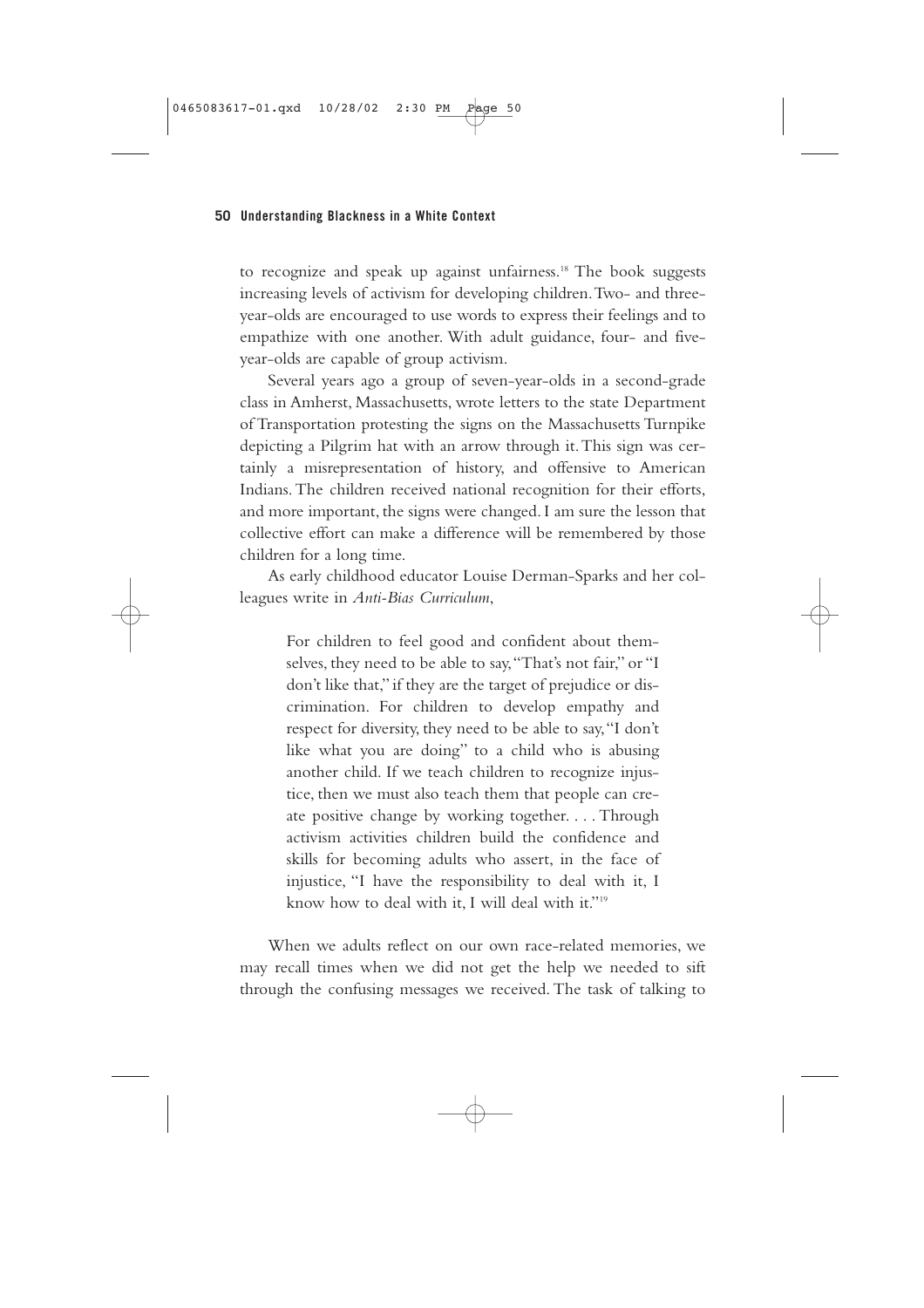$0465083617-01.$ qxd  $10/28/02$  2:30 PM Page 51

### **The Early Years 51**

our children about racism and other isms may seem formidable. Our children's questions may make us uncomfortable, and we may not have a ready response. But even a missed opportunity can be revisited at another time.It is never too late to say,"I've been thinking about that question you asked me the other day . . ."We have the responsibility, and the resources available, to educate ourselves if necessary so that we will not repeat the cycle of oppression with our children.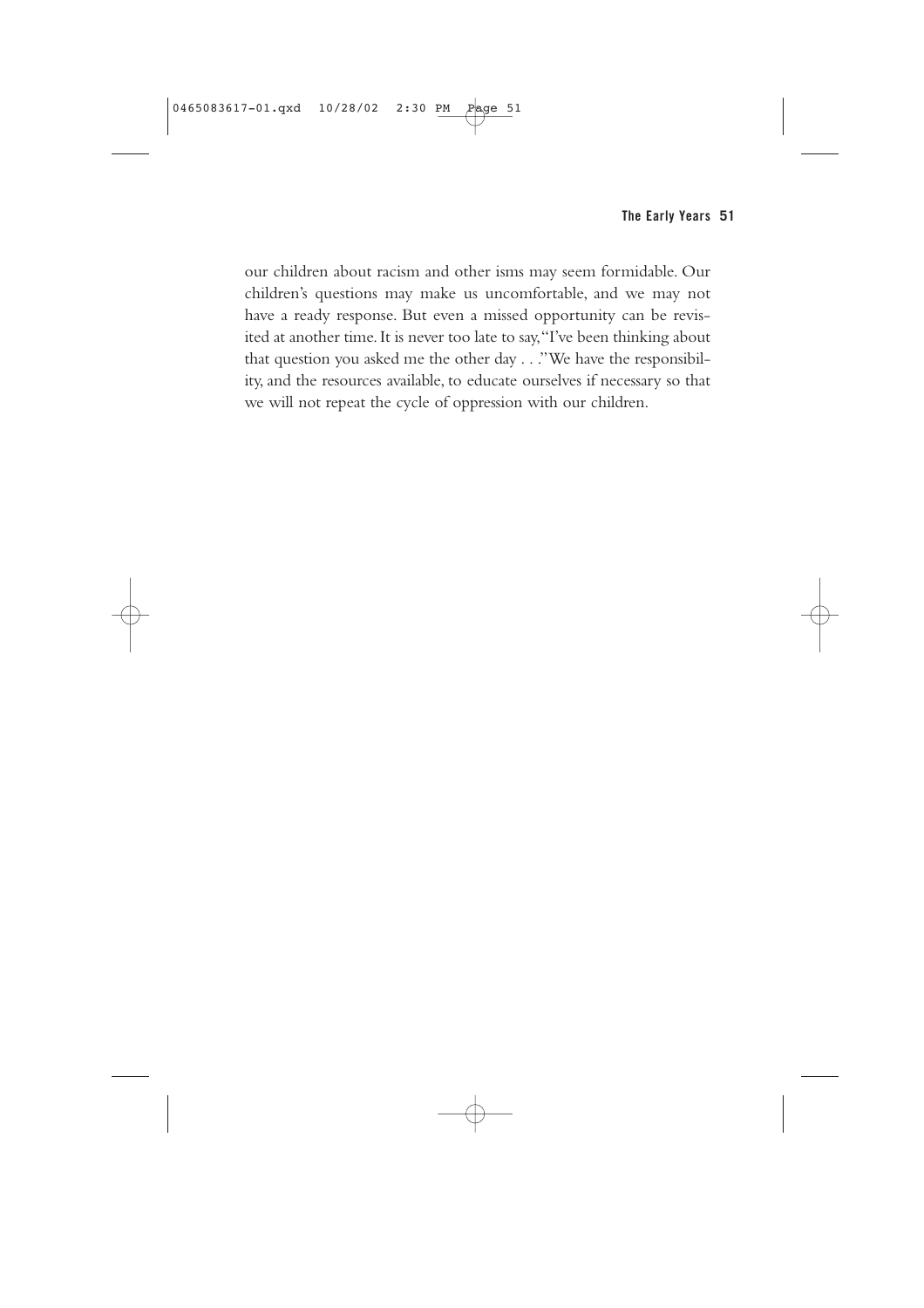## 4 **Identity Development in Adolescence "Why are all the Black kids sitting together in the cafeteria?"**

Walk into any racially mixed high school cafeteria at lunch time and you will instantly notice that in the sea of adolescent faces, there is an identifiable group of Black students sitting together. Conversely, it could be pointed out that there are many groups of White students sitting together as well, though people rarely comment about that. The question on the tip of everyone's tongue is "Why are the Black kids sitting together?" Principals want to know, teachers want to know,White students want to know, the Black students who aren't sitting at the table want to know.

How does it happen that so many Black teenagers end up at the same cafeteria table? They don't start out there. If you walk into racially mixed elementary schools, you will often see young children of diverse racial backgrounds playing with one another, sitting at the snack table together, crossing racial boundaries with an ease uncommon in adolescence. Moving from elementary school to middle school (often at sixth or seventh grade) means interacting with new children from different neighborhoods than before, and a certain degree of clustering by race might therefore be expected, presuming that children who are familiar with one another would form groups. But even in schools where the same children stay together from kindergarten through eighth grade, racial grouping begins by the sixth or seventh grade.What happens?

One thing that happens is puberty.As children enter adolescence, they begin to explore the question of identity, asking "Who am I? Who can I be?" in ways they have not done before. For Black youth,

**52**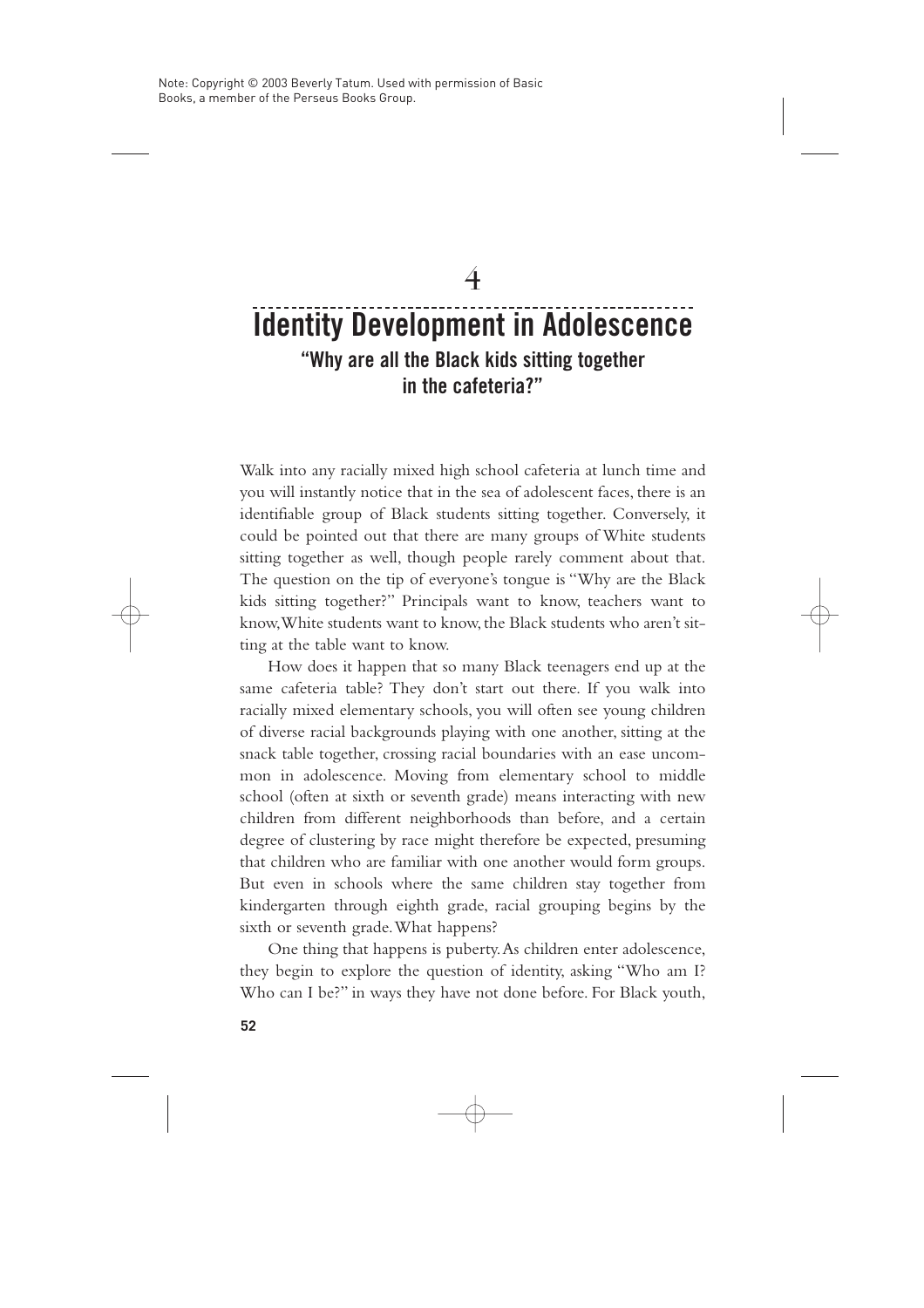0465083617-01.qxd 10/28/02 2:30 PM

#### **Identity Development in Adolescence 53**

asking "Who am I?" includes thinking about "Who am I ethnically and/or racially? What does it mean to be Black?"

As I write this, I can hear the voice of a White woman who asked me,"Well, all adolescents struggle with questions of identity.They all become more self-conscious about their appearance and more concerned about what their peers think. So what is so different for Black kids?" Of course, she is right that all adolescents look at themselves in new ways, but not all adolescents think about themselves in racial terms.

The search for personal identity that intensifies in adolescence can involve several dimensions of an adolescent's life: vocational plans, religious beliefs, values and preferences, political affiliations and beliefs, gender roles, and ethnic identities.The process of exploration may vary across these identity domains. James Marcia described four identity "statuses" to characterize the variation in the identity search process: (1) *diffuse,* a state in which there has been little exploration or active consideration of a particular domain, and no psychological commitment; (2) *foreclosed,* a state in which a commitment has been made to particular roles or belief systems, often those selected by parents, without actively considering alternatives; (3) *moratorium,* a state of active exploration of roles and beliefs in which no commitment has yet been made; and (4) *achieved,* a state of strong personal commitment to a particular dimension of identity following a period of high exploration.<sup>1</sup>

An individual is not likely to explore all identity domains at once, therefore it is not unusual for an adolescent to be actively exploring one dimension while another remains relatively unexamined. Given the impact of dominant and subordinate status, it is not surprising that researchers have found that adolescents of color are more likely to be actively engaged in an exploration of their racial or ethnic identity than are White adolescents.<sup>2</sup>

Why do Black youths, in particular, think about themselves in terms of race? Because that is how the rest of the world thinks of them. Our self-perceptions are shaped by the messages that we receive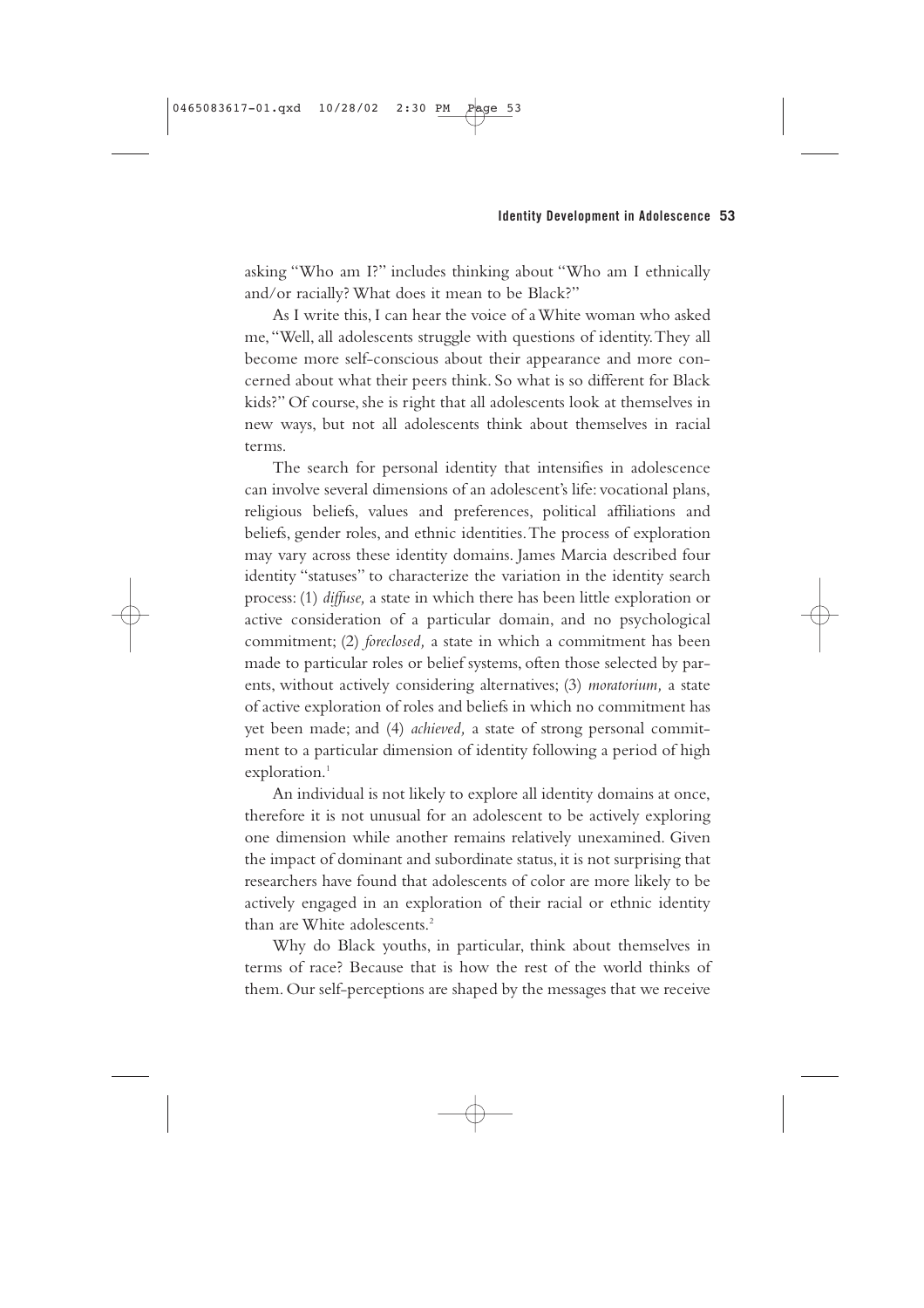from those around us, and when young Black men and women enter adolescence, the racial content of those messages intensifies.A case in point: If you were to ask my ten-year-old son, David, to describe himself, he would tell you many things: that he is smart, that he likes to play computer games, that he has an older brother. Near the top of his list, he would likely mention that he is tall for his age. He would probably not mention that he is Black, though he certainly knows that he is.Why would he mention his height and not his racial group membership? When David meets new adults, one of the first questions they ask is "How old are you?"When David states his age, the inevitable reply is "Gee, you're tall for your age!" It happens so frequently that I once overheard David say to someone, "Don't say it, I know. I'm tall for my age." Height is salient for David because it is salient for others.

When David meets new adults, they don't say,"Gee, you're Black for your age!" If you are saying to yourself, of course they don't, think again. Imagine David at fifteen, six-foot-two, wearing the adolescent attire of the day, passing adults he doesn't know on the sidewalk. Do the women hold their purses a little tighter, maybe even cross the street to avoid him? Does he hear the sound of the automatic door locks on cars as he passes by? Is he being followed around by the security guards at the local mall? As he stops in town with his new bicycle, does a police officer hassle him, asking where he got it, implying that it might be stolen? Do strangers assume he plays basketball? Each of these experiences conveys a racial message. At ten, race is not yet salient for David, because it is not yet salient for society. But it will be.

## **Understanding Racial Identity Development**

Psychologist William Cross, author of *Shades of Black: Diversity in African American Identity,* has offered a theory of racial identity development that I have found to be a very useful framework for understanding what is happening not only with David, but with those Black students in the cafeteria.<sup>3</sup> According to Cross's model, referred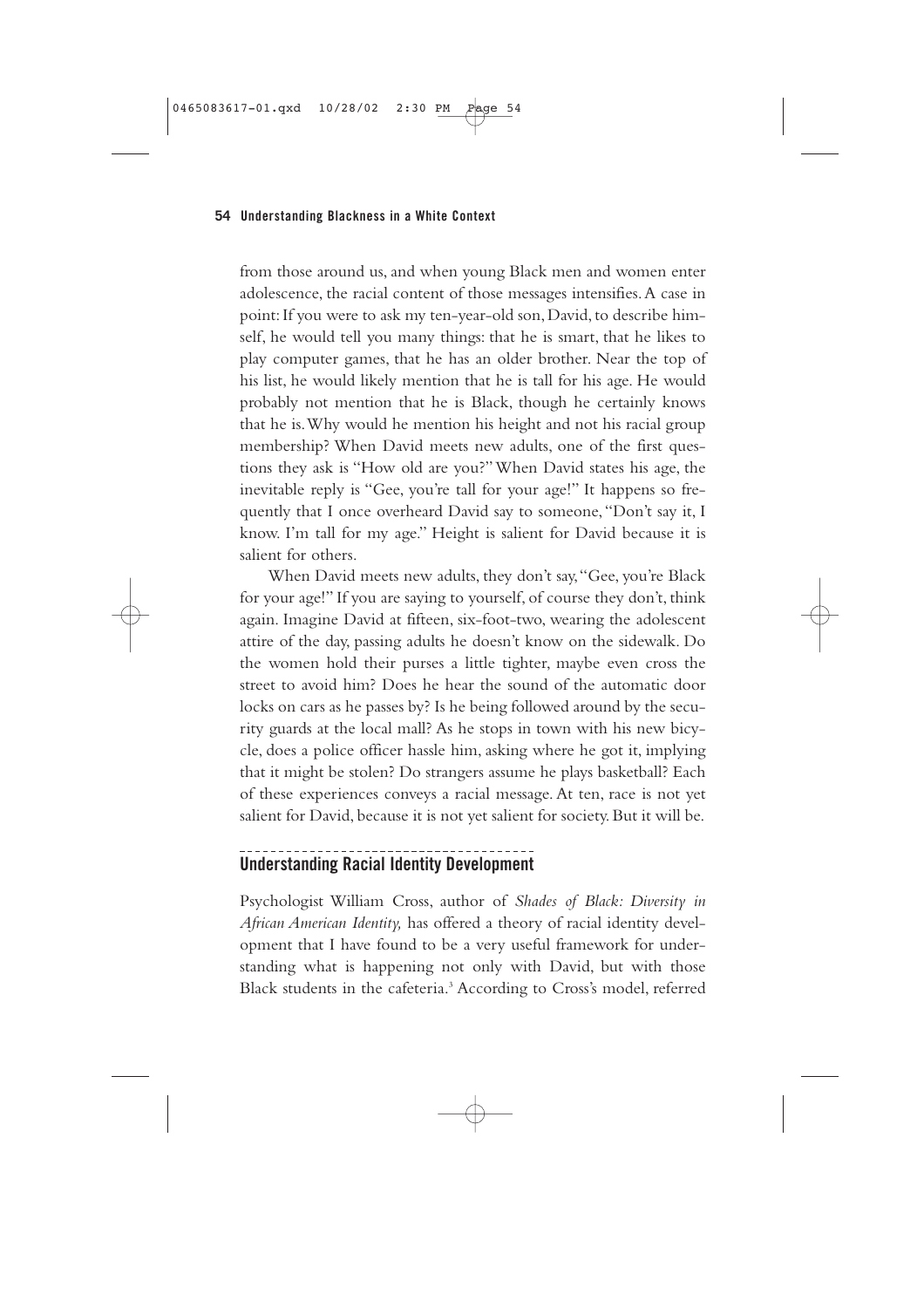0465083617-01.qxd 10/28/02 2:30

#### **Identity Development in Adolescence 55**

to as the psychology of nigrescence, or the psychology of becoming Black, the five stages of racial identity development are *pre-encounter, encounter, immersion/emersion, internalization,* and *internalization-commitment.* For the moment, we will consider the first two stages as those are the most relevant for adolescents.

In the first stage, the Black child absorbs many of the beliefs and values of the dominant White culture, including the idea that it is better to be White.The stereotypes, omissions, and distortions that reinforce notions of White superiority are breathed in by Black children as well as White. Simply as a function of being socialized in a Eurocentric culture, some Black children may begin to value the role models, lifestyles, and images of beauty represented by the dominant group more highly than those of their own cultural group. On the other hand, if Black parents are what I call race-conscious—that is, actively seeking to encourage positive racial identity by providing their children with positive cultural images and messages about what it means to be Black—the impact of the dominant society's messages are reduced.<sup>4</sup> In either case, in the pre-encounter stage, the personal and social significance of one's racial group membership has not yet been realized, and racial identity is not yet under examination.At age ten, David and other children like him would seem to be in the preencounter stage.When the environmental cues change and the world begins to reflect his Blackness back to him more clearly, he will probably enter the encounter stage.

Transition to the encounter stage is typically precipitated by an event or series of events that force the young person to acknowledge the personal impact of racism.As the result of a new and heightened awareness of the significance of race, the individual begins to grapple with what it means to be a member of a group targeted by racism. Though Cross describes this process as one that unfolds in late adolescence and early adulthood, research suggests that an examination of one's racial or ethnic identity may begin as early as junior high school.

In a study of Black and White eighth graders from an integrated urban junior high school, Jean Phinney and Steve Tarver found clear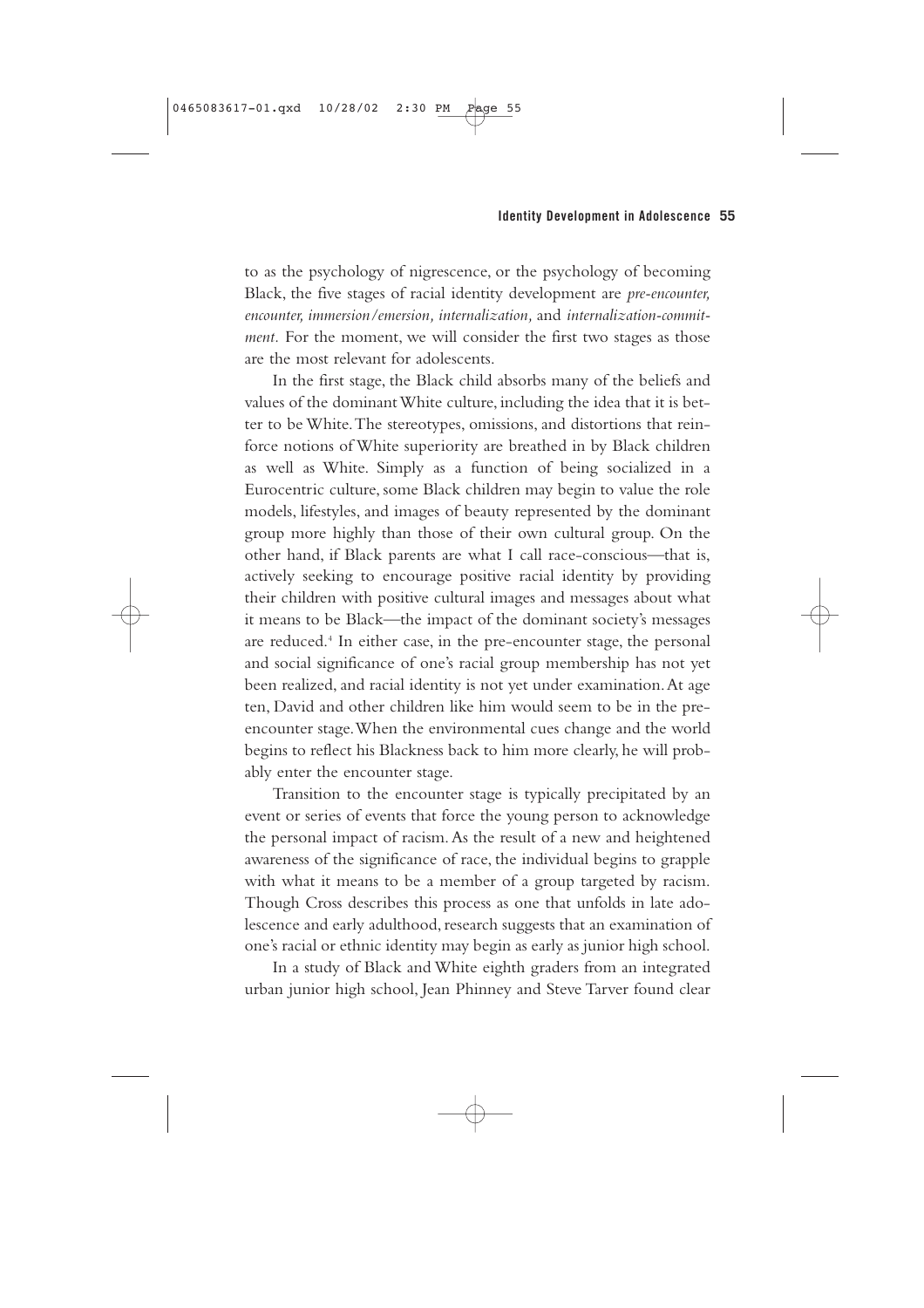evidence for the beginning of the search process in this dimension of identity. Among the forty-eight participants, more than a third had thought about the effects of ethnicity on their future, had discussed the issues with family and friends, and were attempting to learn more about their group. While White students in this integrated school were also beginning to think about ethnic identity, there was evidence to suggest a more active search among Black students, especially Black females.<sup>5</sup> Phinney and Tarver's research is consistent with my own study of Black youth in predominantly White communities, where the environmental cues that trigger an examination of racial identity often become evident in middle school or junior high school.<sup>6</sup>

Some of the environmental cues are institutionalized. Though many elementary schools have self-contained classrooms where children of varying performance levels learn together, many middle and secondary schools use "ability grouping," or tracking.Though school administrators often defend their tracking practices as fair and objective, there usually is a recognizable racial pattern to how children are assigned, which often represents the system of advantage operating in the schools.<sup>7</sup> In racially mixed schools, Black children are much more likely to be in the lower track than in the honors track. Such apparent sorting along racial lines sends a message about what it means to be Black. One young honors student I interviewed described the irony of this resegregation in what was an otherwise integrated environment, and hinted at the identity issues it raised for him.

It was really a very paradoxical existence, here I am in a school that's 35 percent Black, you know, and I'm the only Black in my classes. . . .That always struck me as odd. I guess I felt that I was different from the other Blacks because of that.

In addition to the changes taking place within school, there are changes in the social dynamics outside school. For many parents, puberty raises anxiety about interracial dating. In racially mixed com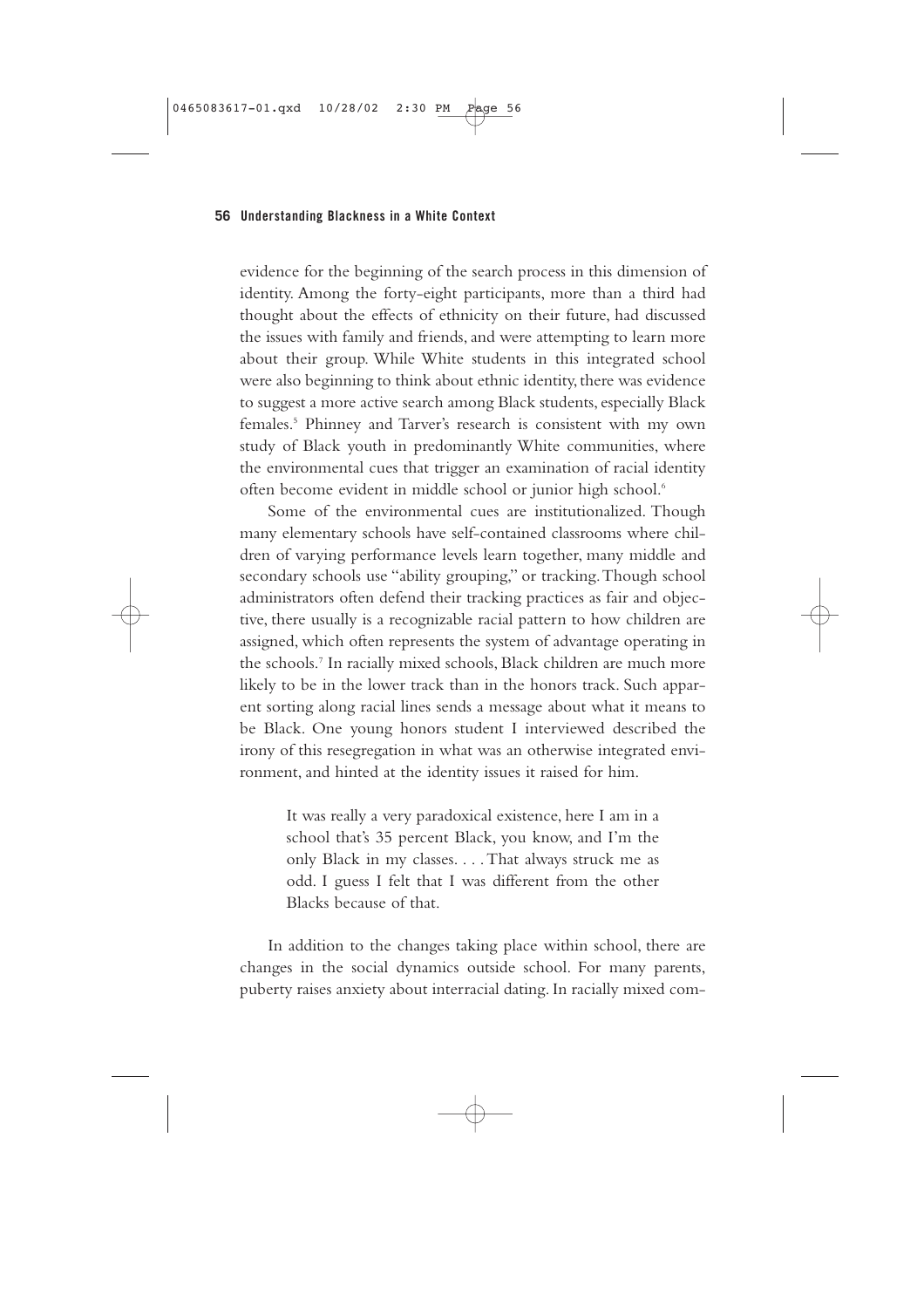$0465083617 - 01.$ qxd  $10/28/02$  2:30

#### **Identity Development in Adolescence 57**

munities, you begin to see what I call the birthday party effect.Young children's birthday parties in multiracial communities are often a reflection of the community's diversity. The parties of elementary school children may be segregated by gender but not by race. At puberty, when the parties become sleepovers or boy-girl events, they become less and less racially diverse.

Black girls, especially in predominantly White communities, may gradually become aware that something has changed. When their White friends start to date, they do not.The issues of emerging sexuality and the societal messages about who is sexually desirable leave young Black women in a very devalued position. One young woman from a Philadelphia suburb described herself as "pursuing White guys throughout high school" to no avail. Since there were no Black boys in her class, she had little choice. She would feel "really pissed off" that those same White boys would date her White friends. For her, "that prom thing was like out of the question."<sup>8</sup>

Though Black girls living in the context of a larger Black community may have more social choices, they too have to contend with devaluing messages about who they are and who they will become, especially if they are poor or working-class.As social scientists Bonnie Ross Leadbeater and Niobe Way point out,

The school drop-out, the teenage welfare mother, the drug addict, and the victim of domestic violence or of AIDS are among the most prevalent public images of poor and working-class urban adolescent girls. . . .Yet, despite the risks inherent in economic disadvantage, the majority of poor urban adeolescent girls do not fit the stereotypes that are made about them.<sup>9</sup>

Resisting the stereotypes and affirming other definitions of themselves is part of the task facing young Black women in both White and Black communities.

As was illustrated in the example of David, Black boys also face a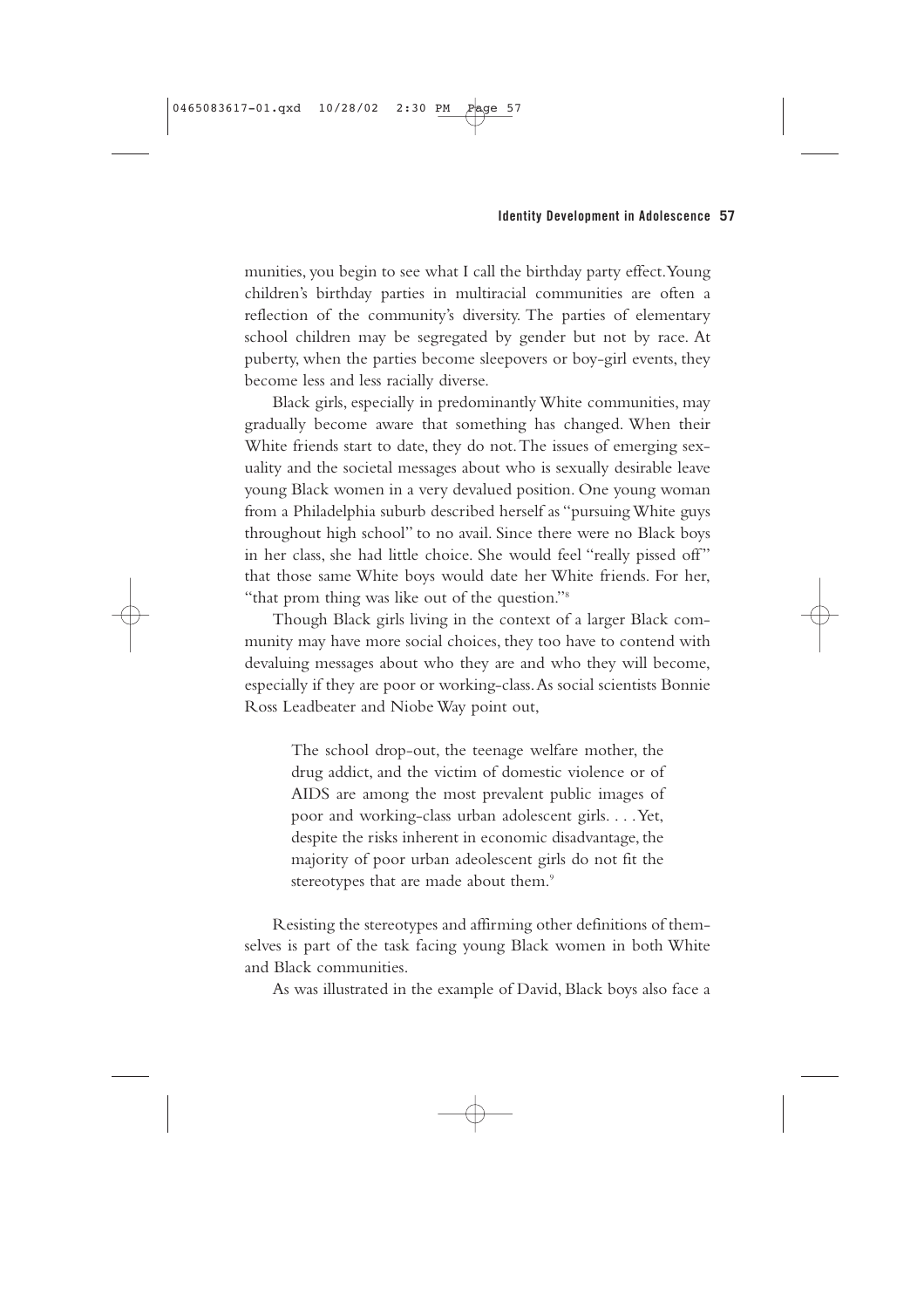devalued status in the wider world.The all too familiar media image of a young Black man with his hands cuffed behind his back, arrested for a violent crime, has primed many to view young Black men with suspicion and fear. In the context of predominantly White schools, however, Black boys may enjoy a degree of social success, particularly if they are athletically talented.The culture has embraced the Black athlete, and the young man who can fulfill that role is often pursued by Black girls and White girls alike. But even these young men will encounter experiences that may trigger an examination of their racial identity.

Sometimes the experience is quite dramatic. *The Autobiography of Malcolm X* is a classic tale of racial identity development, and I assign it to my psychology of racism students for just that reason.As a junior high school student, Malcolm was a star. Despite the fact that he was separated from his family and living in a foster home, he was an A student and was elected president of his class. One day he had a conversation with his English teacher, whom he liked and respected, about his future career goals. Malcolm said he wanted to be a lawyer. His teacher responded,"That's no realistic goal for a nigger," and advised him to consider carpentry instead.<sup>10</sup> The message was clear: You are a Black male, your racial group membership matters, plan accordingly. Malcolm's emotional response was typical—anger, confusion, and alienation. He withdrew from his White classmates, stopped participating in class, and eventually left his predominately white Michigan home to live with his sister in Roxbury, a Black community in Boston.

No teacher would say such a thing now, you may be thinking, but don't be so sure. It is certainly less likely that a teacher would use the word *nigger,* but consider these contemporary examples shared by high school students. A young ninth-grade student was sitting in his homeroom. A substitute teacher was in charge of the class. Because the majority of students from this school go on to college, she used the free time to ask the students about their college plans. As a substitute she had very limited information about their academic perfor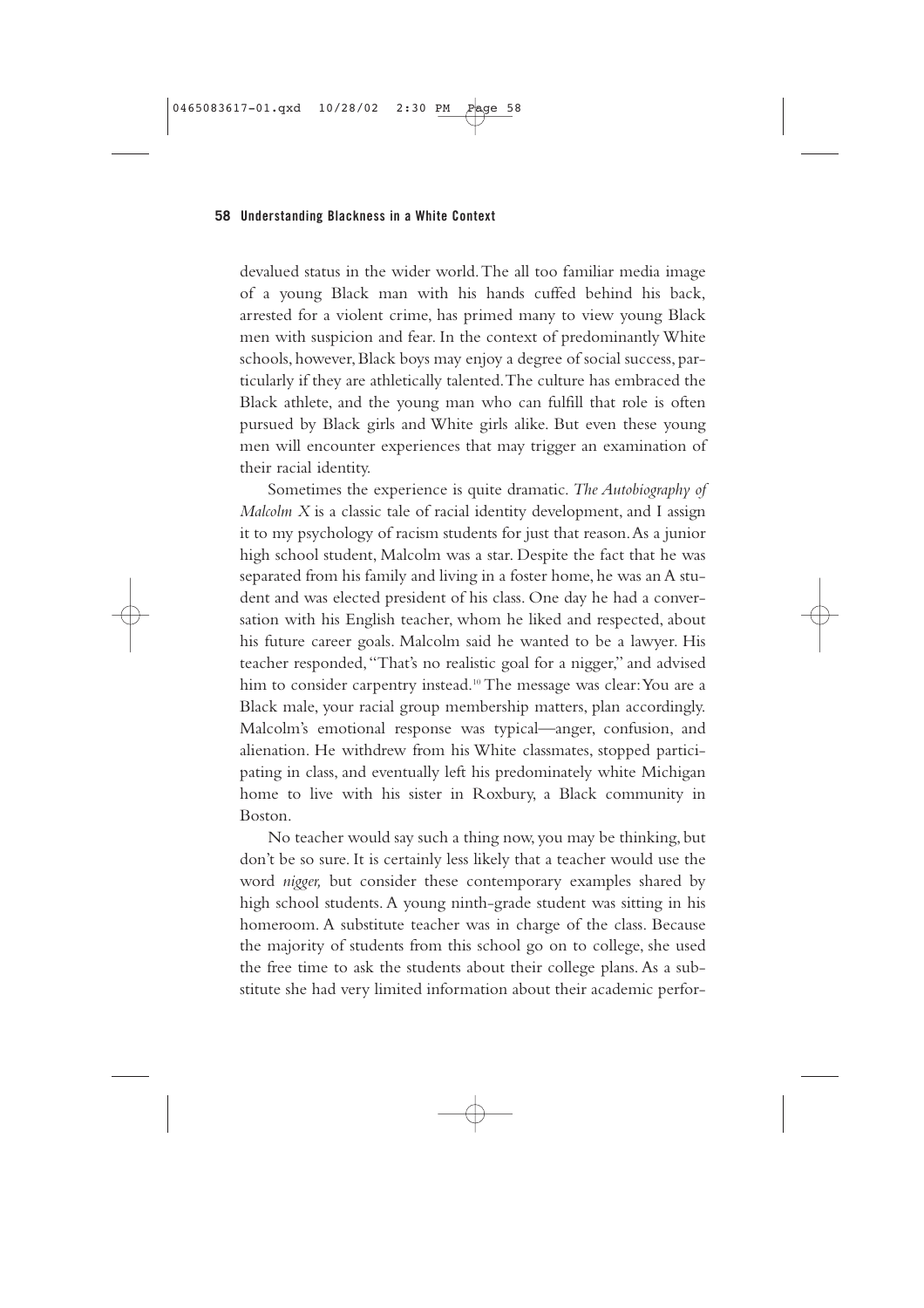0465083617-01.qxd 10/28/02 2:30 PM

#### **Identity Development in Adolescence 59**

mance, but she offered some suggestions. When she turned to this young man, one of few Black males in the class, she suggested that he consider a community college. She had recommended four-year colleges to the other students. Like Malcolm, this student got the message.

In another example, a young Black woman attending a desegregated school to which she was bussed was encouraged by a teacher to attend the upcoming school dance. Most of the Black students did not live in the neighborhood and seldom attended the extracurricular activities.The young woman indicated that she wasn't planning to come.The well-intentioned teacher was persistent. Finally the teacher said, "Oh come on, I know you people love to dance." This young woman got the message, too.

## **Coping with Encounters: Developing an Oppositional Identity**

What do these encounters have to do with the cafeteria? Do experiences with racism inevitably result in so-called self-segregation? While certainly a desire to protect oneself from further offense is understandable, it is not the only factor at work. Imagine the young eighth-grade girl who experienced the teacher's use of "you people" and the dancing stereotype as a racial affront. Upset and struggling with adolescent embarrassment, she bumps into a White friend who can see that something is wrong. She explains. Her White friend responds, in an effort to make her feel better perhaps, and says,"Oh, Mr. Smith is such a nice guy, I'm sure he didn't mean it like that. Don't be so sensitive." Perhaps the White friend is right, and Mr. Smith didn't mean it, but imagine your own response when you are upset, perhaps with a spouse or partner. He or she asks what's wrong and you explain why you are offended.Your partner brushes off your complaint, attributing it to your being oversensitive.What happens to your emotional thermostat? It escalates. When feelings, rational or irrational, are invalidated, most people disengage. They not only choose to discontinue the conversation but are more likely to turn to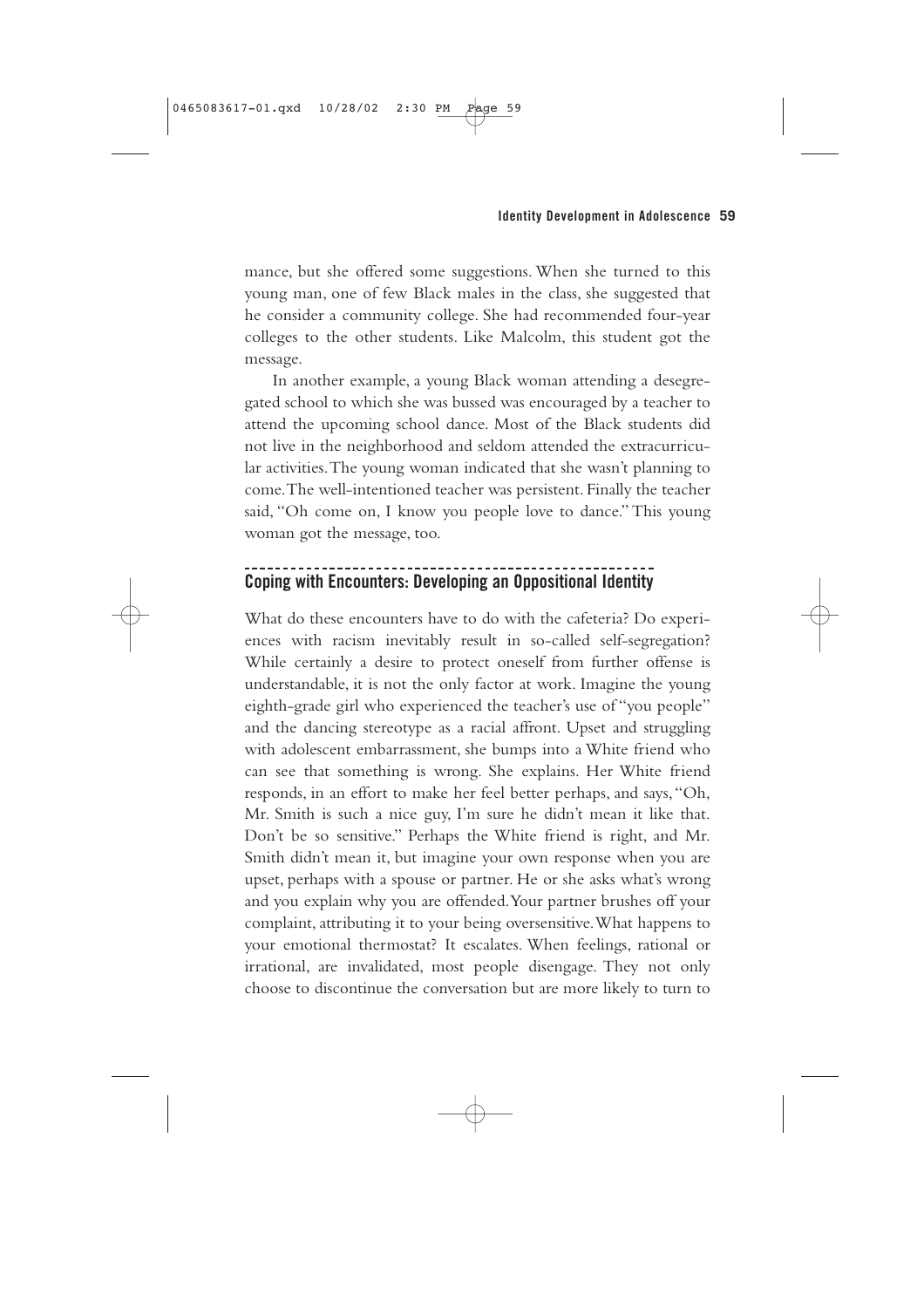someone who will understand their perspective.

In much the same way, the eighth-grade girl's White friend doesn't get it. She doesn't see the significance of this racial message, but the girls at the "Black table" do. When she tells her story there, one of them is likely to say,"You know what, Mr. Smith said the same thing to me yesterday!" Not only are Black adolescents encountering racism and reflecting on their identity, but their White peers, even when they are not the perpetrators (and sometimes they are), are unprepared to respond in supportive ways.The Black students turn to each other for the much needed support they are not likely to find anywhere else.

In adolescence, as race becomes personally salient for Black youth, finding the answer to questions such as,"What does it mean to be a young Black person? How should I act? What should I do?" is particularly important. And although Black fathers, mothers, aunts, and uncles may hold the answers by offering themselves as role models, they hold little appeal for most adolescents.The last thing many fourteen-year-olds want to do is to grow up to be like their parents. It is the peer group, the kids in the cafeteria, who hold the answers to these questions.They know how to be Black.They have absorbed the stereotypical images of Black youth in the popular culture and are reflecting those images in their self-presentation.

Based on their fieldwork in U.S. high schools, Signithia Fordham and John Ogbu identified a common psychological pattern found among African American high school students at this stage of identity development.11They observed that the anger and resentment that adolescents feel in response to their growing awareness of the systematic exclusion of Black people from full participation in U.S. society leads to the development of an oppositional social identity. This oppositional stance both protects one's identity from the psychological assault of racism and keeps the dominant group at a distance. Fordham and Ogbu write:

Subordinate minorities regard certain forms of behavior and certain activities or events, symbols, and mean-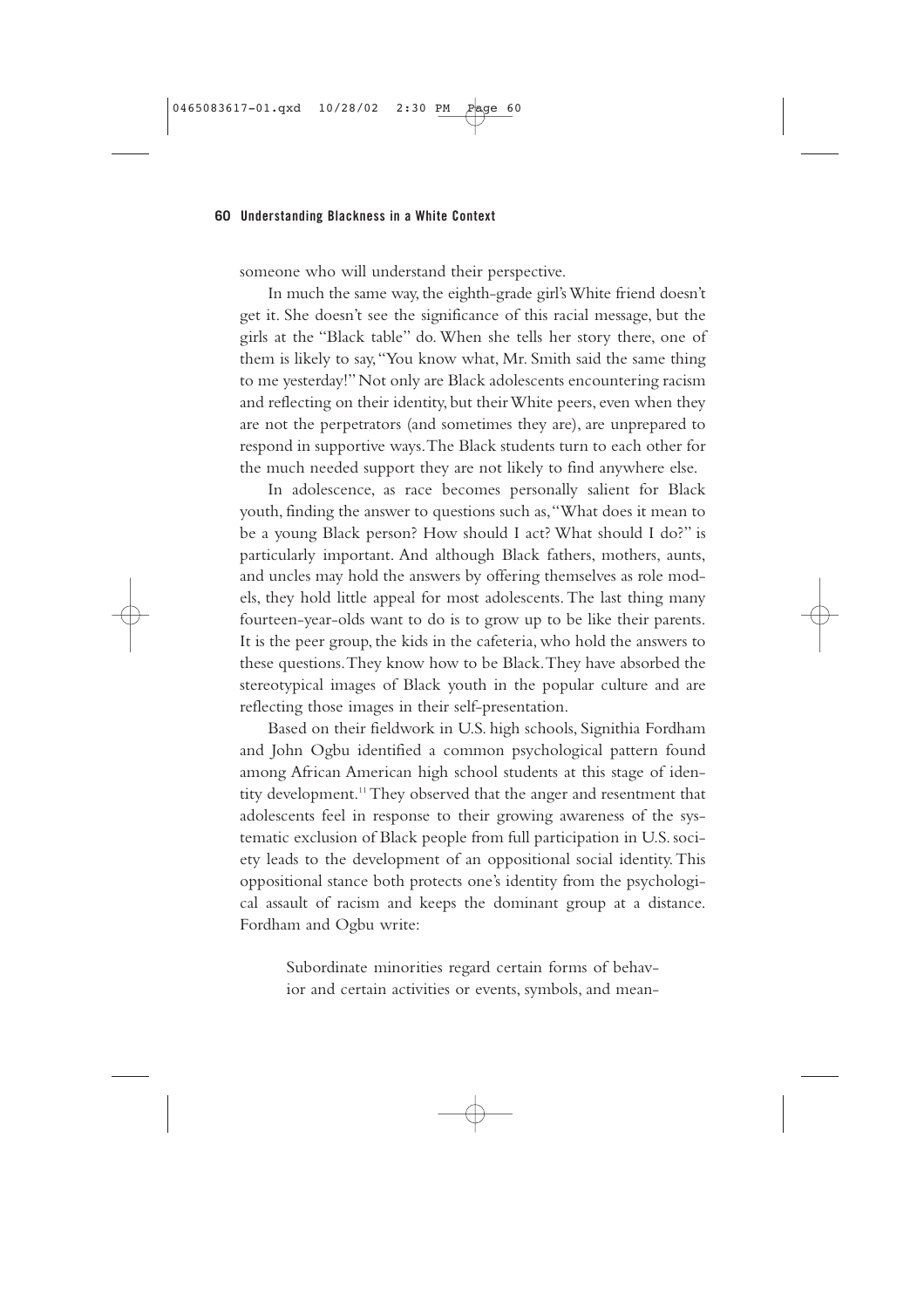#### **Identity Development in Adolescence 61**

ings as *not appropriate* for them because those behaviors, events, symbols, and meanings are characteristic of white Americans. At the same time they emphasize other forms of behavior as more appropriate for them because these are *not* a part of white Americans' way of life.To behave in the manner defined as falling within a white cultural frame of reference is to "act white" and is negatively sanctioned.<sup>12</sup>

Certain styles of speech, dress, and music, for example, may be embraced as "authentically Black" and become highly valued, while attitudes and behaviors associated with Whites are viewed with disdain.The peer groups's evaluation of what is Black and what is not can have a powerful impact on adolescent behavior.

Reflecting on her high school years, one Black woman from a White neighborhood described both the pain of being rejected by her Black classmates and her attempts to conform to her peer's definition of Blackness:

"Oh you sound White, you think you're White," they said.And the idea of sounding White was just so absurd to me. . . . So ninth grade was sort of traumatic in that I started listening to rap music, which I really just don't like. [I said] I'm gonna be Black, and it was just that stupid. But it's more than just how one acts, you know. [The other Black women there] were not into me for the longest time. My first year there was hell.

Sometimes the emergence of an oppositional identity can be quite dramatic, as the young person tries on a new persona almost overnight.At the end of one school year, race may not have appeared to be significant, but often some encounter takes place over the summer and the young person returns to school much more aware of his or her Blackness and ready to make sure that the rest of the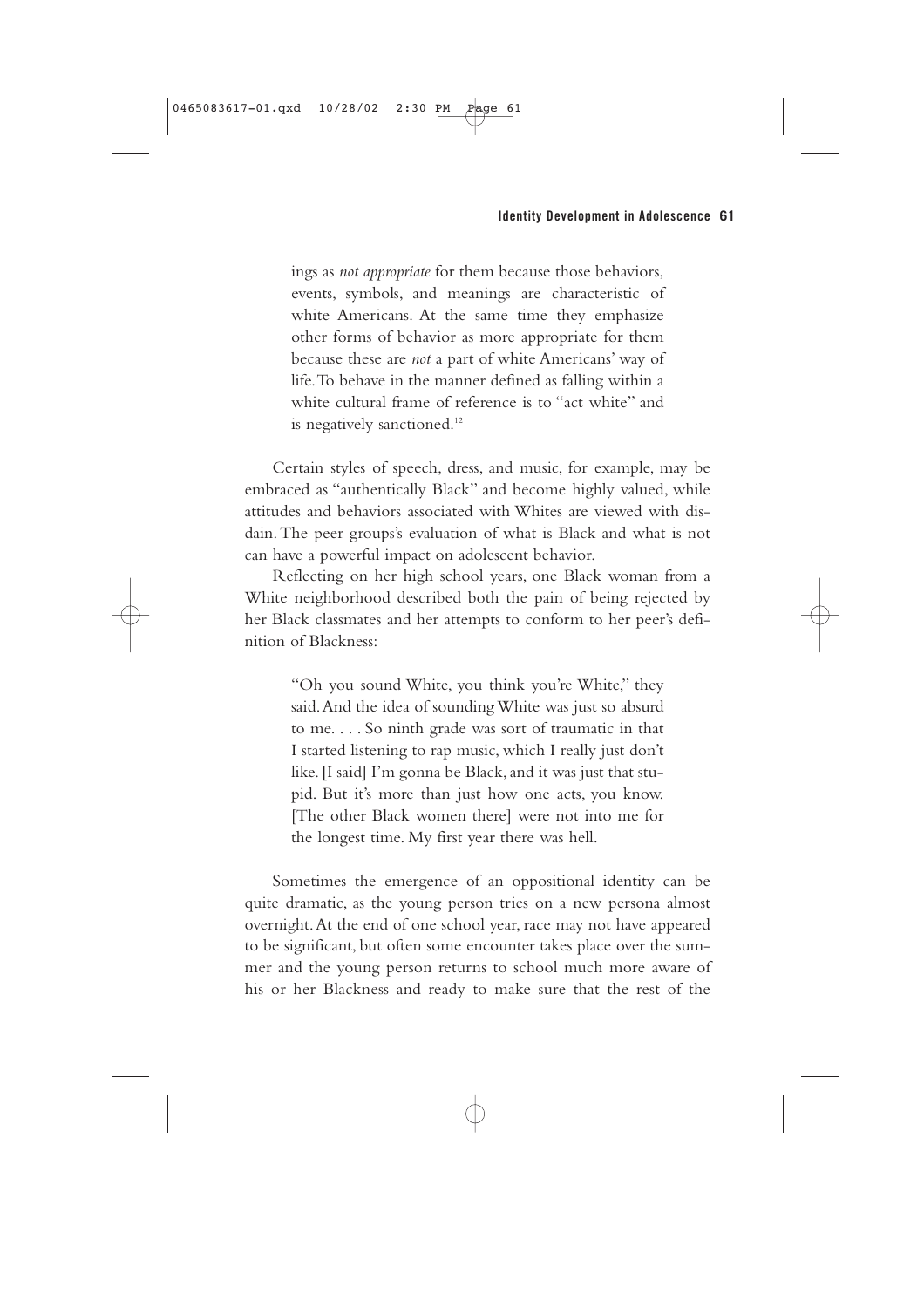world is aware of it, too.There is a certain "in your face" quality that these adolescents can take on, which their teachers often experience as threatening.When a group of Black teens are sitting together in the cafeteria, collectively embodying an oppositional stance, school administrators want to know not only why they are sitting together, but what can be done to prevent it.

We need to understand that in racially mixed settings, racial grouping is a developmental process in response to an environmental stressor, racism. Joining with one's peers for support in the face of stress is a positive coping strategy. What is problematic is that the young people are operating with a very limited definition of what it means to be Black, based largely on cultural stereotypes.

## **Oppositional Identity Development and Academic Achievement**

Unfortunately for Black teenagers, those cultural stereotypes do not usually include academic achievement. Academic success is more often associated with being White. During the encounter phase of racial identity development, when the search for identity leads toward cultural stereotypes and away from anything that might be associated with Whiteness, academic performance often declines. Doing well in school becomes identified as trying to be White. Being smart becomes the opposite of being cool.

While this frame of reference is not universally found among adolescents of African descent, it is commonly observed in Black peer groups. Among the Black college students I have interviewed, many described some conflict or alienation from other African American teens because of their academic success in high school. For example, a twenty-year-old female from a Washington, D.C., suburb explained:

> It was weird, even in high school a lot of the Black students were, like,"Well, you're not really Black."Whether it was because I became president of the sixth-grade class or whatever it was, it started pretty much back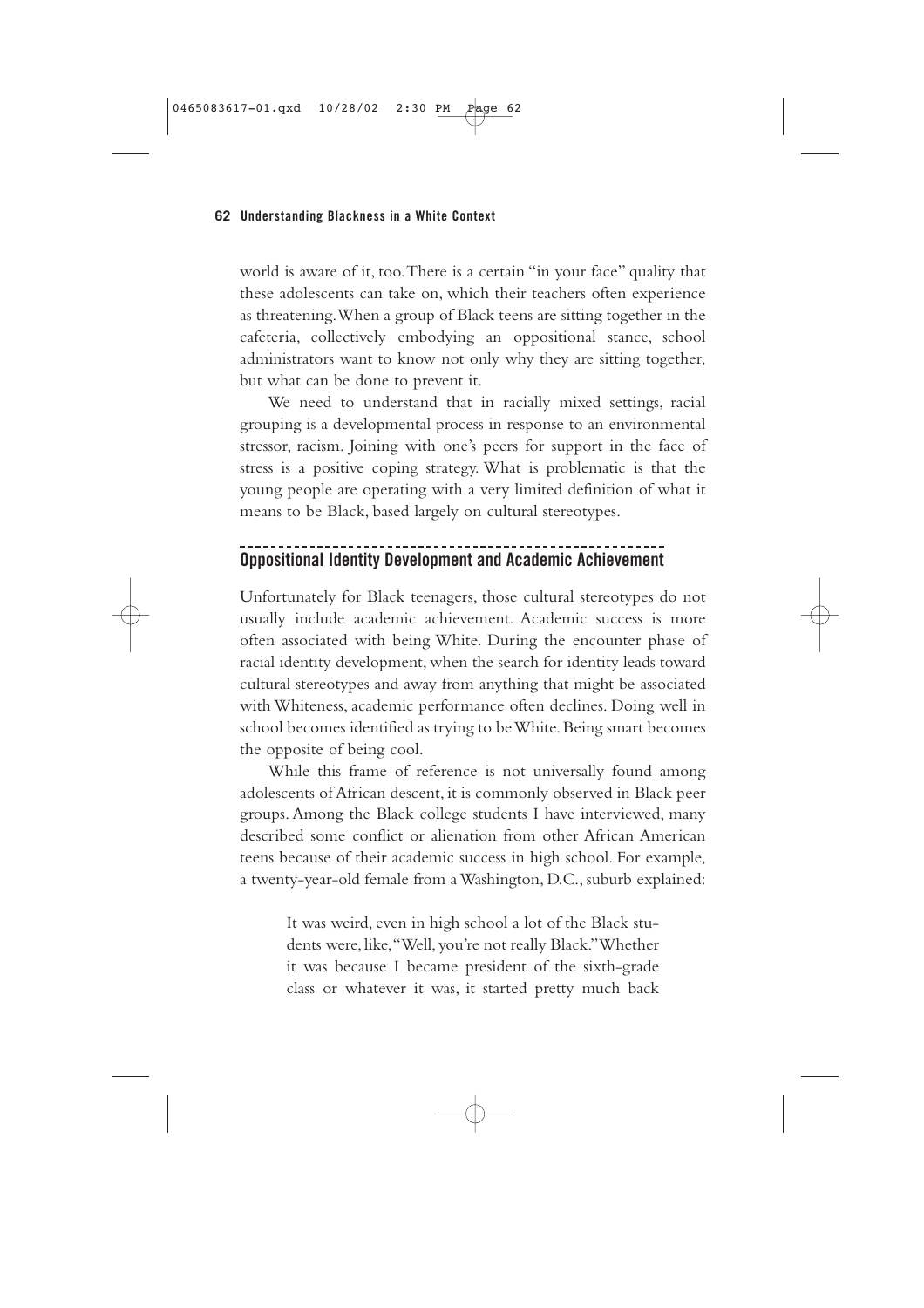#### **Identity Development in Adolescence 63**

then. Junior high, it got worse. I was then labeled certain things, whether it was "the oreo" or I wasn't really Black.

Others described avoiding situations that would set them apart from their Black peers. For example, one young woman declined to participate in a gifted program in her school because she knew it would separate her from the other Black students in the school.

In a study of thirty-three eleventh-graders in a Washington, D.C., school, Fordham and Ogbu found that although some of the students had once been academically successful, few of them remained so. These students also knew that to be identified as a "brainiac" would result in peer rejection.The few students who had maintained strong academic records found ways to play down their academic success enough to maintain some level of acceptance among their Black peers.<sup>13</sup>

Academically successful Black students also need a strategy to find acceptance among their White classmates. Fordham describes one such strategy as *racelessness*, wherein individuals assimilate into the dominant group by de-emphasizing characteristics that might identify them as members of the subordinate group.<sup>14</sup> Jon, a young man I interviewed, offered a classic example of this strategy as he described his approach to dealing with his discomfort at being the only Black person in his advanced classes. He said,"At no point did I ever think I was White or did I ever want to be White. . . . I guess it was one of those things where I tried to de-emphasize the fact that I was Black." This strategy led him to avoid activities that were associated with Blackness. He recalled, "I didn't want to do anything that was traditionally Black, like I never played basketball. I ran cross-country. . . . I went for distance running instead of sprints." He felt he had to show his White classmates that there were "exceptions to all these stereotypes." However, this strategy was of limited usefulness.When he traveled outside his home community with his White teammates, he sometimes encountered overt racism. "I quickly realized that I'm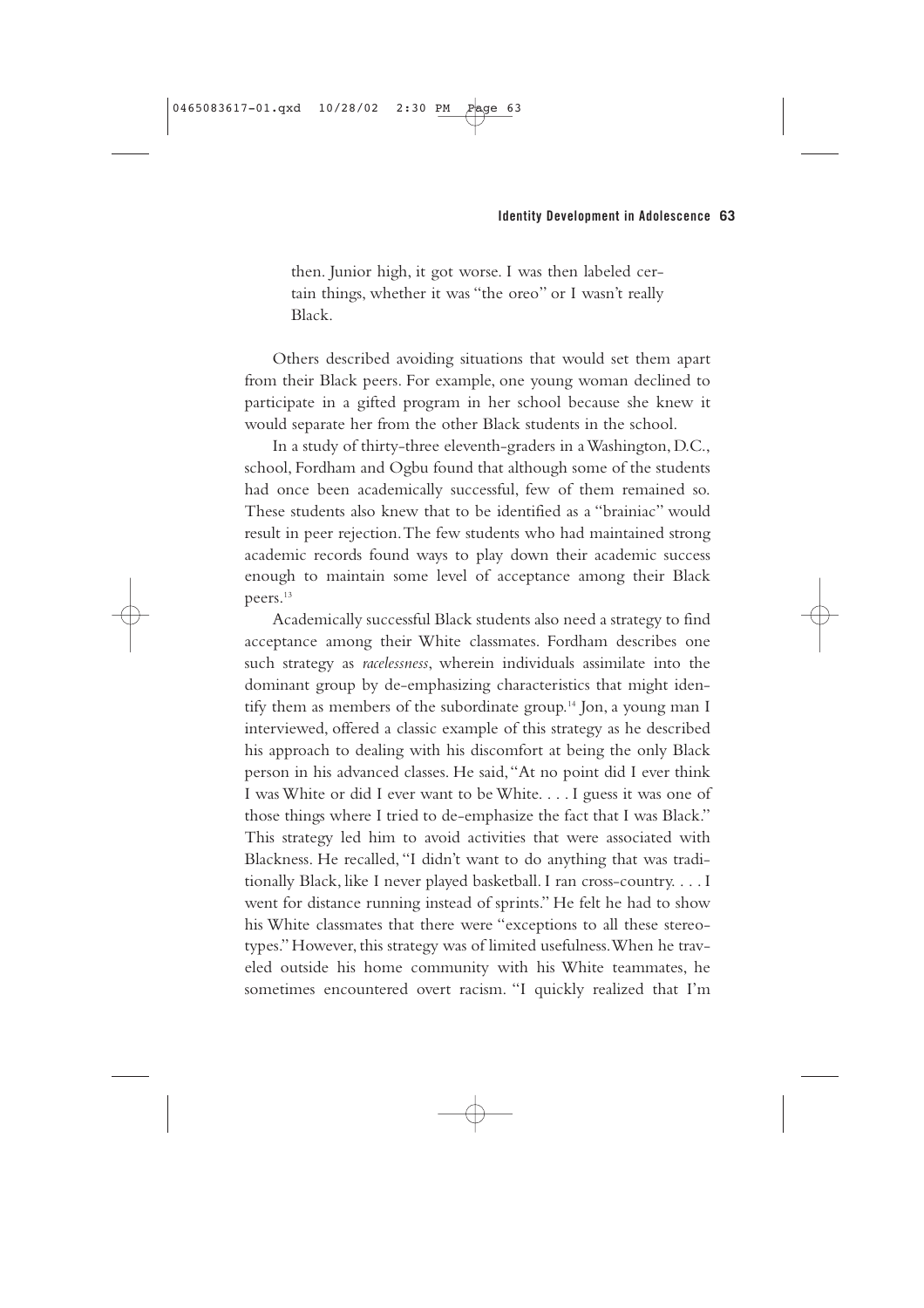Black, and that's the thing that they're going to see first, no matter how much I try to de-emphasize my Blackness."

A Black student can play down Black identity in order to succeed in school and mainstream institutions without rejecting his Black identity and culture.<sup>15</sup> Instead of becoming raceless, an achieving Black student can become an *emissary,* someone who sees his or her own achievements as advancing the cause of the racial group. For example, social scientists Richard Zweigenhaft and G. William Domhoff describe how a successful Black student, in response to the accusation of acting White, connected his achievement to that of other Black men by saying,"Martin Luther King must not have been Black, then, since he had a doctoral degree, and Malcolm X must not have been Black since he educated himself while in prison." In addition, he demonstrated his loyalty to the Black community by taking an openly political stance against the racial discrimination he observed in his school.<sup>16</sup>

It is clear that an oppositional identity can interfere with academic achievement, and it may be tempting for educators to blame the adolescents themselves for their academic decline. However, the questions that educators and other concerned adults must ask are, How did academic achievement become defined as exclusively White behavior? What is it about the curriculum and the wider culture that reinforces the notion that academic excellence is an exclusively White domain? What curricular interventions might we use to encourage the development of an empowered emissary identity?

An oppositional identity that disdains academic achievement has not always been a characteristic of Black adolescent peer groups. It seems to be a post-desegregation phenomenon. Historically, the oppositional identity found among African Americans in the segregated South included a positive attitude toward education. While Black people may have publicly deferred to Whites, they actively encouraged their children to pursue education as a ticket to greater freedom.<sup>17</sup> While Black parents still see education as the key to upward mobility, in today's desegregated schools the models of suc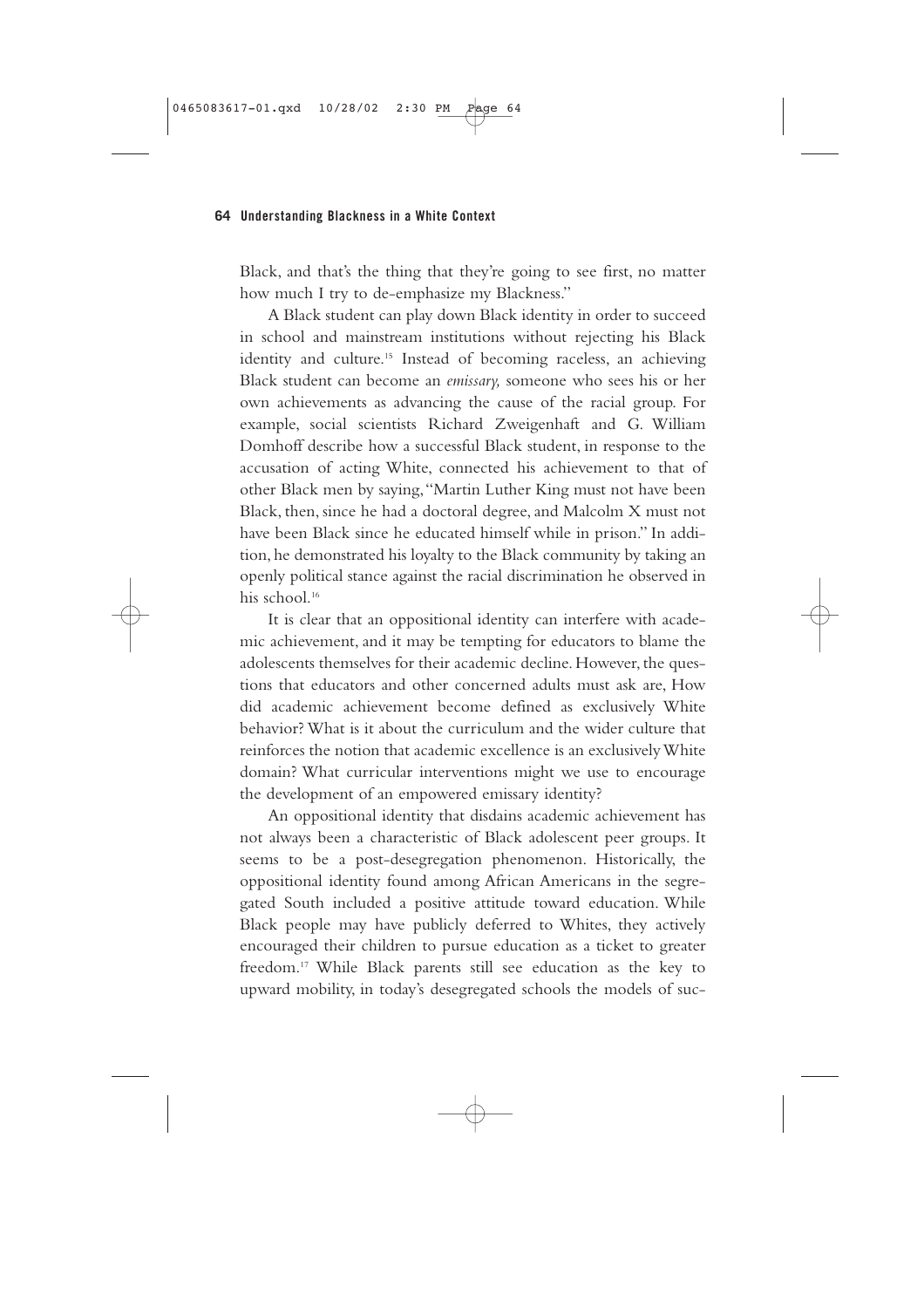0465083617-01.qxd 10/28/02 2:30 PM

#### **Identity Development in Adolescence 65**

cess—the teachers, administrators, and curricular heroes—are almost always White.

Black Southern schools, though stigmatized by legally sanctioned segregation, were often staffed by African American educators, themselves visible models of academic achievement.These Black educators may have presented a curriculum that included references to the intellectual legacy of other African Americans.As well, in the context of a segregated school, it was a given that the high achieving students would all be Black.Academic achievement did not have to mean separation from one's Black peers.

## **The Search for Alternative Images**

This historical example reminds us that an oppositional identity discouraging academic achievement is not inevitable even in a racist society. If young people are exposed to images of African American academic achievement in their early years, they won't have to define school achievement as something for Whites only. They will know that there is a long history of Black intellectual achievement.

This point was made quite eloquently by Jon, the young man I quoted earlier. Though he made the choice to excel in school, he labored under the false assumption that he was "inventing the wheel." It wasn't until he reached college and had the opportunity to take African American studies courses that he learned about other African Americans besides Martin Luther King, Malcolm X, and Frederick Douglass—the same three men he had heard about year after year, from kindergarten to high school graduation. As he reflected on his identity struggle in high school, he said:

It's like I went through three phases. . . . My first phase was being cool, doing whatever was particularly cool for Black people at the time, and that was like in junior high.Then in high school, you know, I thought being Black was basically all stereotypes, so I tried to avoid all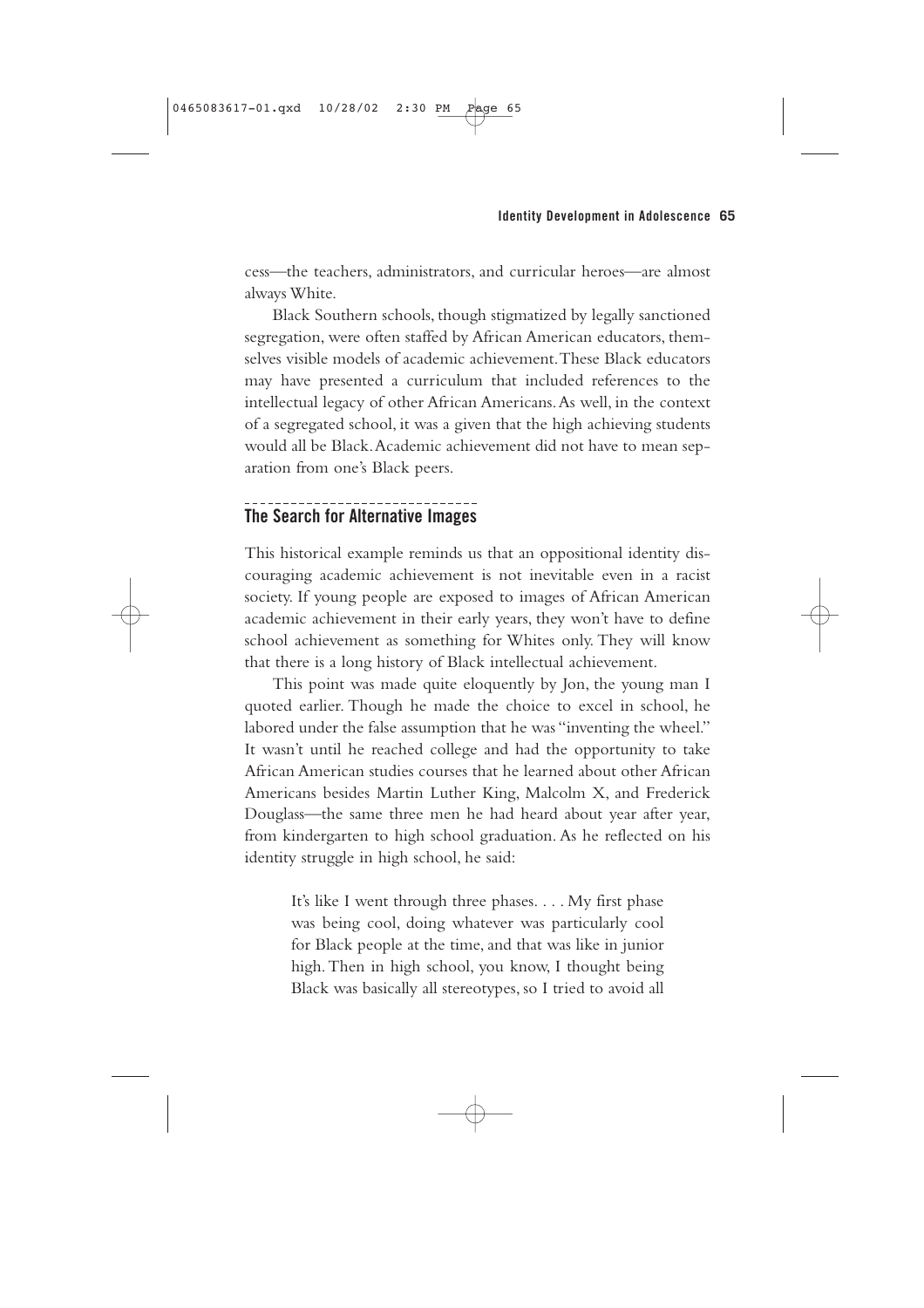of those things. Now in college, you know, I realize that being Black means a variety of things.

Learning his history in college was of great psychological importance to Jon, providing him with role models he had been missing in high school. He was particularly inspired by learning of the intellectual legacy of Black men at his own college:

When you look at those guys who were here in the Twenties, they couldn't live on campus. They couldn't eat on campus.They couldn't get their hair cut in town. And yet they were all Phi Beta Kappa. . . .That's what being Black really is, you know, knowing who you are, your history, your accomplishments. . . . When I was in junior high, I had White role models.And then when I got into high school, you know, I wasn't sure but I just didn't think having White role models was a good thing. So I got rid of those. And I basically just, you know, only had my parents for role models. I kind of grew up thinking that we were on the cutting edge.We were doing something radically different than everybody else. And not realizing that there are all kinds of Black people doing the very things that I thought we were the only ones doing. . . .You've got to do the very best you can so that you can continue the great traditions that have already been established.

This young man was not alone in his frustration over having learned little about his own cultural history in grade school.Time and again in the research interviews I conducted, Black students lamented the absence of courses in African American history or literature at the high school level and indicated how significant this new learning was to them in college, how excited and affirmed they felt by this newfound knowledge. Sadly, many Black students never get to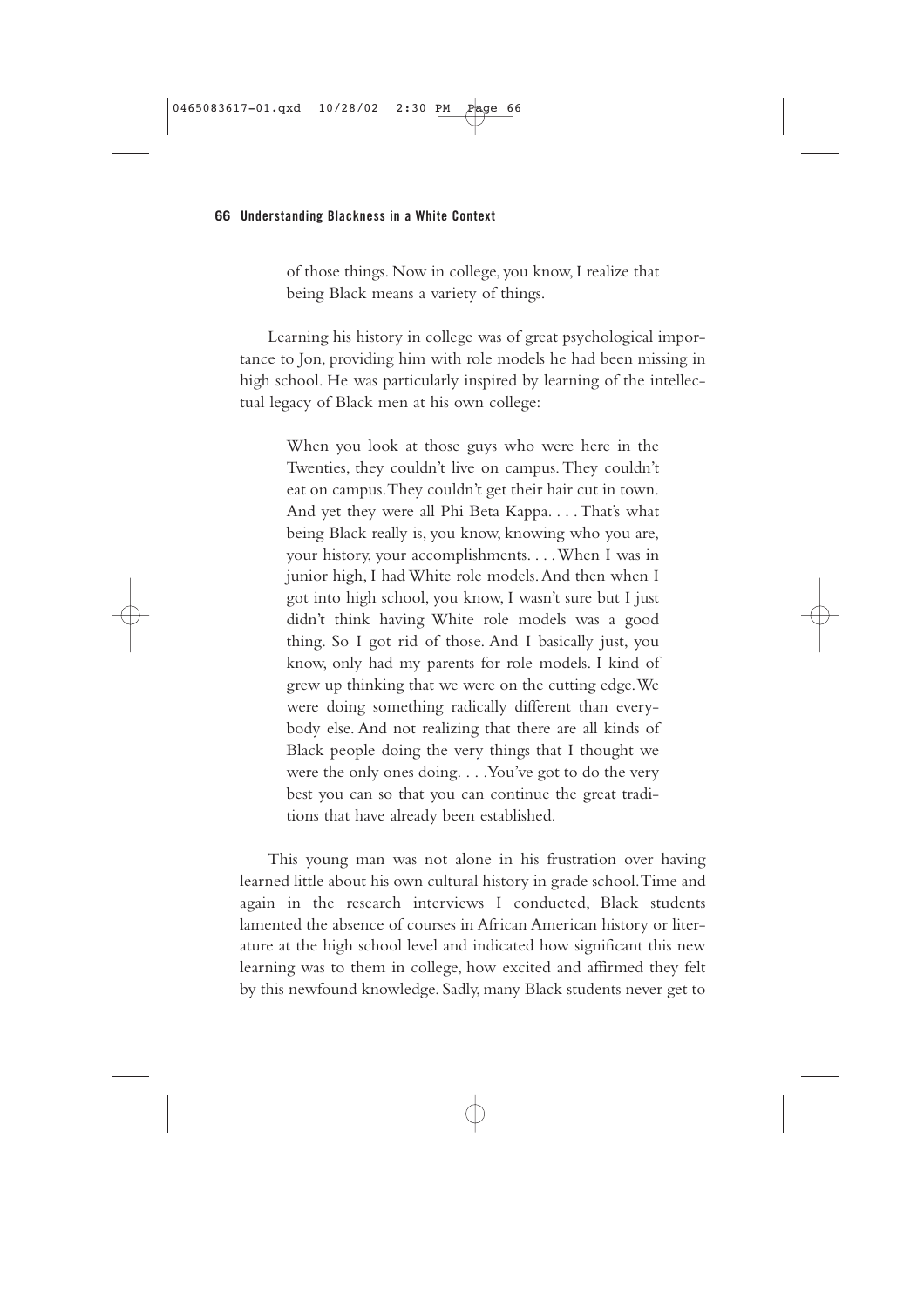#### **Identity Development in Adolescence 67**

college, alienated from the process of education long before high school graduation.They may never get access to the information that might have helped them expand their definition of what it means to be Black and, in the process, might have helped them stay in school. Young people are developmentally ready for this information in adolescence.We ought to provide it.

#### **Not at the Table**

As we have seen, Jon felt he had to distance himself from his Black peers in order to be successful in high school. He was one of the kids *not* sitting at the Black table. Continued encounters with racism and access to new culturally relevant information empowered him to give up his racelessness and become an emissary. In college, not only did he sit at the Black table, but he emerged as a campus leader, confident in the support of his Black peers. His example illustrates that one's presence at the Black table is often an expression of one's identity development, which evolves over time.

Some Black students may not be developmentally ready for the Black table in junior or senior high school.They may not yet have had their own encounters with racism, and race may not be very salient for them. Just as we don't all reach puberty and begin developing sexual interest at the same time, racial identity development unfolds in idiosyncratic ways.Though my research suggests that adolescence is a common time, one's own life experiences are also important determinants of the timing.The young person whose racial identity development is out of synch with his or her peers often feels in an awkward position.Adolescents are notoriously egocentric and assume that their experience is the same as everyone else's. Just as girls who have become interested in boys become disdainful of their friends still interested in dolls, the Black teens who are at the table can be quite judgmental toward those who are not."If I think it is a sign of authentic Blackness to sit at this table, then you should too."

The young Black men and women who still hang around with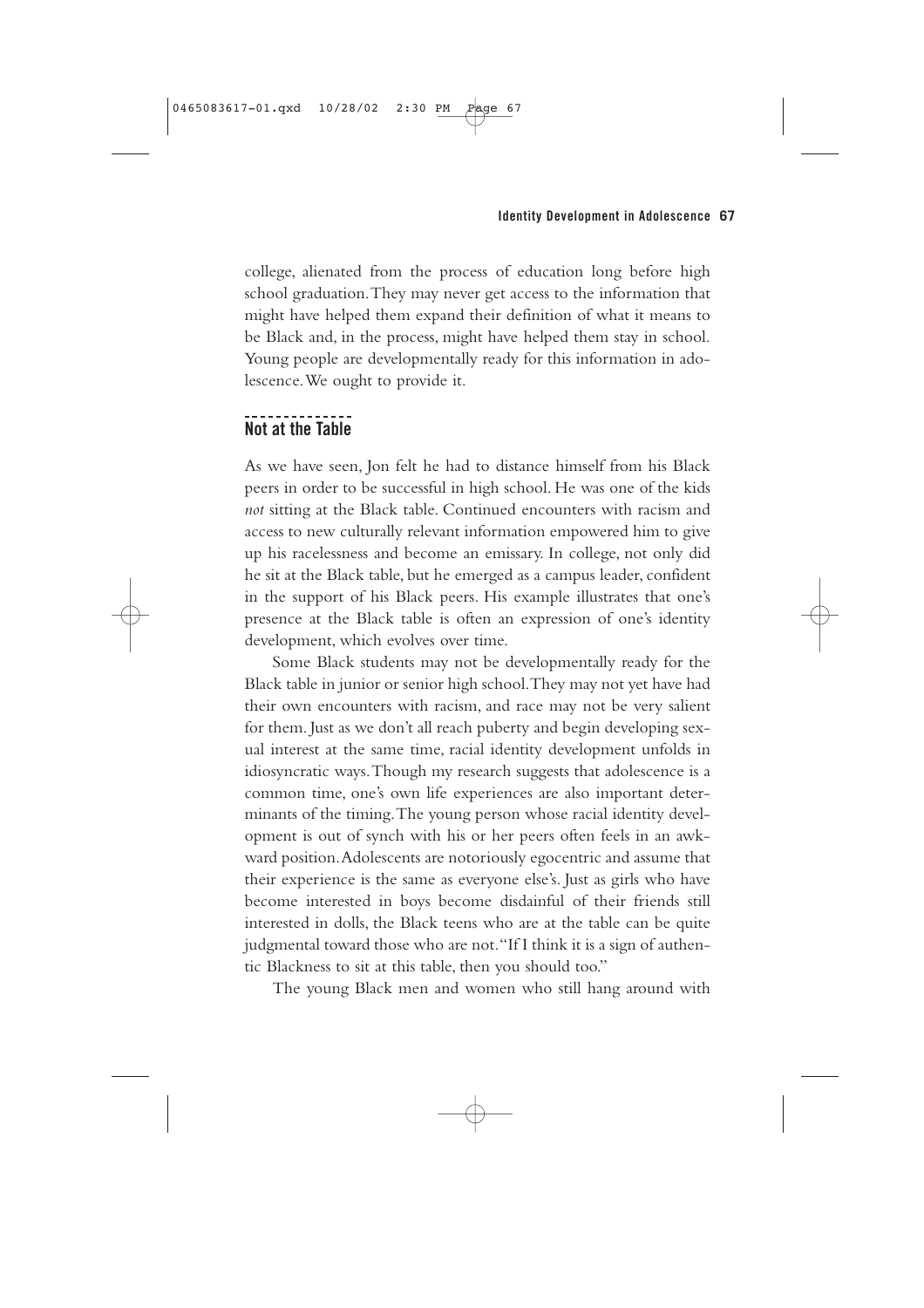the White classmates they may have known since early childhood will often be snubbed by their Black peers. This dynamic is particularly apparent in regional schools where children from a variety of neighborhoods are brought together.When Black children from predominantly White neighborhoods go to school with Black children from predominantly Black neighborhoods, the former group is often viewed as trying to be White by the latter group.We all speak the language of the streets we live on. Black children living in White neighborhoods often sound White to their Black peers from across town, and may be teased because of it. This can be a very painful experience, particularly when the young person is not fully accepted as part of the White peer group either.

One young Black woman from a predominantly White community described exactly this situation in an interview. In a school with a lot of racial tension, Terri felt that "the worst thing that happened" was the rejection she experienced from the other Black children who were being bussed to her school. Though she wanted to be friends with them, they teased her, calling her an "oreo cookie" and sometimes beating her up.The only close Black friend Terri had was a biracial girl from her neighborhood.

Racial tensions also affected her relationships with White students. One White friend's parents commented,"I can't believe you're Black.You don't seem like all the Black children.You're nice."Though other parents made similar comments,Terri reported that her White friends didn't start making them until junior high school, when Terri's Blackness became something to be explained. One friend introduced Terri to another White girl by saying,"She's not really Black, she just went to Florida and got a really dark tan." A White sixth-grade "boyfriend" became embarrassed when his friends discovered he had a crush on a Black girl. He stopped telling Terri how pretty she was, and instead called her "nigger" and said,"Your lips are too big. I don't want to see you. I won't be your friend anymore."

Despite supportive parents who expressed concern about her situation,Terri said she was a "very depressed child." Her father would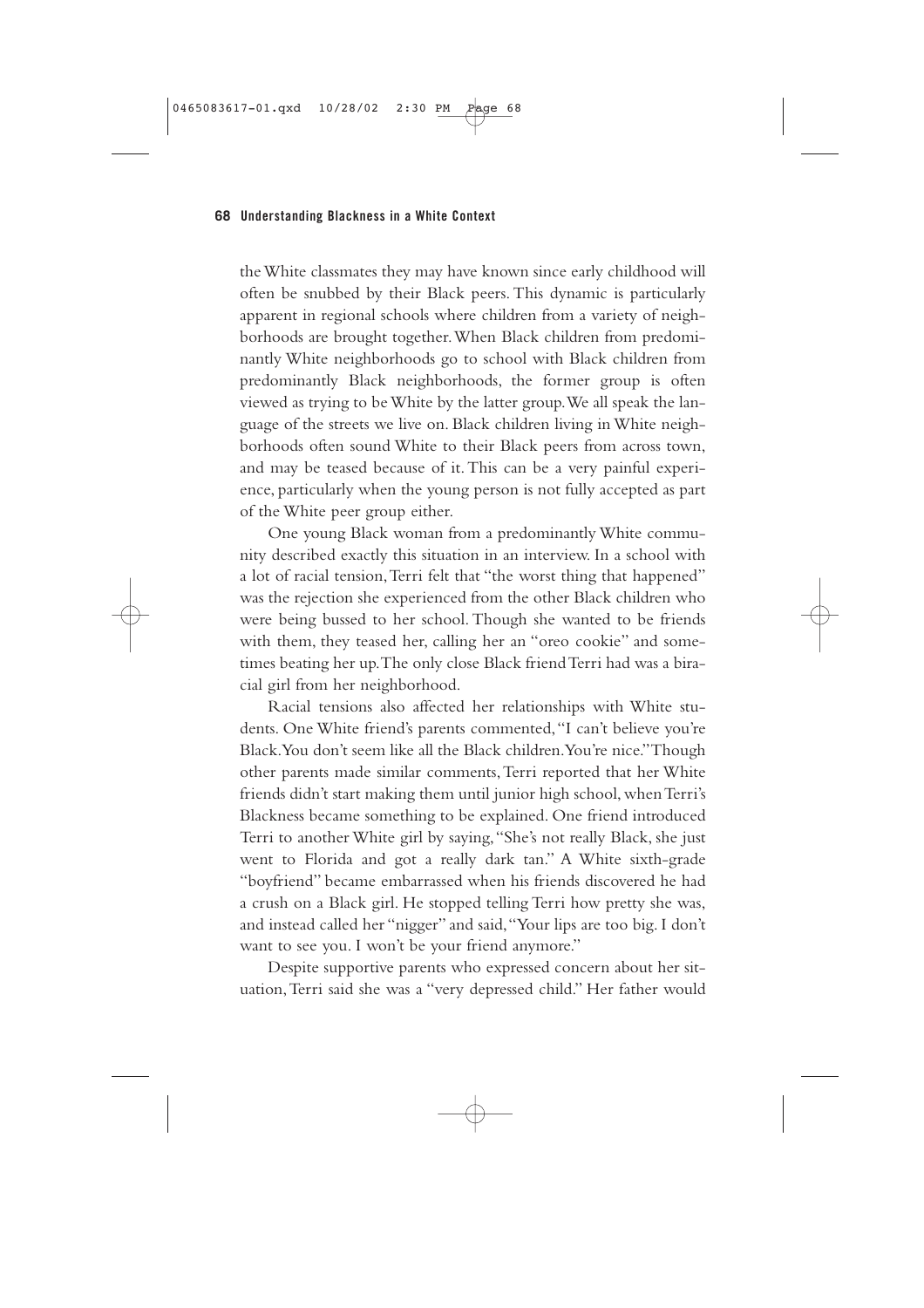0465083617-01.qxd 10/28/02 2:30

#### **Identity Development in Adolescence 69**

have conversations with her "about being Black and beautiful" and about "the union of people of color that had always existed that I needed to find. And the pride." However, her parents did not have a network of Black friends to help support her.

It was the intervention of a Black junior high school teacher that Terri feels helped her the most. Mrs. Campbell "really exposed me to the good Black community because I was so down on it" by getting Terri involved in singing gospel music and introducing her to other Black students who would accept her."That's when I started having other Black friends.And I thank her a lot for that."

The significant role that Mrs. Campbell played in helping Terri open up illustrates the constructive potential that informed adults can have in the identity development process. She recognized Terri's need for a same-race peer group and helped her find one.Talking to groups of Black students about the variety of living situations Black people come from and the unique situation facing Black adolescents in White communities helps to expand the definition of what it means to be Black and increases intragroup acceptance at a time when that is quite important.

For children in Terri's situation, it is also helpful for Black parents to provide ongoing opportunities for their children to connect with other Black peers even if that means traveling outside the community they live in. Race-conscious parents often do this by attending a Black church or maintaining ties to Black social organizations such as Jack and Jill. Parents who make this effort often find that their children become bicultural, able to move comfortably between Black and White communities, and able to sit at the Black table when they are ready.

Implied in this discussion is the assumption that connecting with one's Black peers in the process of identity development is important and should be encouraged. For young Black people living in predominantly Black communities, such connections occur spontaneously with neighbors and classmates and usually do not require special encouragement. However, for young people in predominantly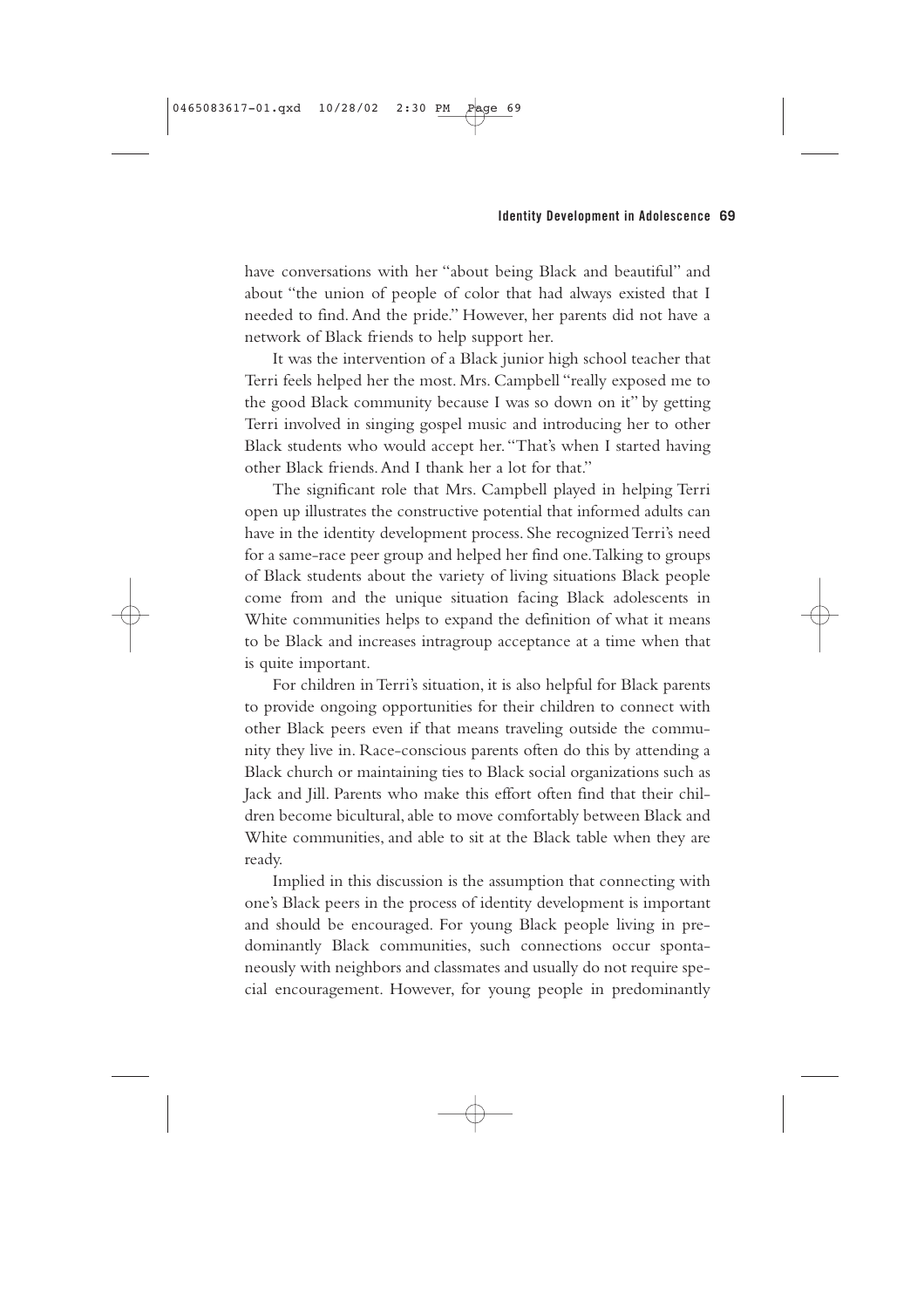White communities they may only occur with active parental intervention. One might wonder if this social connection is really necessary. If a young person has found a niche among a circle of White friends, is it really necessary to establish a Black peer group as a reference point? Eventually it is.

As one's awareness of the daily challenges of living in a racist society increase, it is immensely helpful to be able to share one's experiences with others who have lived it. Even when White friends are willing and able to listen and bear witness to one's struggles, they cannot really share the experience. One young woman came to this realization in her senior year of high school:

[The isolation] never really bothered me until about senior year when I was the only one in the class. . . . That little burden, that constant burden of you always having to strive to do your best and show that you can do just as much as everybody else.Your White friends can't understand that, and it's really hard to communicate to them. Only someone else of the same racial, same ethnic background would understand something like that.

When one is faced with what Chester Pierce calls the "mundane extreme environmental stress" of racism, in adolescence or in adulthood, the ability to see oneself as part of a larger group from which one can draw support is an important coping strategy.<sup>18</sup> Individuals who do not have such a strategy available to them because they do not experience a shared identity with at least some subset of their racial group are at risk for considerable social isolation.

Of course, who we perceive as sharing our identity may be influenced by other dimensions of identity such as gender, social class, geographical location, skin color, or ethnicity. For example, research indicates that first-generation Black immigrants from the Caribbean tend to emphasize their national origins and ethnic identities, dis-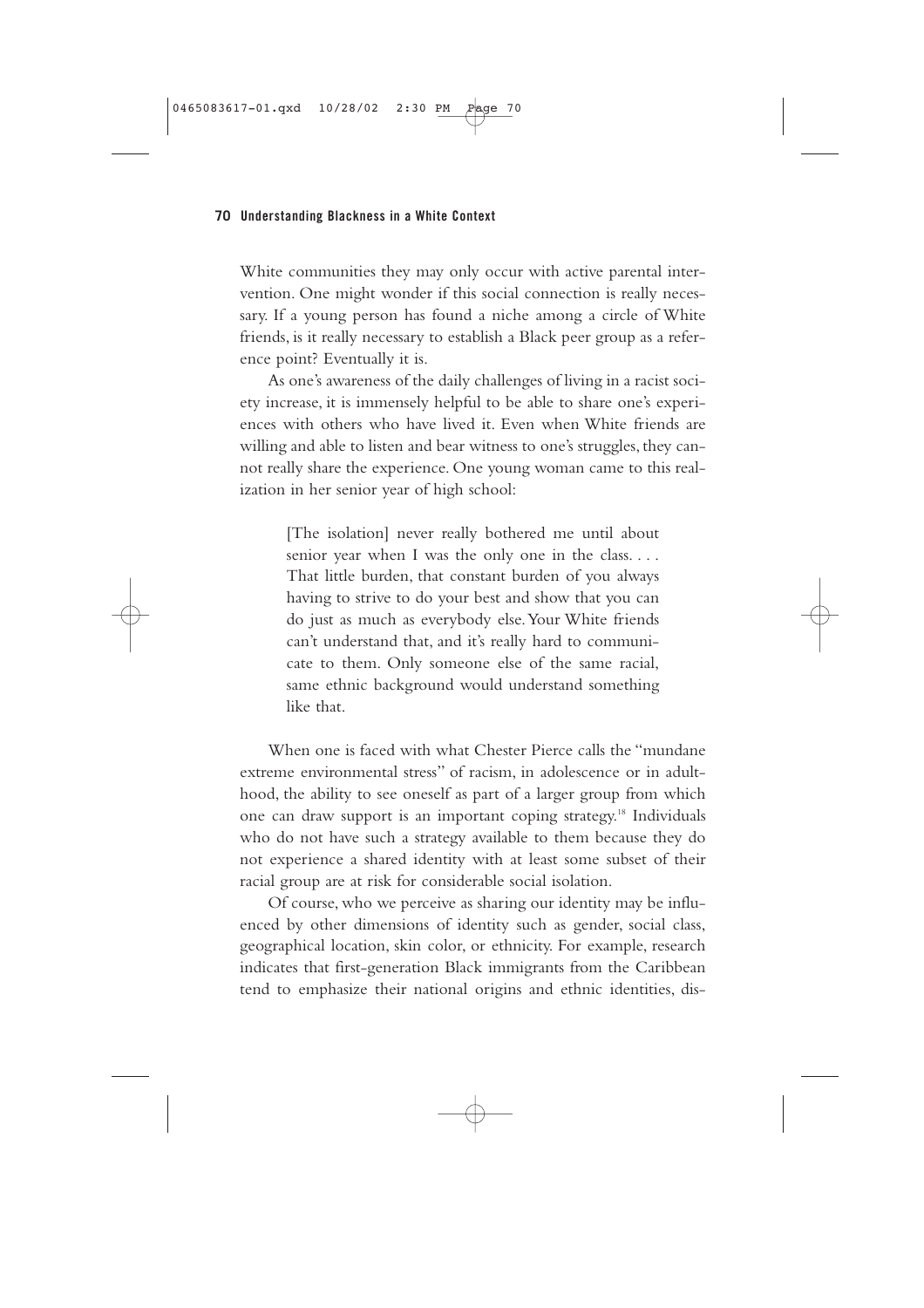#### **Identity Development in Adolescence 71**

tancing themselves from U.S. Blacks, due in part to their belief that West Indians are viewed more positively by Whites than those American Blacks whose family roots include the experience of U.S. slavery.To relinquish one's ethnic identity as West Indian and take on an African American identity may be understood as downward social mobility. However, second-generation West Indians without an identifiable accent may lose the relative ethnic privilege their parents experienced and seek racial solidarity with Black American peers in the face of encounters with racism.<sup>19</sup> Whether it is the experience of being followed in stores because they are suspected of shoplifting, seeing people respond to them with fear on the street, or feeling overlooked in school, Black youth can benefit from seeking support from those who have had similar experiences.

## **An Alternative to the Cafeteria Table**

The developmental need to explore the meaning of one's identity with others who are engaged in a similar process manifests itself informally in school corridors and cafeterias across the country. Some educational institutions have sought to meet this need programmatically. Several colleagues and I recently evaluated one such effort, initiated at a Massachusetts middle school participating in a voluntary desegregation program known as the Metropolitan Council for Educational Opportunity (METCO) program.<sup>20</sup> Historically, the small number of African American students who are bussed from Boston to this suburban school have achieved disappointing levels of academic success. In an effort to improve academic achievement, the school introduced a program, known as Student Efficacy Training (SET) that allowed Boston students to meet each day as a group with two staff members. Instead of being in physical education or home economics or study hall, they were meeting, talking about homework difficulties, social issues, and encounters with racism.The meeting was mandatory and at first the students were resentful of missing some of their classes. But the impact was dramatic. Said one young woman,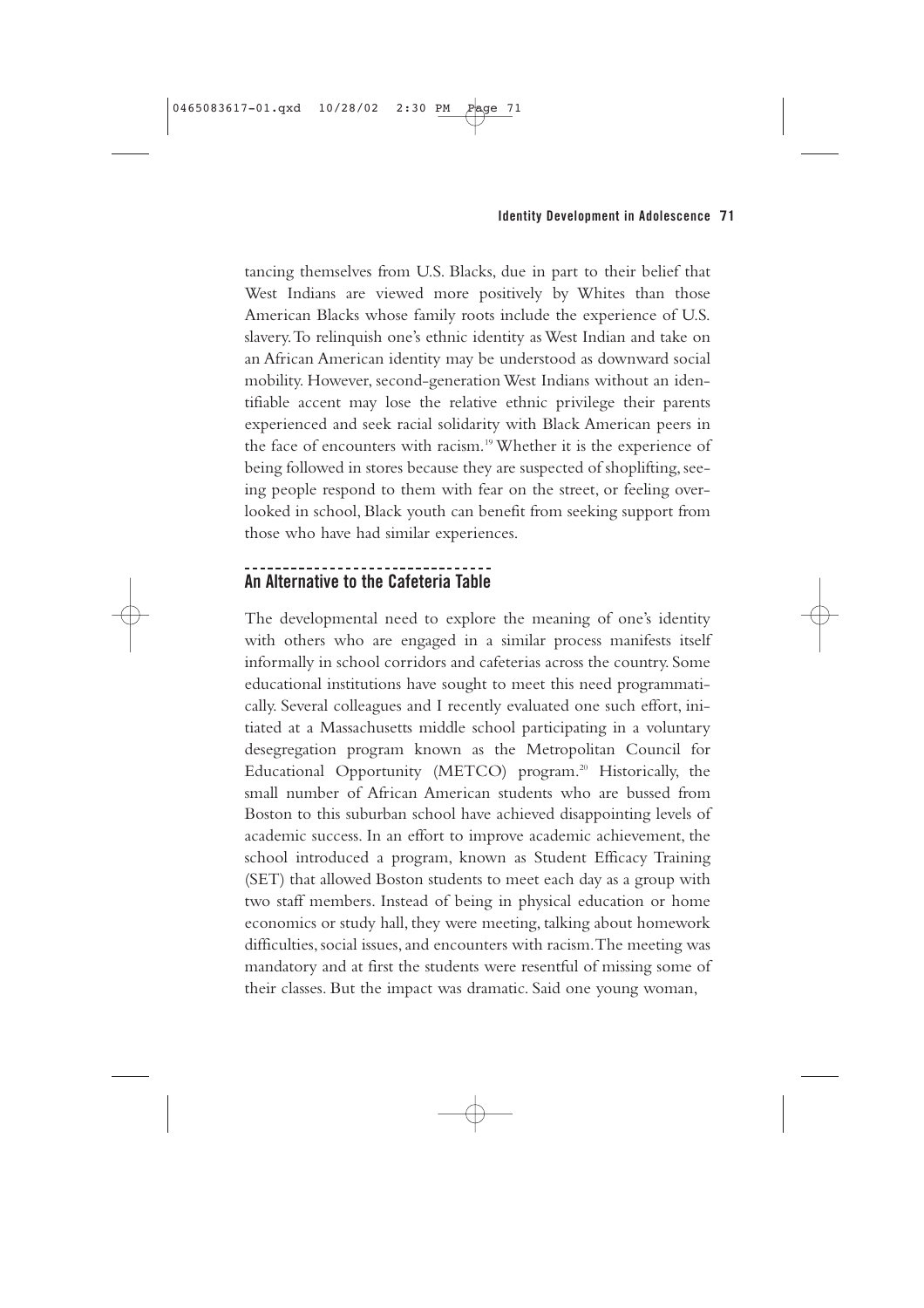In the beginning of the year, I didn't want to do SET at all. It took away my study and it was only METCO students doing it. In the beginning all we did was argue over certain problems or it was more like a rap session and I didn't think it was helping anyone. But then when we looked at records . . . I know that last year out of all the students, sixth through eighth grade, there was, like, six who were actually good students. Everyone else, it was just pathetic, I mean, like, they were getting like Ds and Fs. . . .The eighth grade is doing much better this year. I mean, they went from Ds and Fs to Bs and Cs and occasional As. . . . And those seventh-graders are doing really good, they have a lot of honor roll students in seventh grade, both guys and girls. Yeah, it's been good. It's really good.

Her report is borne out by an examination of school records.The opportunity to come together in the company of supportive adults allowed these young Black students to talk about the issues that hindered their performance—racial encounters, feelings of isolation, test anxiety, homework dilemmas—in the psychological safety of their own group. In the process, the peer culture changed to one that supported academic performance rather than undermined it, as revealed in these two students' comments:

Well, a lot of the Boston students, the boys and the girls, used to fight all the time.And now, they stopped yelling at each other so much and calling each other stupid.

It's like we've all become like one big family, we share things more with each other.We tease each other like brother and sister. We look out for each other with homework and stuff. We always stay on top of each other 'cause we know it's hard with African American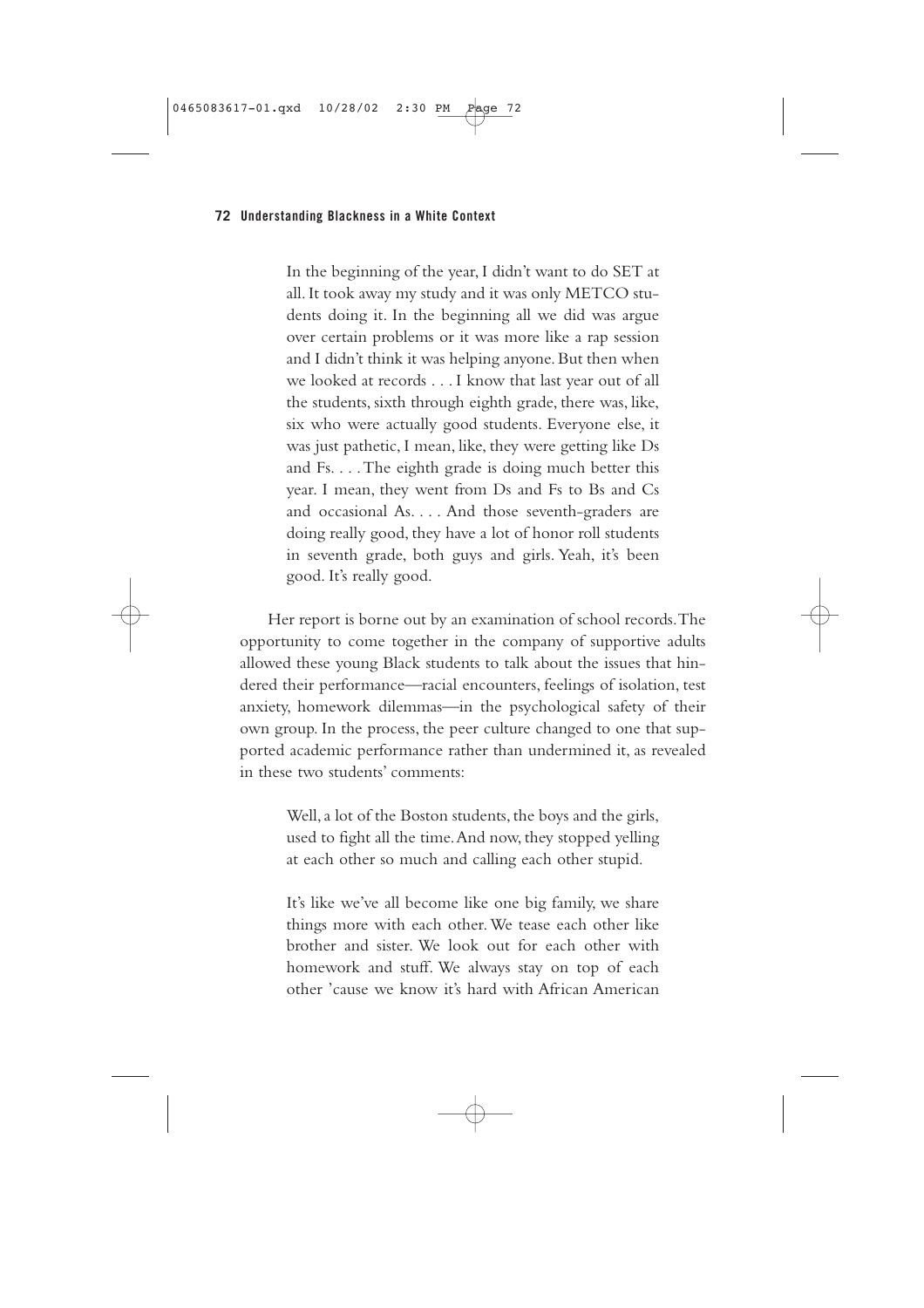0465083617-01.qxd 10/28/02 2:30 PM

#### **Identity Development in Adolescence 73**

students to go to a predominantly White school and try to succeed with everybody else.

The faculty, too, were very enthusiastic about the outcomes of the intervention, as seen in the comments of these two classroom teachers:

> This program has probably produced the most dramatic result of any single change that I've seen at this school. It has produced immediate results that affected behavior and academics and participation in school life.

> My students are more engaged.They aren't battling out a lot of the issues of their anger about being in a White community, coming in from Boston, where do I fit, I don't belong here. I feel that those issues that often came out in class aren't coming out in class anymore. I think they are being discussed in the SET room, the kids feel more confidence.The kids' grades are higher, the homework response is greater, they're not afraid to participate in class, and I don't see them isolating themselves within class. They are willing to sit with other students happily. . . . I think it's made a very positive impact on their place in the school and on their individual self-esteem. I see them enjoying themselves and able to enjoy all of us as individuals. I can't say enough, it's been the best thing that's happened to the METCO program as far as I'm concerned.<sup>21</sup>

Although this intervention is not a miracle cure for every school, it does highlight what can happen when we think about the developmental needs of Black adolescents coming to terms with their own sense of identity.It might seem counterintuitive that a school involved in a voluntary desegregation program could improve both academic performance and social relationships among students by *separating* the